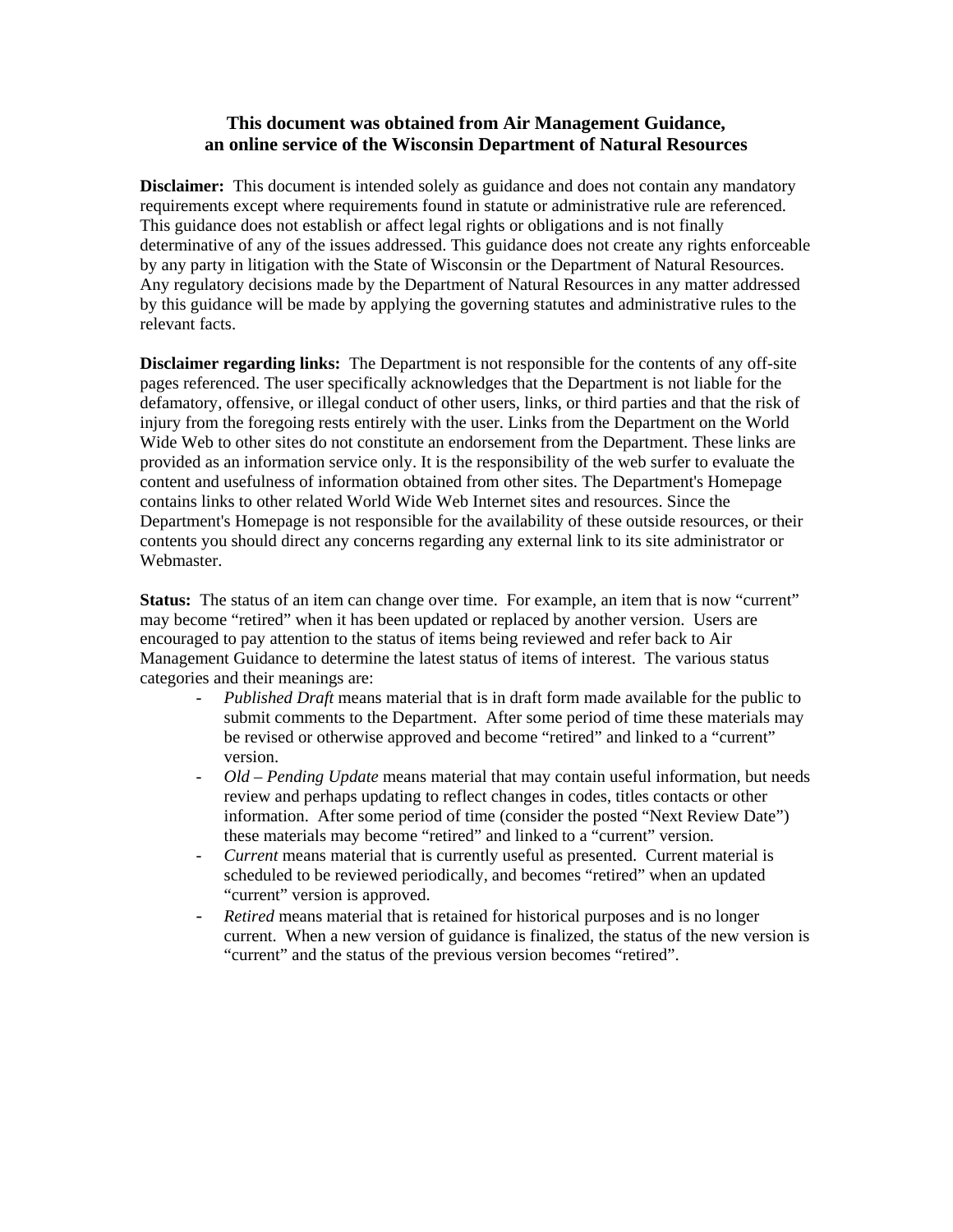# **NONMETALLIC MINING AIR EMISSIONS GUIDANCE FOR THE DEVELOPMENT OF THE 1998 AIR EMISSIONS INVENTORY**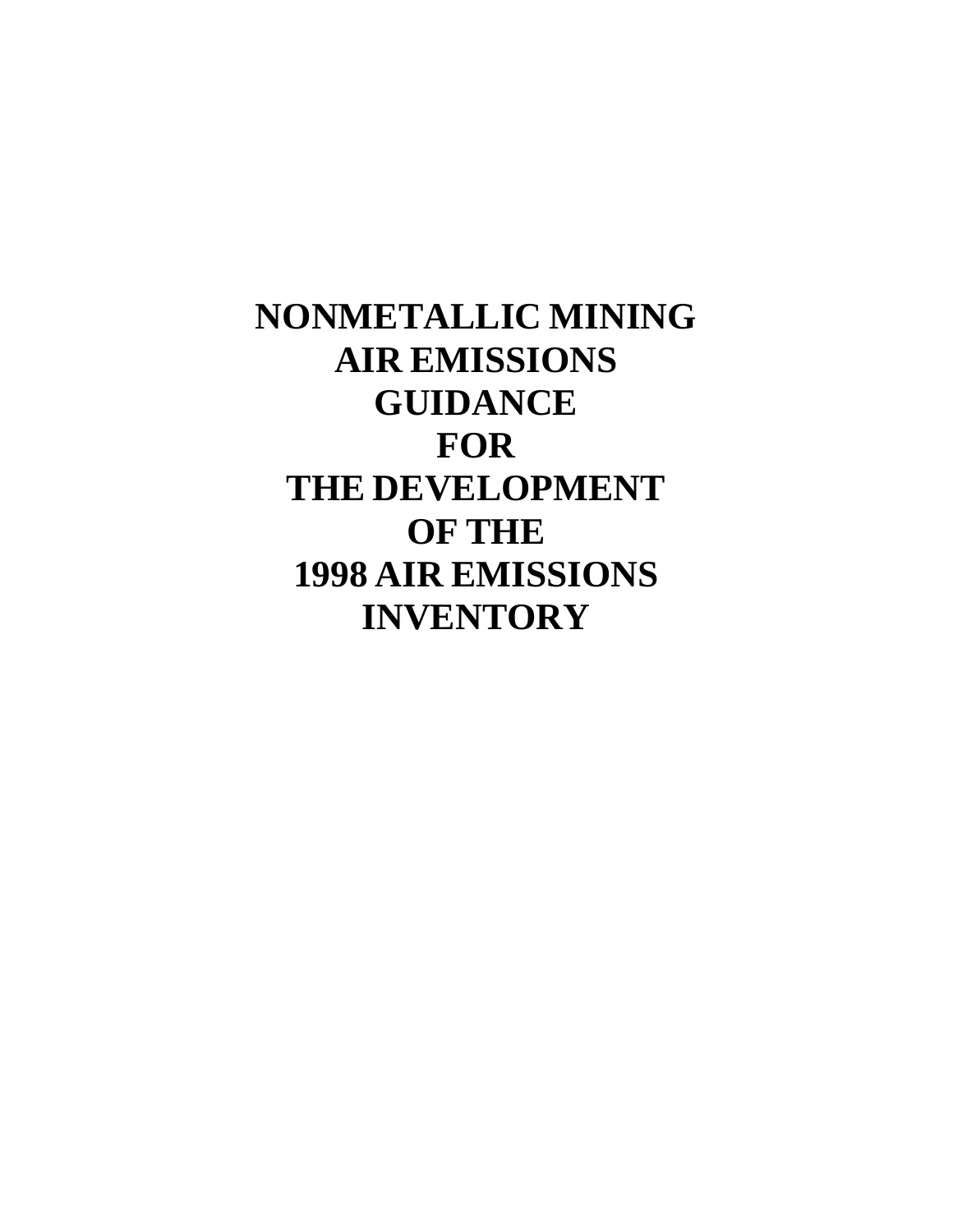### **Nonmetallic Mining Guidance For The Development Of The 1998 Air Emissions Inventory Publication #: PUBL-AM-268-98 Publication Date: January 1999 State of Wisconsin Department of Natural Resources Bureau of Air Management P.O. Box 7921 Madison, WI 53707**

#### **Author**

Ralph Patterson-Emissions Inventory Team Leader DNR Bureau of Air Management=s Small Business Section

#### **Acknowledgments**

Nonmetallic Mining Air Emissions Work Group

#### **Further Information**

If you require further guidance than what is supplied in this document contact your DNR air emission inventory person. DNR establishes one air emission inventory contact per facility in the state. If you do not know who your air contact is, call Ralph Patterson at 608-267-7546, for this information.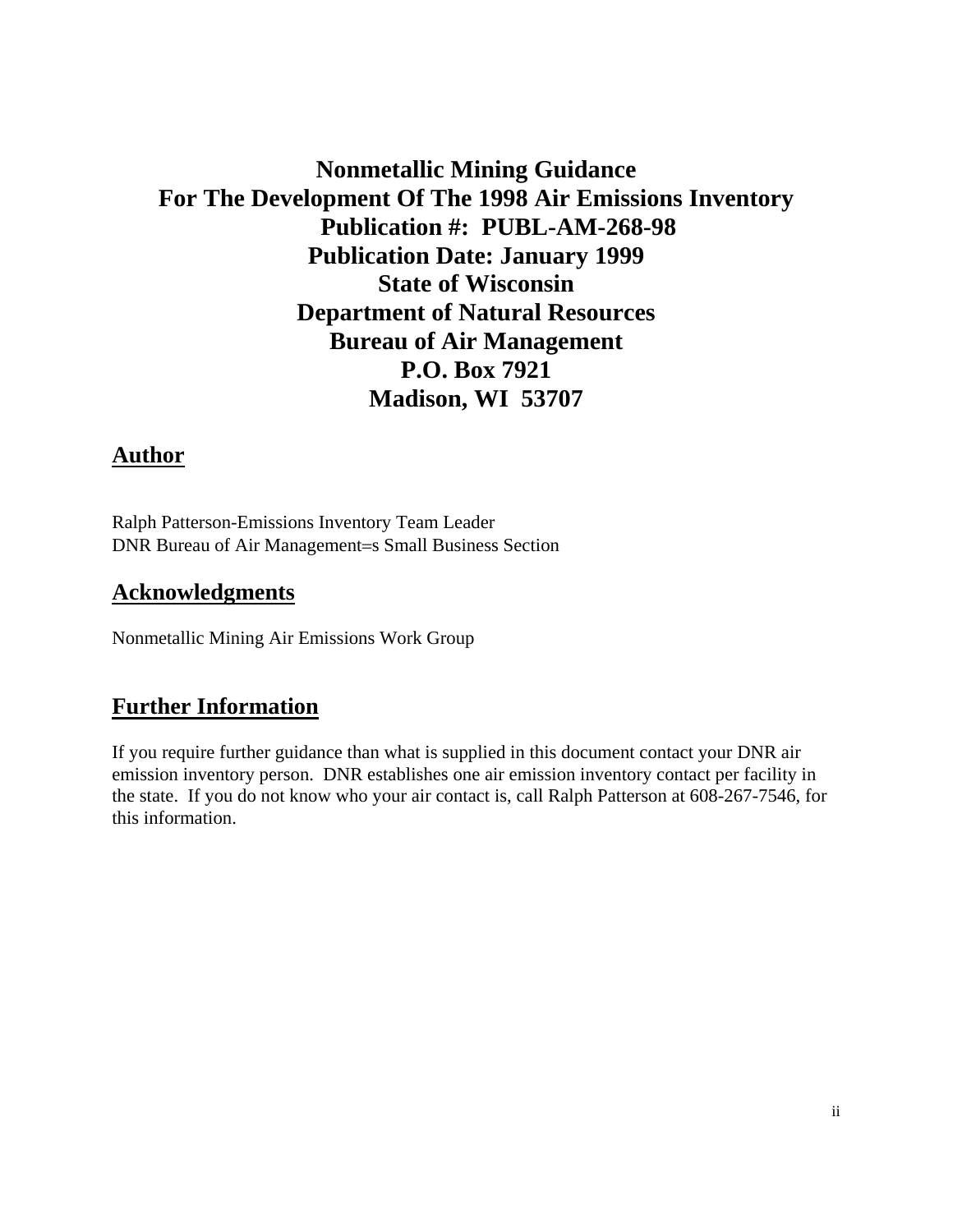#### **State of Wisconsin \ DEPARTMENT OF NATURAL RESOURCES**

**Tommy G. Thompson, Governor George E. Meyer, Secretary** 

**Box 7921 101 South Webster Street Madison, Wisconsin 53707-7921 TELEPHONE 608-266-2621 FAX 608-267-3579 TDD 608-267-6897**

#### January 15, 1999 **IN REPLY REFER TO: 4505**

To the owners and operators of nonmetallic mining operations, other than fuel extraction

SUBJECT: Implementation of the Nonmetallic Mining Guidance for the 1998 Air Emissions Inventory

Dear Owners and Operators:

DNR has worked with the nonmetallic mining industry since 1995, to write guidance documents that would facilitate compliance with the state=s air emission inventory program. This document is the fourth document in a series and is intended to promote consistency in the administration of the air emission inventory program. This guidance is designed to be as comprehensive as possible and at the same time, simple to use. We welcome your thoughts and comments on how to make a future document as effective and simple in meeting the emission inventory requirements.

The **Nonmetallic Mining Guidance For The Development Of The 1998 Air Emissions Inventory** is a document similar in content to the guidance document developed for the 1997 air emissions inventory. The 1998 guidance contains much of the same information as the 1997 guidance with a few additions and clarifications.

We noticed during the 1997 reporting year that there was some confusion regarding some aspects of the 1997 guidance document. We added information in this document to address that confusion. Section 5-Changes from the 1997 Nonmetallic Mining Emission Inventory Guidance was added to this document to clarify these issues.

As stated earlier, this is a guidance document. For those owners and operators that choose to rely on this document, DNR is committed to using and following the guidance consistently statewide. For those owners and operators that choose not to follow this guidance, DNR will review the submitted air emission inventory information and determine whether it is an accurate report of a facility's actual air emissions.

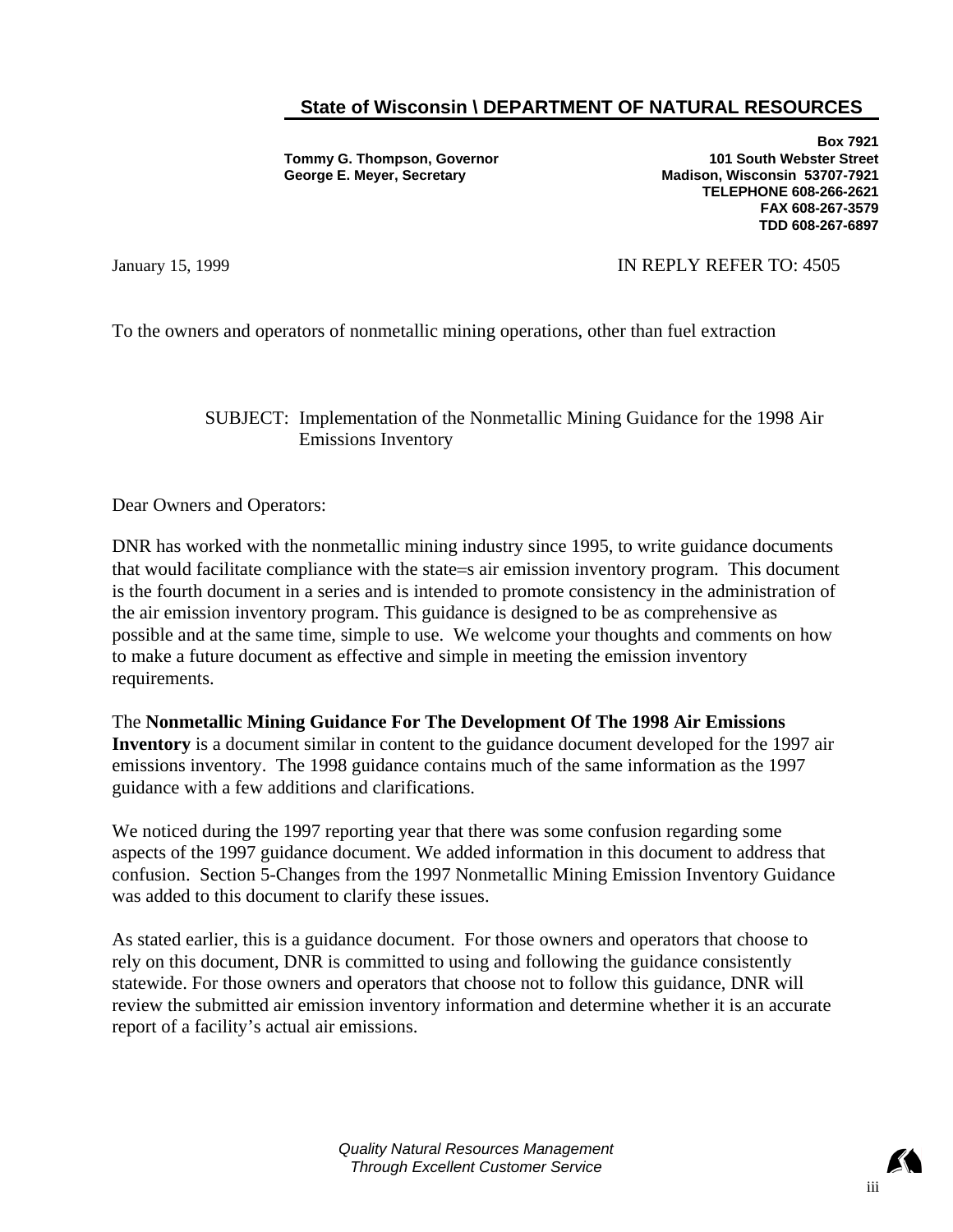This guidance document is supported by the administrator of the Division of Air and Waste Management, the director of the Bureau of Air Management, and the regional Air and Waste Management Leaders.

Jay S. Hockmuth

\_\_\_\_\_\_\_\_\_\_\_\_\_\_\_\_\_\_\_\_\_\_ \_1/15/99\_\_\_

\_\_\_\_\_\_\_\_\_\_\_\_\_\_\_ \_\_\_\_\_\_\_1/15/99\_

Jay G. Hochmuth, Administrator Date Signed Air and Waste Management Division

Hoyd L logan

Lloyd L. Eagan, Director Date Signed Bureau of Air Management

 $\_1/15/99$ 

LavaBNelieck

 $1/15/99$ 

Dave Hildreth Date Signed Northeast Region, Air and Waste Management Leader

Lakshni Swotheren

Joe Brusca Date Signed

Lakshmi Sridharan Date Signed Southeast Region, Air and Waste Management Leader

South Central Region,

gre Brusse

Leader

Air and Waste Management

 $\_1/15/99$ 

Flower E. Watt

 $\_1/15/99$ Tom Woletz Date Signed

West Central Region, Air and Waste Management Leader

\_\_\_\_\_\_\_\_\_\_\_\_\_\_\_\_\_\_\_\_\_ \_1/15/99\_

Mark Stokstad Date Signed Northern Region, Air and Waste Management Leader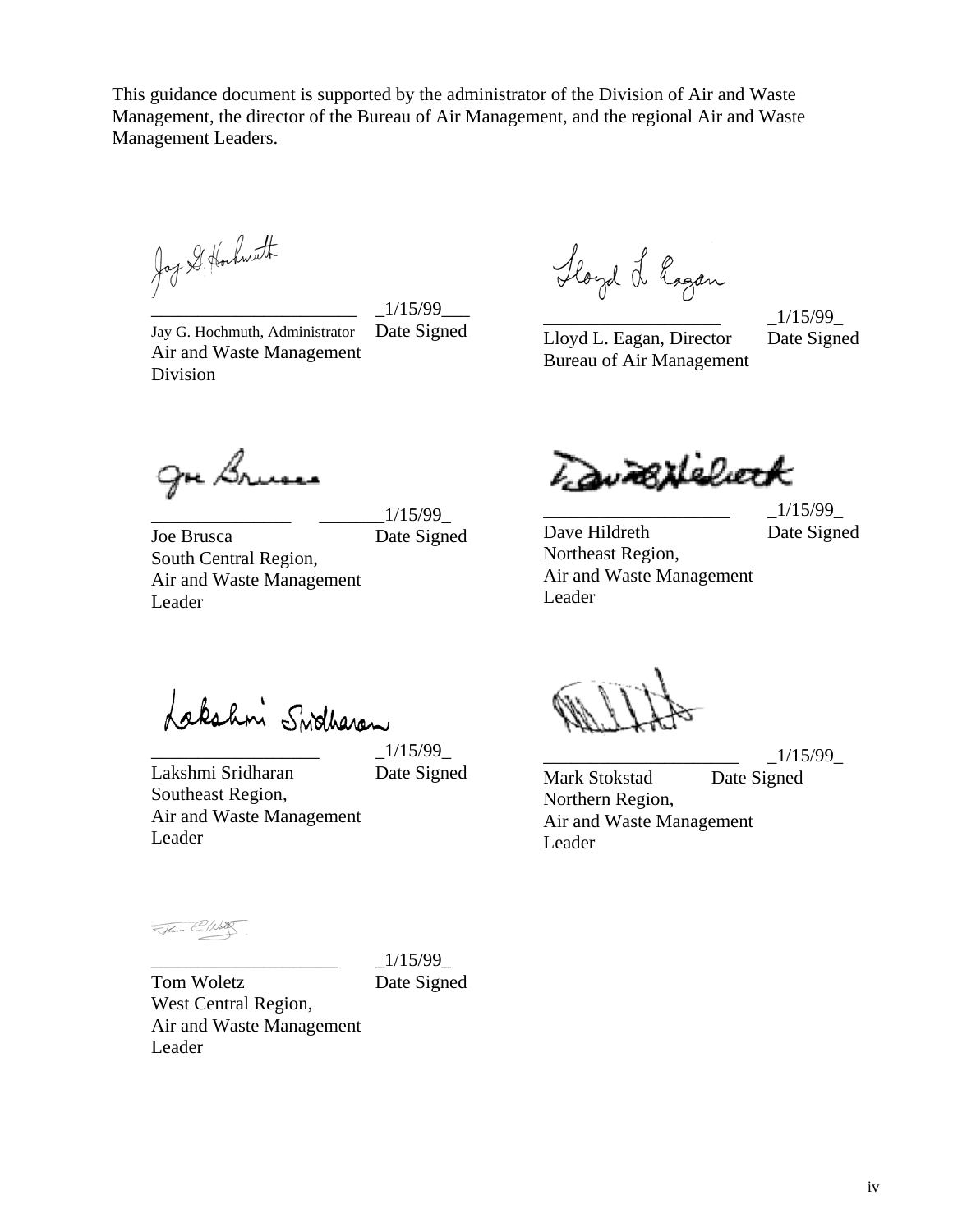## **DNR Disclaimer**

This document is intended solely as guidance and does not contain any mandatory requirements except where requirements found in statute or administrative rule are referenced. This guidance does not establish or affect legal rights or obligations and is not finally determinative of any of the issues addressed. This guidance does not create any rights enforceable by any party in litigation with the State of Wisconsin or the Department of Natural Resources. Any regulatory decisions made by the Department of Natural Resources in any matter addressed by this guidance will be made by applying the governing statutes and administrative rules to the relevant facts.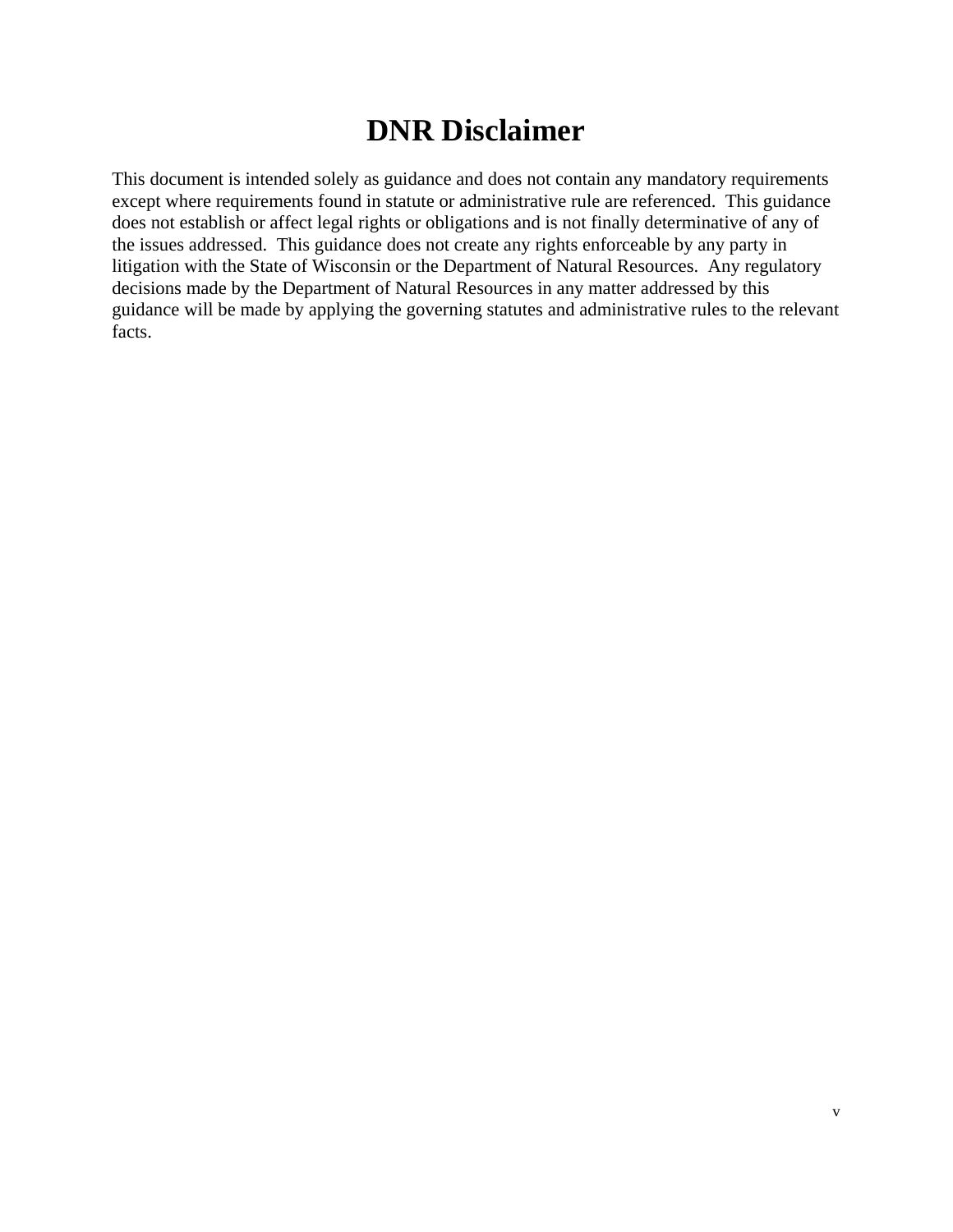## **Executive Summary**

In August, 1995, representatives from Wisconsin∋s aggregate producers, the Wisconsin Road Builders Association (WRBA) [now the Wisconsin Transportation Builders Association (WTBA)], and the Aggregate Producers of Wisconsin (APW) met with the DNR=s Bureau of Air Management to express concern regarding the calculation of air emissions in the Wisconsin nonmetallic mining industry. The industry expressed concern about the consistency of the calculation of their annual air emissions.

DNR agreed to convene a work group consisting of DNR and industry representatives to review emission inventory issues pertaining to the nonmetallic mining industry. This work group developed three documents  $R1, R2, R3$ . The work group disbanded after publication of **What You Need to Know and Do For Determination of 1996 Particulate Emissions In the Crushing Industry**.

The two documents developed by the work group and directed at the calculation of air emissions were different, although they were written at the same time and issued in January 1996. Because the 1995 operational year for the nonmetallic industry was completed at the time the 1995 agreement was finalized, the 1995 agreement addressed only the calculation of air emissions. The 1996 agreement introduced a three tiered structure for identifying control efficiencies for particulate matter sources, the main air pollutant emission for this industry. Pieces of equipment at each crushing spread were assigned control efficiencies based on the amount of dust control at the piece of equipment and the training of on-site personnel. Companies were automatically given a 50% control for each piece of equipment and could request a 75% or greater than 90% control efficiency based on criteria set in the 1996 agreement. Both of these agreements were completed and issued even though some members of the work group members believed that not all issues were properly addressed in the 1996 agreement.

Some weaknesses in the 1996 agreement became apparent in spring 1997. The major weakness was the lack of specificity in the document. While the 1996 agreement addressed air emissions from crushing plants, it did not entirely address the related air emissions from the sites themselves. Because of these weaknesses a reorganized work group was appointed by Ms. Lloyd Eagan, Air Management Bureau Director, in September 1997. The new work group, called the Nonmetallic Mining Air Emissions Work Group (NMAEW), decided to review all aspects of the 1996 agreement and then write a 1997 guidance document. The work group divided into four separate committees to look at particular aspects of the 1996 agreement. Committee 1 reviewed issues concerning a Visible Emissions Reader. Committee 2 reviewed definitional issues. Committee 3 worked on haul road emission factors. Committee 4 identified emission sources for portable and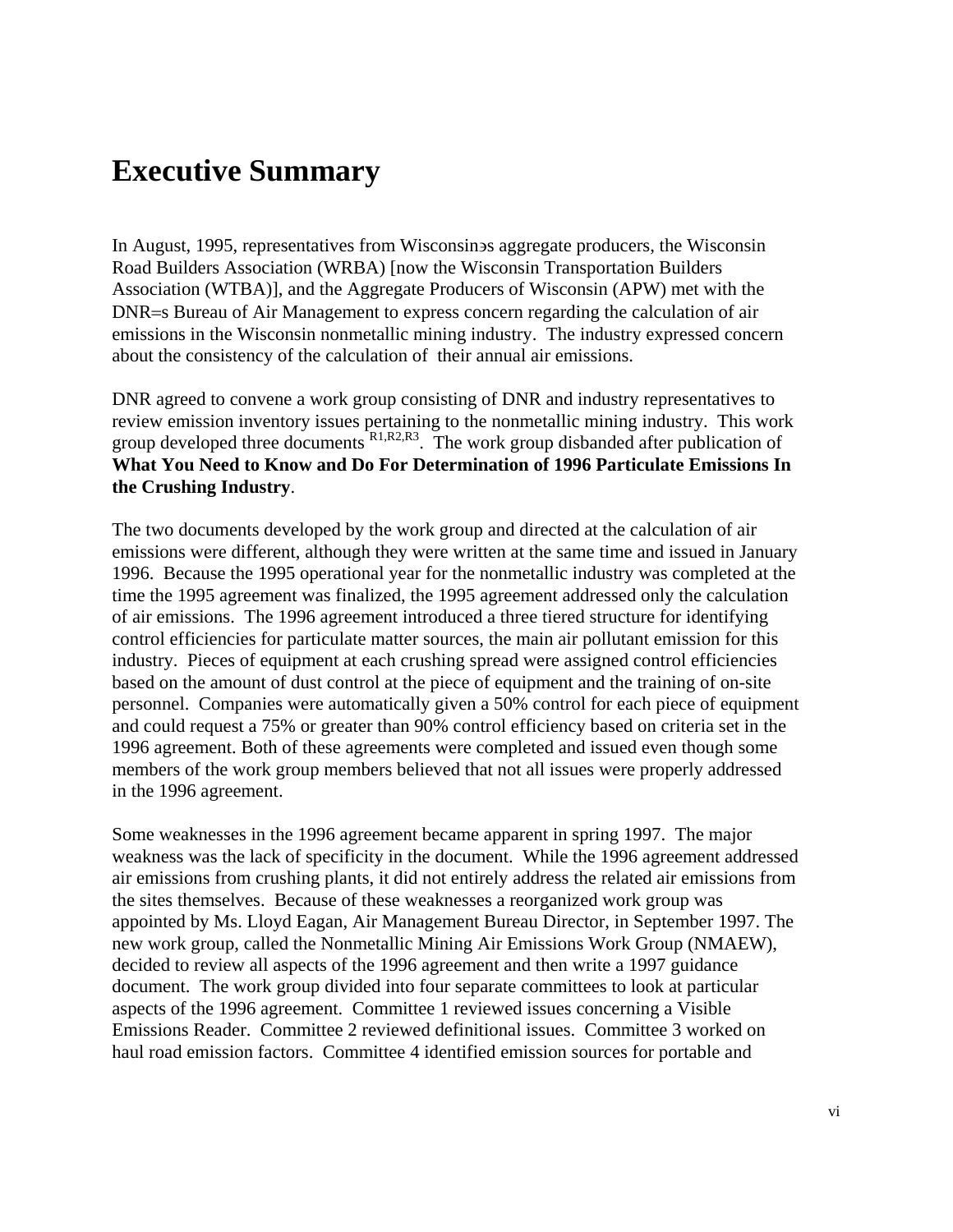stationary crushing spreads as well as air emissions associated with the quarry site (e.g. stockpile emissions). The information from these four committees, as well as decisions made by the larger work group in meetings held on September 9, October 2, October 24, and November 14, 1997 were incorporated into the 1997 guidance document. $R<sup>4</sup>$ Information added to the 1997 guidance document which was not supplied in the 1996 agreement included tables that supplied the emission factor for each of the criteria pollutants (particulate matter, PM10, sulfur dioxide, carbon monoxide, nitrogen oxides, and volatile organic compounds (also known as reactive organic gasses).

DNR and the nonmetallic mining industry disagreed as to the applicable version of the reference document, AP-42, to use in the 1997 guidance document. DNR contended that the July, 1994 version of Section 11.19.2 of this document was more technically correct than the January, 1995 version of this AP-42 reference. APW and WTBA contended that the January, 1995 version of this document should be used because it is referenced in NR 438.03(5)(a), Wis. Adm. Code. WTBA and APW agreed to use the July, 1994 AP-42 emission factors for one year and allow the NMAEW to again discuss this disagreement.

The NMAEW met again in July 1998. The disagreement between DNR and APW/WTBA could not be resolved. After internal discussions, DNR agreed, in December 1998, to use the January 1995 AP-42 reference to calculate the emission factors for equipment in the nonmetallic mining industry. Although the DNR still believes that the July, 1994 version of Section 11.19.2 of AP-42 contains a more accurate assessment of particulate matter emissions from nonmetallic mining equipment, DNR has agreed to compromise and use the January, 1995 version of Section 11.19.2 of AP-42, which is the most recent version of that section.

The **Nonmetallic Mining Guidance For The Development Of The 1998 Air Emissions Inventory** will cover the emissions generated during the 1998 emissions inventory year and subsequent years. The NMAEW will meet to review the implementation of this guidance starting in the spring of 1999, and will develop updated guidance for subsequent years, if necessary.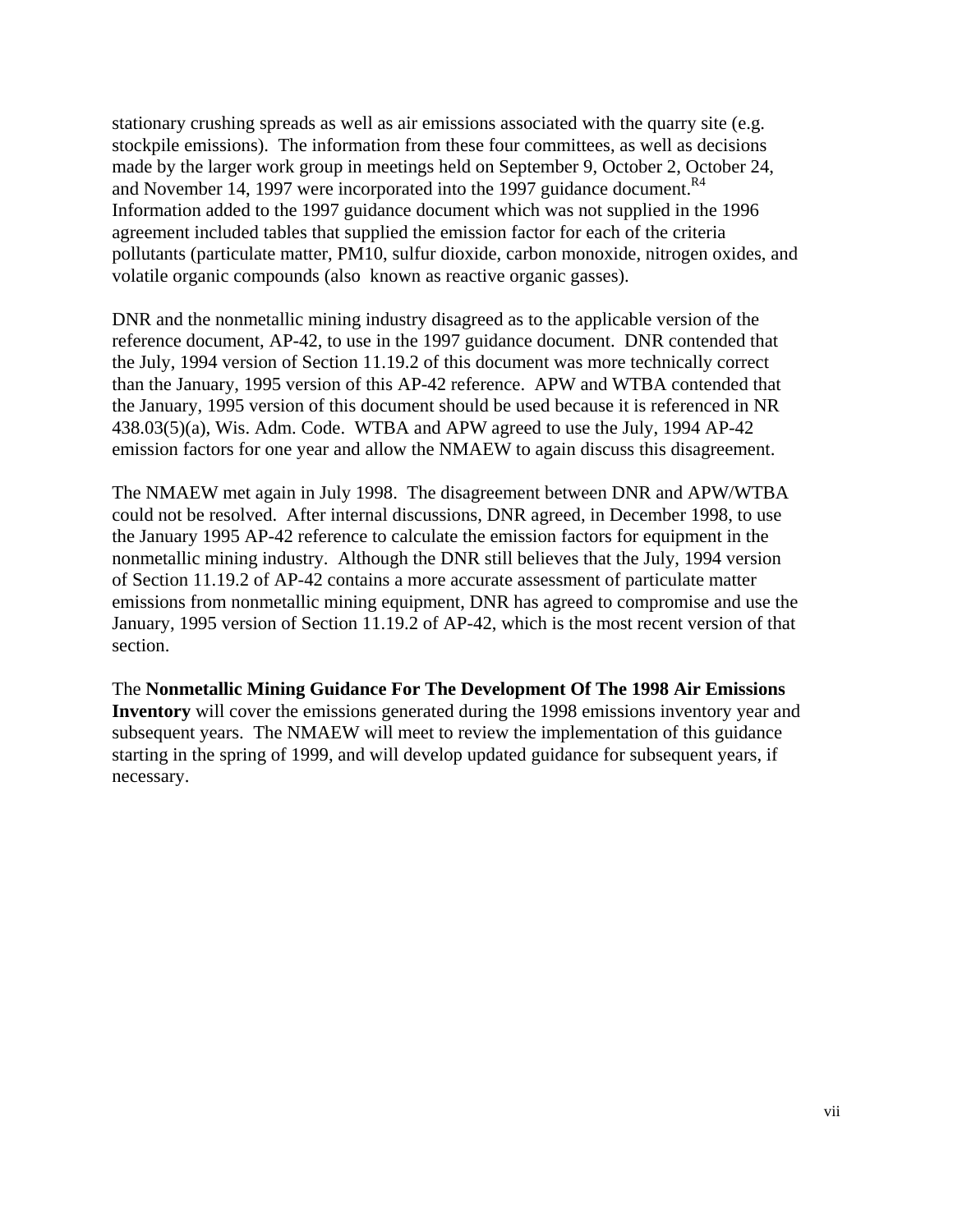# **Table of Contents**

| Section 4-Nonmetallic Mining Air Emissions Work Group (NMAEW) Membership  4 |  |
|-----------------------------------------------------------------------------|--|
|                                                                             |  |
|                                                                             |  |
|                                                                             |  |
|                                                                             |  |
|                                                                             |  |
|                                                                             |  |
|                                                                             |  |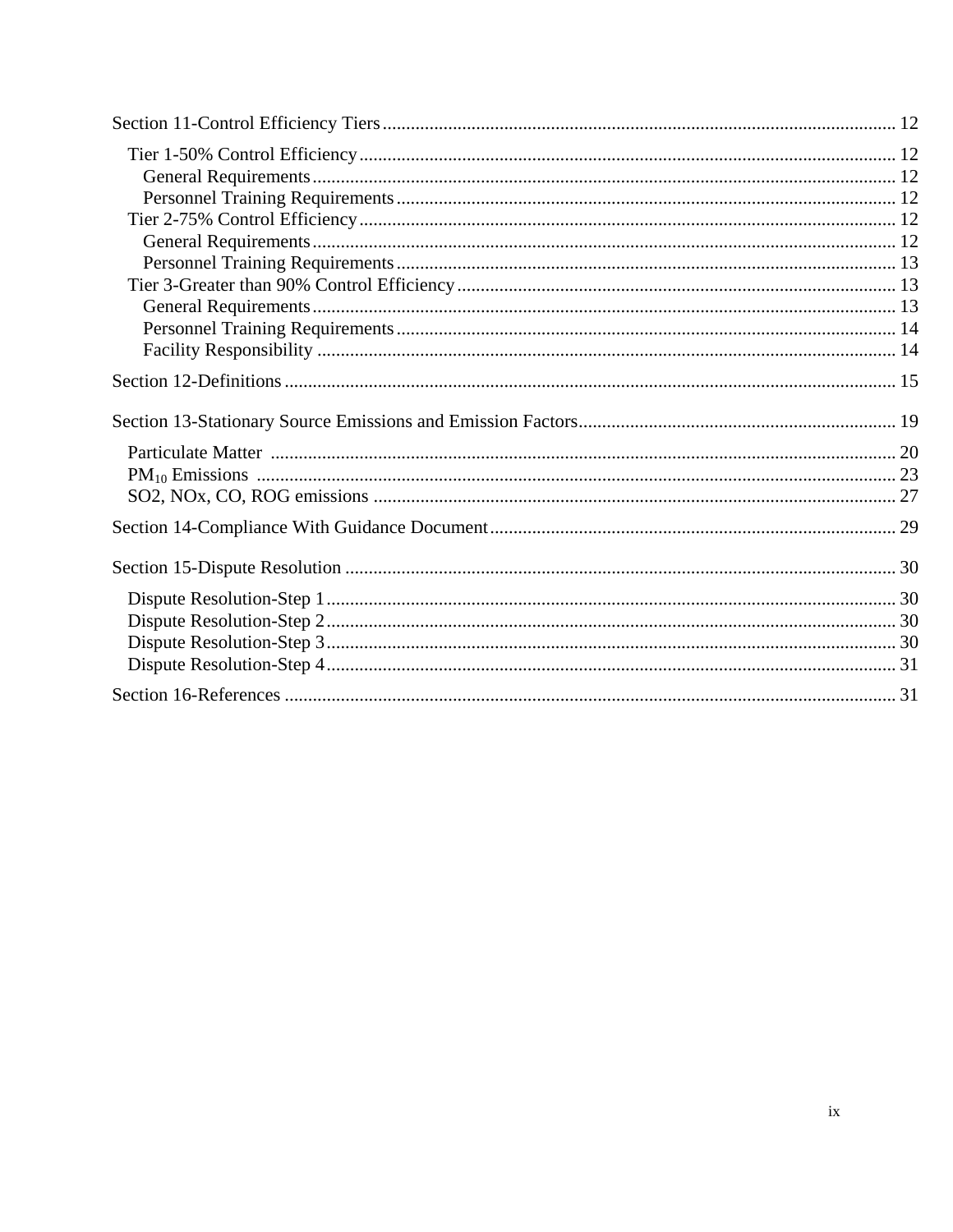## **Table of Appendices**

- Appendix A AP-42 Section 11.19.2, January, 1995.
- Appendix B AP-42 Section 13.2.2 January 1995.
- Appendix C AP-42 Section 3.3, January 1995.
- Appendix D DNR Form 4500-25, DNR Form 4500-94, COMM Form SBD-6736
- Appendix E Typical Standard Industrial Classification Codes for the 1998 Nonmetallic Mining Air Emissions Guidance
- Appendix F On-site Fugitive Dust Observer Form
- Appendix G Tier Control Requirements
- Appendix H Best Management Practices
- Appendix I Voluntary General Operation Permit Certification Form [Not An Official DNR Form]
- Appendix J Typical Crushing Spread
- Appendix K Example of Record Keeping Sheet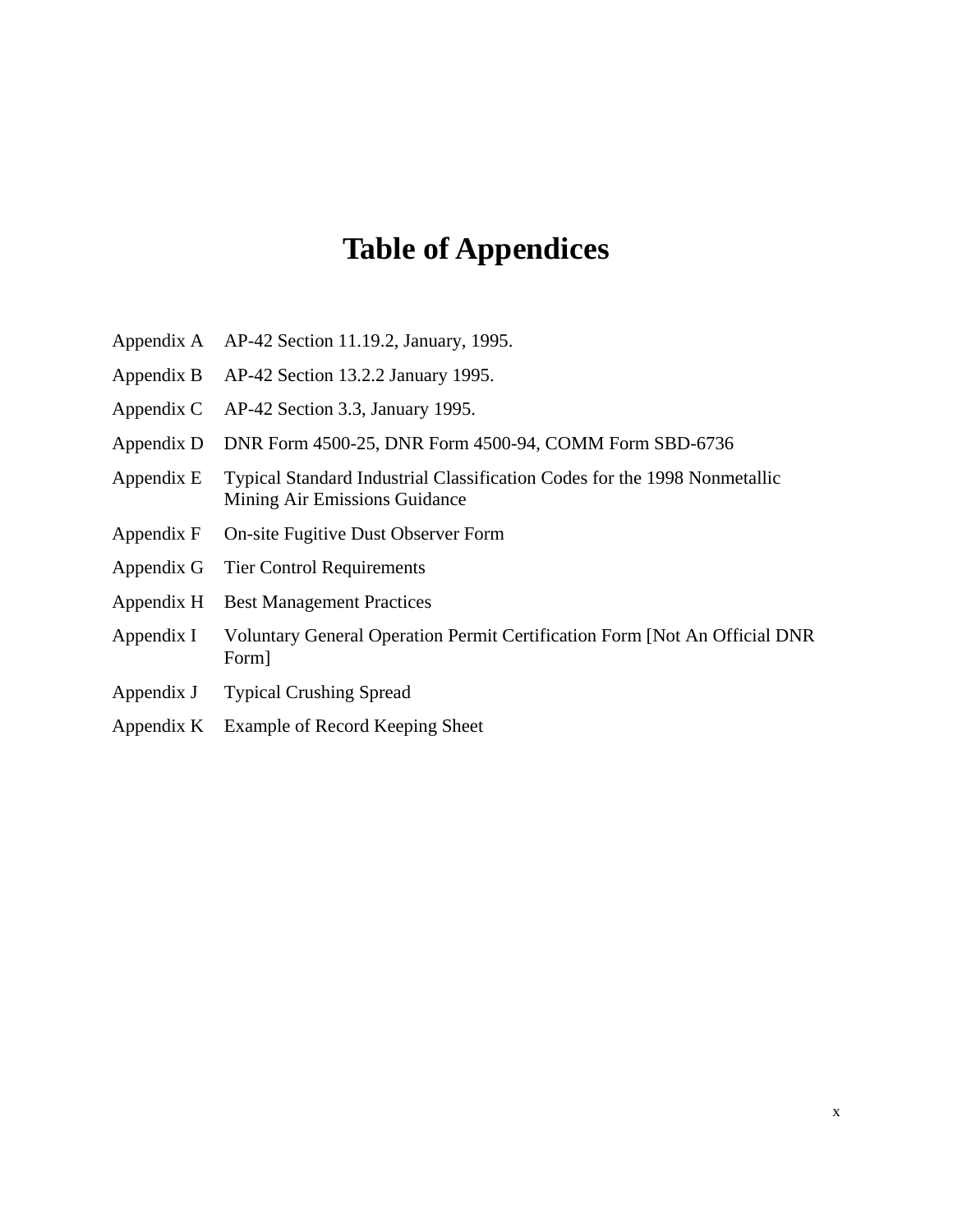## **Section 1-Purpose and Organization of Document**

The purpose of this document is to identify air emissions from crushing and site operations for the nonmetallic mining industry; promote uniformity and consistency in the calculation of air emissions; and supply guidance to DNR and the nonmetallic mining industry regarding issues specific to the nonmetallic mining industry. The NMAEW sought a comprehensive document to address questions regarding emission sources at a site and an easy-to-use document so that plant operators could refer to one or two pages for necessary information.

This document is comprehensive because it contains a summary of what the NMAEW believes are all the possible emission sources from a quarry site, a stationary crushing plant, or a portable crushing plant. This document also discusses requirements that a company must meet in order to claim specific control efficiencies for their operation.

This document is easy to use because it is essentially two documents in one. The first portion contains extensive information on all aspects of the guidance and the air emissions calculations. The second portion is a series of appendices. Some of the appendices contain information on perforated pages that allow the nonmetallic mining owner or operator to post these pages separately for employee reference at the nonmetallic mining site.

### **Section 2- Applicable DNR Regulations**

### *Reporting Requirements*

Section NR 438.03(1), Wis. Adm. Code, requires, in part, Aany person owning or operating a facility which emits an air contaminant in quantities above reporting levels listed in Table 1, except indirect sources of air pollution, to annually submit to the Department an emission inventory report of annual, actual emissions, or, for particulate matter,  $PM_{10}$ , sulfur dioxide, nitrogen dioxides, carbon monoxide and volatile organic compounds, throughput information sufficient for the Department to calculate its annual, actual emissions.≅

Generally, a nonmetallic mining operation is required to report air emissions if it emits more than 10,000 pounds of particulate matter, 10,000 pounds of  $PM<sub>10</sub>$ , or 10,000 pounds of nitrogen oxides in a calendar year. The primary source of particulate matter and  $PM_{10}$  emissions originate from rock crushing operations (e.g. primary crushers, secondary crushers, screens, etc.). The primary source of nitrogen oxide emissions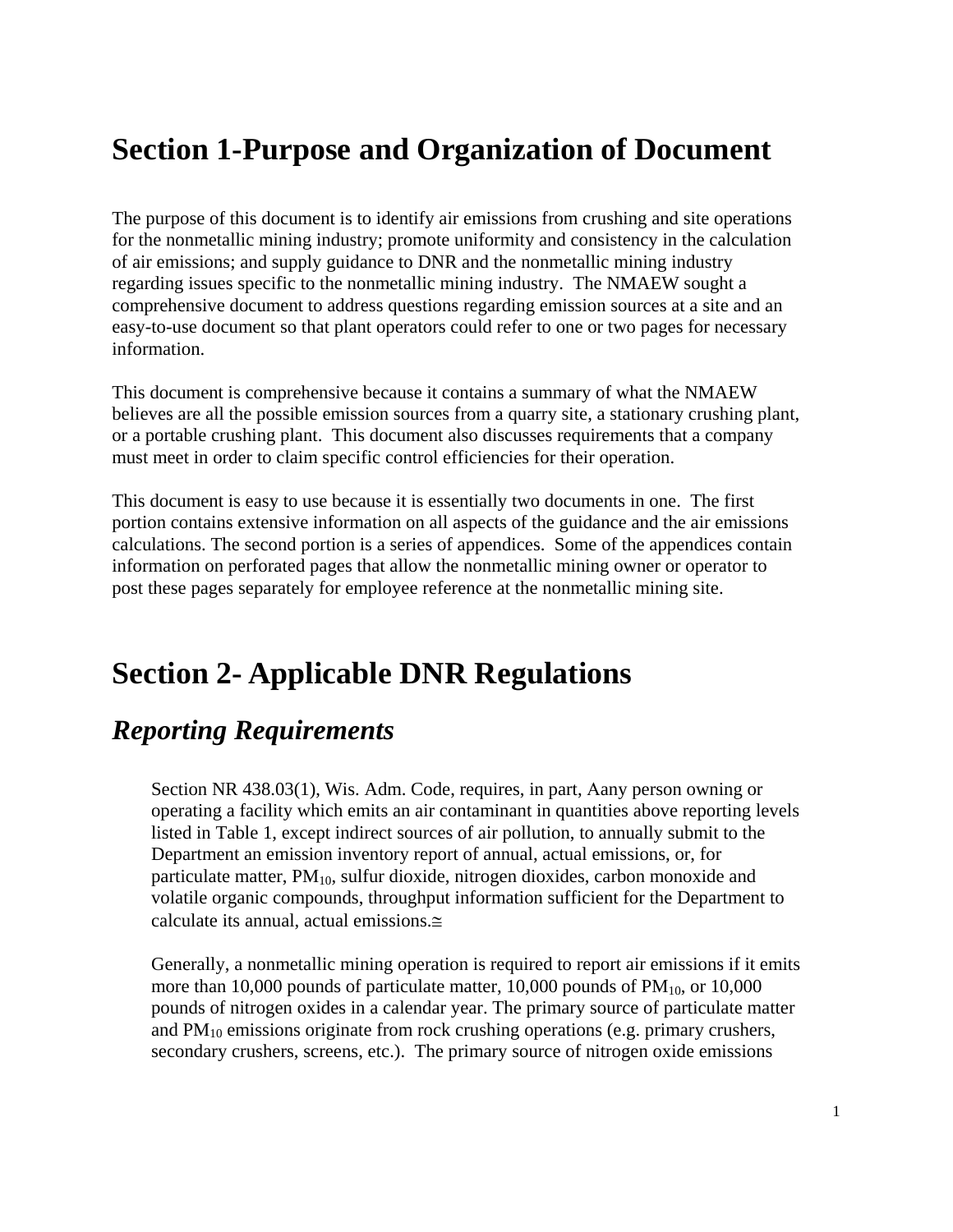originates from fuel burning operations typically associated with diesel engines and generators.

### *Air Emission Fees*

Sections 285.69, Wis. Stats., and NR 410.04, Wis. Adm. Code, set the fee charged for air emissions. The emission fee for 1998 calendar year emissions is \$33.19 per ton. [Emission fees for subsequent years are calculated based on the increase in the Consumer Price Index in each year.] Any direct source required to obtain an operation permit which emits 5 or more tons of total billable air contaminants per year, is required to pay these emission fees.

Air emission fees are assessed each May based on emissions reported for the previous calendar year. Air emission fees are assessed to portable crushing plants, stationary crushing plants, and permitted quarry sites. Permitted quarry sites are those that produce greater than or equal to 25,000 ton of rock per month on a rolling 12 month average, or actually operate more than 365 days per 5 year period.

### *Timetable*

DNR sends air emission inventory information to over 2,200 facilities annually by the first week of January each year. The facilities have until March 1 of that year to send information back to DNR regarding emissions for the prior calendar year per sec. NR 438.03(1), Wis. Adm. Code.

DNR reviews the submitted information from March to May. The facility receives an emission summary, an emission fee statement (if applicable), and a certification document at approximately the end of May of each year. The emission fee, if applicable, and the certification document must be sent to DNR by the end of June.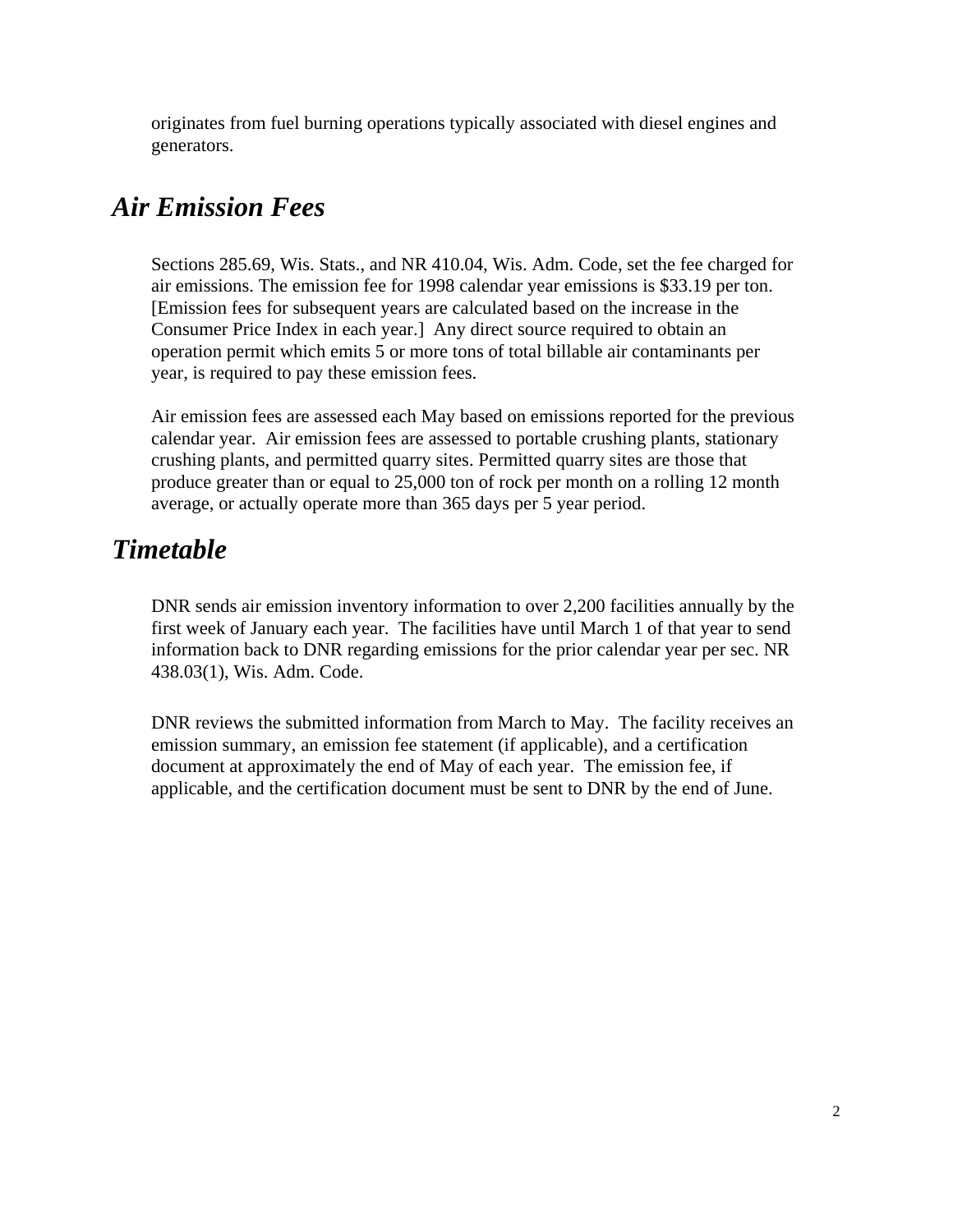## **Section 3-History of Agreements and Guidance**

### *1995 and 1996 Agreements*

In August 1995, as a result of the nonmetallic mining industry's concerns regarding potential disparities in the calculation of particulate emissions at crushing plants statewide, the director of the DNR's Bureau of Air Management established a Crushing Plant Work Group. The work group consisted of industry representatives and DNR air management staff who were familiar with the industry.

The Crushing Plant Work Group conducted numerous meetings from August 1995 to December 1995. From these meetings three documents  $R1, R2, R3$  were completed and issued to producers at the 1996 Mine Safety and Health Administration (MSHA) Annual Round table Meetings.

The 1996 agreement established a three-tiered system to determine particulate matter emission. The first tier set a 50% control efficiency for all pieces of equipment in a crushing spread to which all crushing spreads were entitled. The agreement also set a second tier at 75% control efficiency and a third tier at greater than 90% control efficiency. Each successive tier required better record keeping, more training of crushing plant personnel, and more stringent controls of fugitive dust.

### *1997 Guidance*

Some weaknesses in the 1996 agreement became apparent in spring 1997. The major weakness was the lack of specificity in the document. While the 1996 agreement addressed air emissions from crushing plants, it did not entirely address the calculation of related air emissions from the sites themselves.

Because of these identified weaknesses a reorganized work group, now called the Nonmetallic Mining Air Emissions Work Group (NMAEW), was appointed by Ms. Lloyd Eagan, the Air Management Bureau Director, in September 1997. NMAEW decided to review all aspects of the 1996 agreement and write a 1997guidance document. The work group divided into four separate committees to review and make improvements to particular aspects of the 1996 agreement. Committee 1 reviewed issues concerning a Visible Emissions Reader. Committee 2 reviewed definitional issues. Committee 3 worked on haul road emission factors. Committee 4 identified emission sources for portable and stationary crushing spreads as well as air emissions associated with the quarry site (e.g. stockpile emissions). The information from these four committees, as well as decisions made by the larger work group in meetings held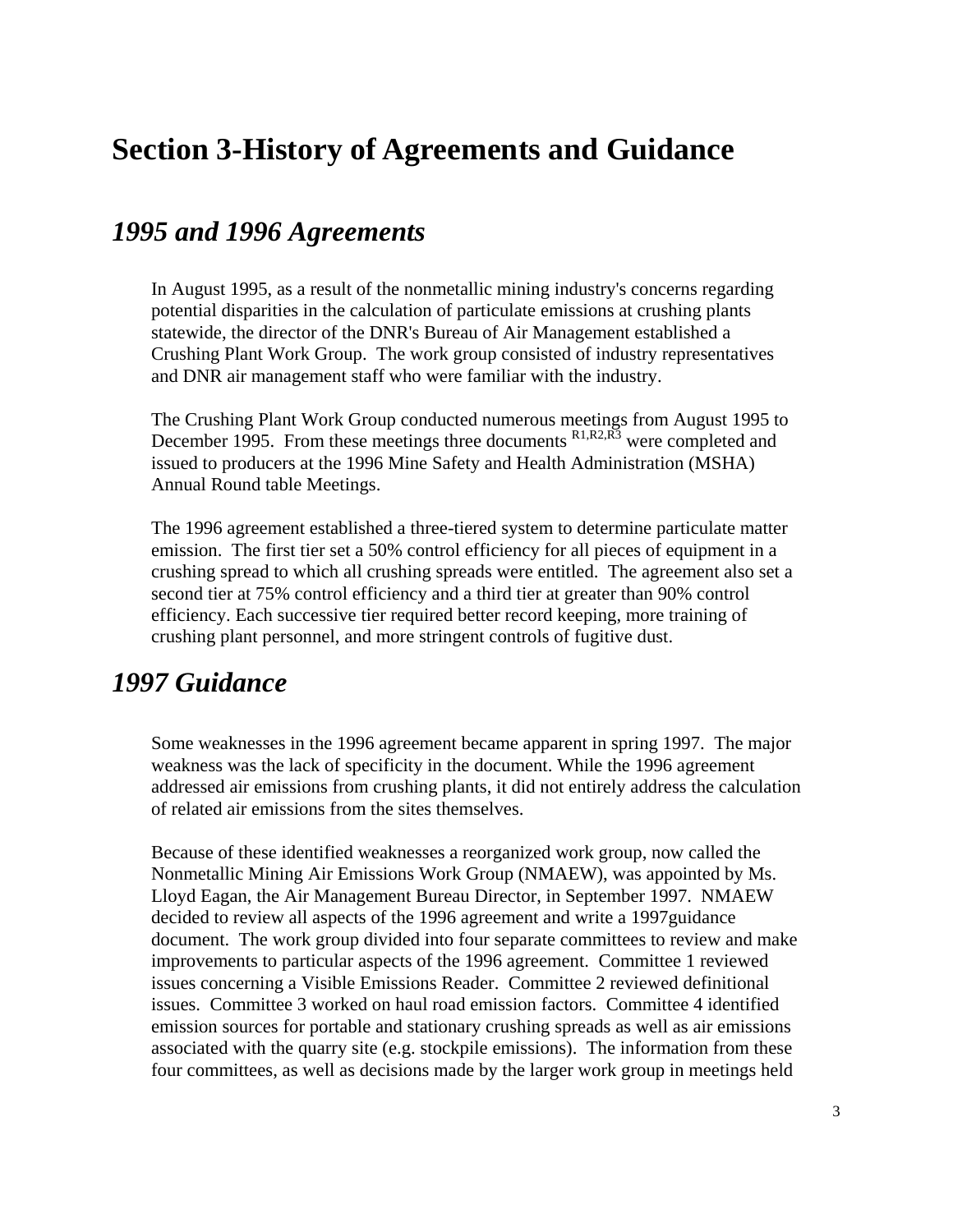on September 9, October 2, October 24, and November 14 were incorporated into that document.

### *1998 Guidance*

The NMAEW reconvened on Tuesday, July 6, 1998 in Madison. Three different committees reported to the main work group. The Training Committee reported that it felt a short training course on the control of fugitive dust was needed in the industry. The Training Committee was instructed to develop a training course. The Criteria Work Group reported that the Tier Criteria in the 1997 guidance document was sufficient and only minor typographical errors in the table in Appendix G needed to be changed. The Record Keeping Work Group decided that an optional form should be included in the next guidance document that clarified what records needed to be kept at a spread to justify the 75% or greater than 90% control tiers. This optional form has been included in Appendix I in this document.

The NMAEW did not reach consensus on the issue that was not resolved in the 1997 guidance document. That issue was the calculation of particulate matter emissions for certain pieces of equipment at the crushing spread. The producers contended that DNR should calculate particulate matter emissions based on information contained in the January 1995 version of AP-42 as prescribed in NR 438.03(5), Wis. Adm. Code. DNR contended the more accurate emission calculation was actually provided by the July, 1994 version of  $AP-42$ <sup>R6, R7</sup> In December 1998, DNR agreed to use the January, 1995 version of AP-42 to calculate these air emissions. Although the DNR still believed that the July, 1994 version of Section 11.19.2 of AP-42 contained a more accurate assessment of particulate matter emissions from nonmetallic mining equipment, DNR agreed to compromise and use the January, 1995 version of Section 11.19.2 of AP-42, which is the most recent version of that section.

## **Section 4-Nonmetallic Mining Air Emissions Work Group (NMAEW) Membership**

Ms. Lloyd Eagan, Director of the Bureau of Air Management, appointed individuals from the DNR air management program and the nonmetallic mining industry to NMAEW in September, 1997. Interested individuals were also sent information regarding the meetings of this work group. The roster of this work group is as follows: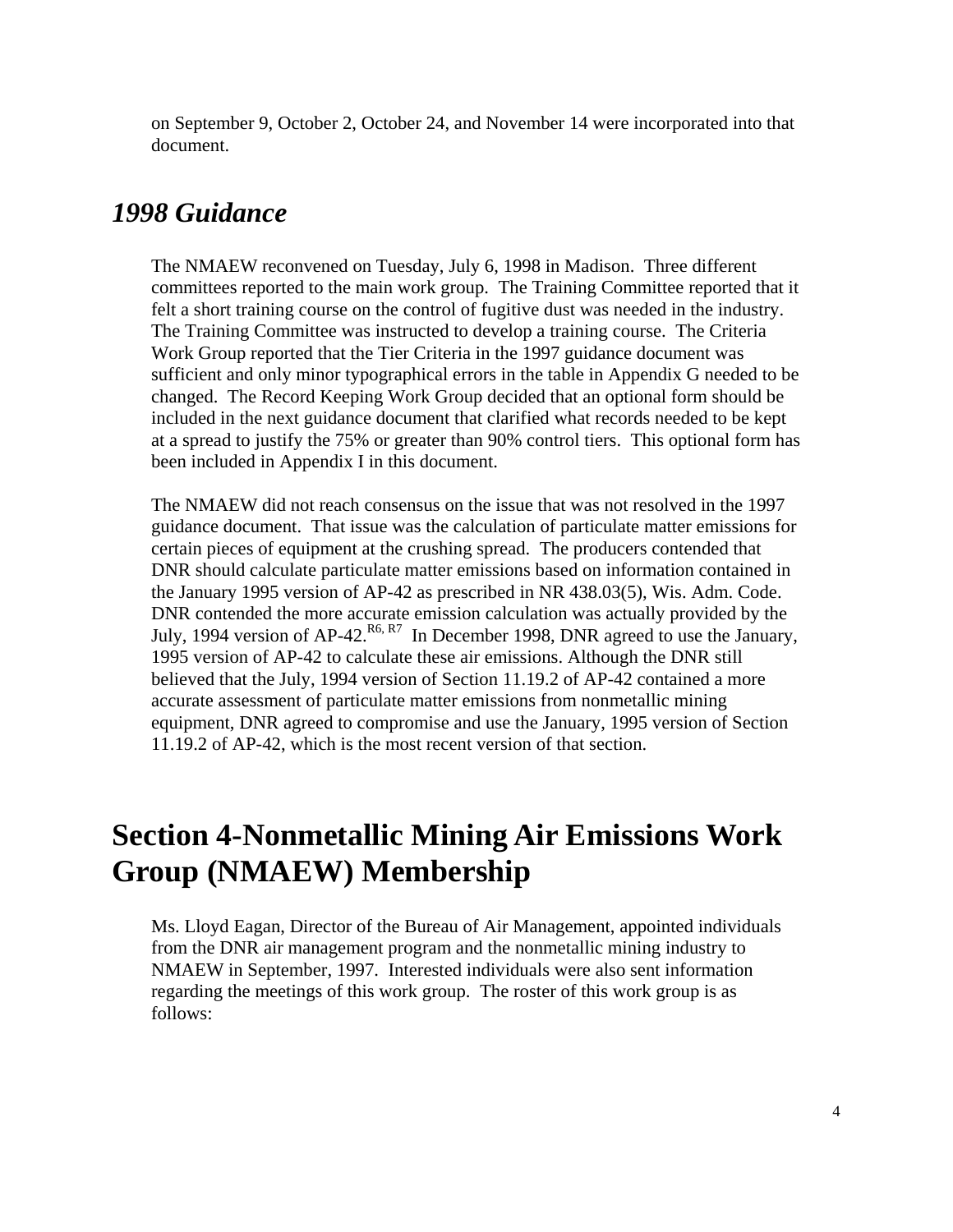#### **Nonmetallic Mining Air Emissions Work Group 1998 Roster**

| Mickey Ahlgrimm                        | Susan Courter                     | Ron Daggett                     |
|----------------------------------------|-----------------------------------|---------------------------------|
| Ahlgrimm's Explosives                  | Michels Materials                 | <b>DNR-SCR</b>                  |
| 320 Dodge                              | P.O. Box 128                      | 3911 Fish Hatchery Road         |
| Mineral Point, WI 53565                | Brownsville, WI 53006             | Fitchburg, WI 53711             |
| Telephone Number: 608-987-3032         | Telephone Number: 920-583-3132    | Telephone Number: 608-273-5601  |
| Fax Number: 608--987-3851              | Fax Number: 920-583-3429          | Fax Number: 608-275-3338        |
| E-Mail: No                             | E-Mail: scourter@michels-usa.com  | E-Mail: dagger@dnr.state.wi.us  |
|                                        |                                   |                                 |
| Eric Gilbert                           | Mike Griffin                      | Tom Halquist                    |
| Cedar Lake Sand and Gravel             | <b>DNR-SER</b>                    | Halquist Stone Company, Inc.    |
| 5189 Aurora Road                       | P.O. Box 12436                    | N52W23564 Lisbon Road           |
| Hartford, WI 53027                     | Milwaukee, WI 53212               | Sussex, WI 53089                |
| Telephone Number: 414-644-5125         | Telephone Number: 414-263-8554    | Telephone Number: 414-246-3561  |
| Fax Number: 414-644-5151               | Fax Number: 414-263-8716          | Fax Number: 414-246-7148        |
| E-Mail: No                             | E-Mail: griffm@dnr.state.wi.us    | E-Mail: No                      |
| Chris Koceja                           | Dave Marks                        | John Melby *                    |
| Mann Brothers                          | <b>Mathy Construction Company</b> | DNR-AM/7                        |
| N6147 Hwy 12 and 67                    | P.O. Box 189                      | P.O. Box 7921                   |
| Elkhorn WI 53121                       | Onalaska, WI 54650                | Madison, WI 53707               |
| Telephone Number: 414-723-5500         | Telephone Number: 608-783-6411    | Telephone Number: 608-264-8884  |
| Fax Number: 414-723-3463               | Fax Number: 608-783-4311          | Fax Number: 608-267-0560        |
| E-Mail: TOPH2NZ@aol.com                | E-Mail: No                        | E-Mail: melbyjh@dnr.state.wi.us |
| Pat Osborne                            | Ralph Patterson <sup>*</sup>      | Tom Stibbe                      |
| Hough, Fassbender & Osborne            | DNR-AM/7                          | <b>DNR-WCR/La Crosse</b>        |
| 44 E. Mifflin Street-Suite 104         | P.O. Box 7921                     | 3550 Mormon Coulee Rd, Rm 104   |
| Madison, WI 53703                      | Madison, WI 53707                 | La Crosse, WI 54601             |
| Telephone Number: 608-258-9506         | Telephone Number: 608-267-7546    | Telephone Number: 608-785-9978  |
| Fax Number: 608-283-2589               | Fax Number: 608-267-0560          | Fax Number: 608-785-9990        |
| E-Mail: osborne@itis.com               | E-Mail: patter@dnr.state.wi.us    | E-Mail: stibbt@dnr.state.wi.us  |
| Peter Tolsma                           | Mike Trimberger                   | Kurt Wegner                     |
| Payne and Dolan                        | Sheboygan County Highway Dept.    | The Kraemer Company             |
| P.O. Box 781                           | 1211 North 23rd St.               | 820 Wachter Avenue              |
| Waukesha, WI 53187                     | Sheboygan, WI 53082-0716          | Plain, WI 53577                 |
| Telephone Number: 414-524-1849         | Telephone Number: 920-893-0441    | Telephone Number: 608-546-2255  |
| Fax Number: 414-524-1845               | Fax Nunber: 920-459-4317          | Fax Number: 608-546-2266        |
| E-Mail: crm@execpc.com                 | E-Mail: mrmuskie@webtv.net        | E-Mail: wegnerk@mhtc.net        |
|                                        |                                   |                                 |
| R. B. Willder                          | Eric Zuschlag                     | * Denotes Co-chair              |
| WI Transportation Builders Association | Vulcan Materials                  |                                 |
| 1 South Pinckney, Suite 818            | 747 East 22nd St, Ste 200         |                                 |
| Madison, WI 53703                      | Lombard, IL 60148                 |                                 |
| Telephone Number: 608-256-6891         | Telephone Number: 630-261-8635    |                                 |
| Fax Number: 608-256-1670               | Fax Number: 630-261-8664          |                                 |
| E-Mail: rbwill@midplains.net           | E-Mail: eric_zuschlag@vul.com     |                                 |
|                                        |                                   |                                 |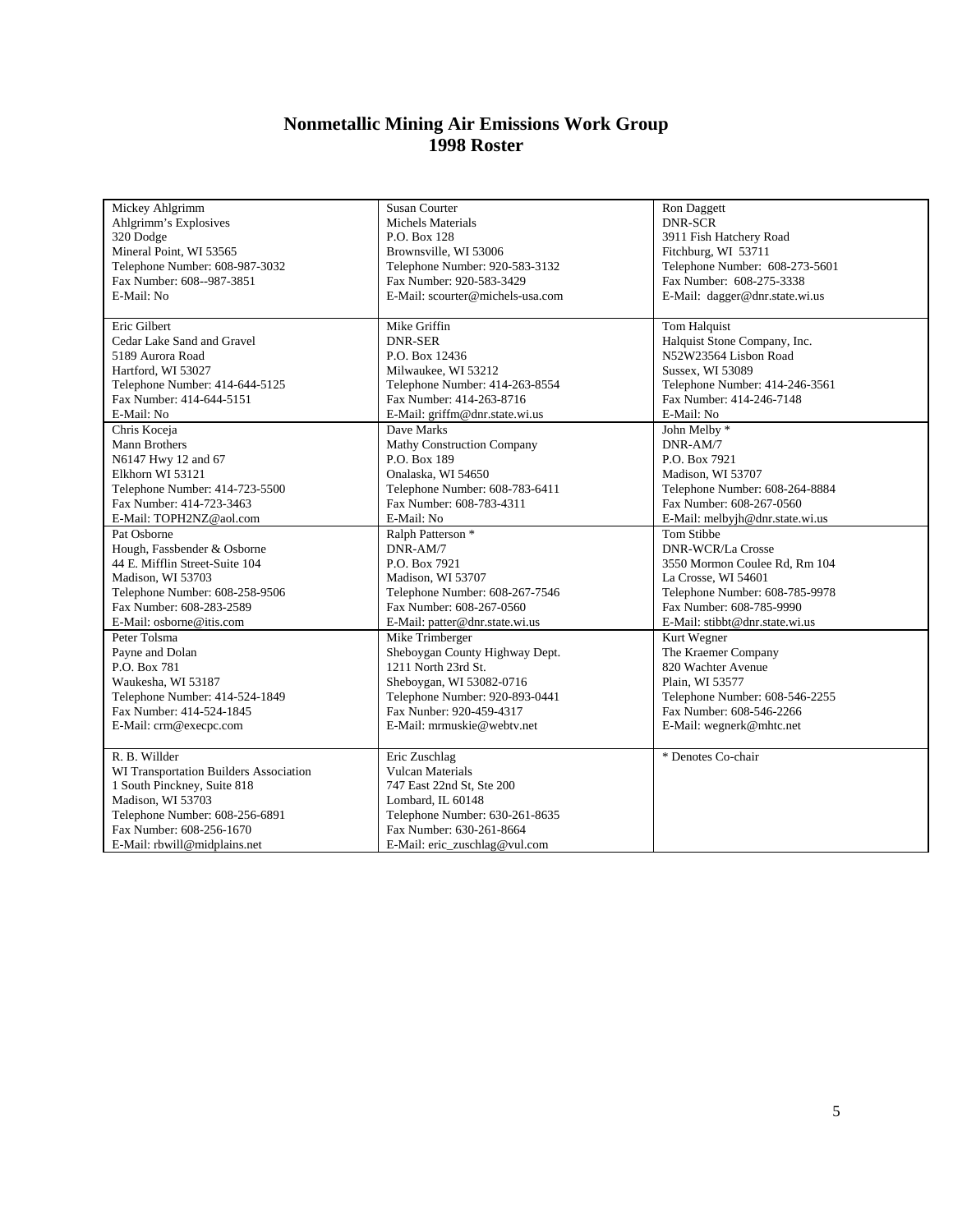# **Section 5-Changes from the 1997 Nonmetallic Mining Emission Inventory Guidance**

The 1998 emission inventory guidance has not changed significantly from the 1997 nonmetallic mining emission inventory guidance but the document has new additions and added clarification. The more noticeable changes include:

### *Certification*

A section on the difference between certifying the air emission inventory and the producer's compliance with the general operation permit was added to Section 8 of this document. Some people believed that by certifying their air emission inventory in June they were also certifying compliance with their general operation permit in March. They were mistaken and Section 8 has been added to alert producers that they must certify compliance with the general operation permit requirements and the emission inventory emission summary **separately**. Producers may want to consider using the form in Appendix I (Voluntary General Operation Permit Certification Form) to meet this requirement. APW and WTBA have already provided this form to their members statewide, for their **voluntary** use in reporting 1998 activities. This form is included in this guidance document as a courtesy.

### *Trained Person Changed to On-site Fugitive Dust Observer*

Last year, a trained person was mentioned in both the general operation permit and the 1997 emission inventory guidance. The "Trained Person" was defined differently in both documents and led to some confusion. This year, the trained person is still mentioned in the general operation permit. The term "Trained Person" in the 1997 emission inventory guidance was replaced by a "On-Site Fugitive Dust Observer".

At least one person from a company should be trained annually on fugitive dust control techniques. This person would be in charge of training other people at the company. This person can be trained through the review of the APW/WTBA/WAPA/DNR training course that will be available by February 1999. The same person can be trained so that they can function as both the "On-site Fugitive Dust Observer" and the "Visible Emission Reader".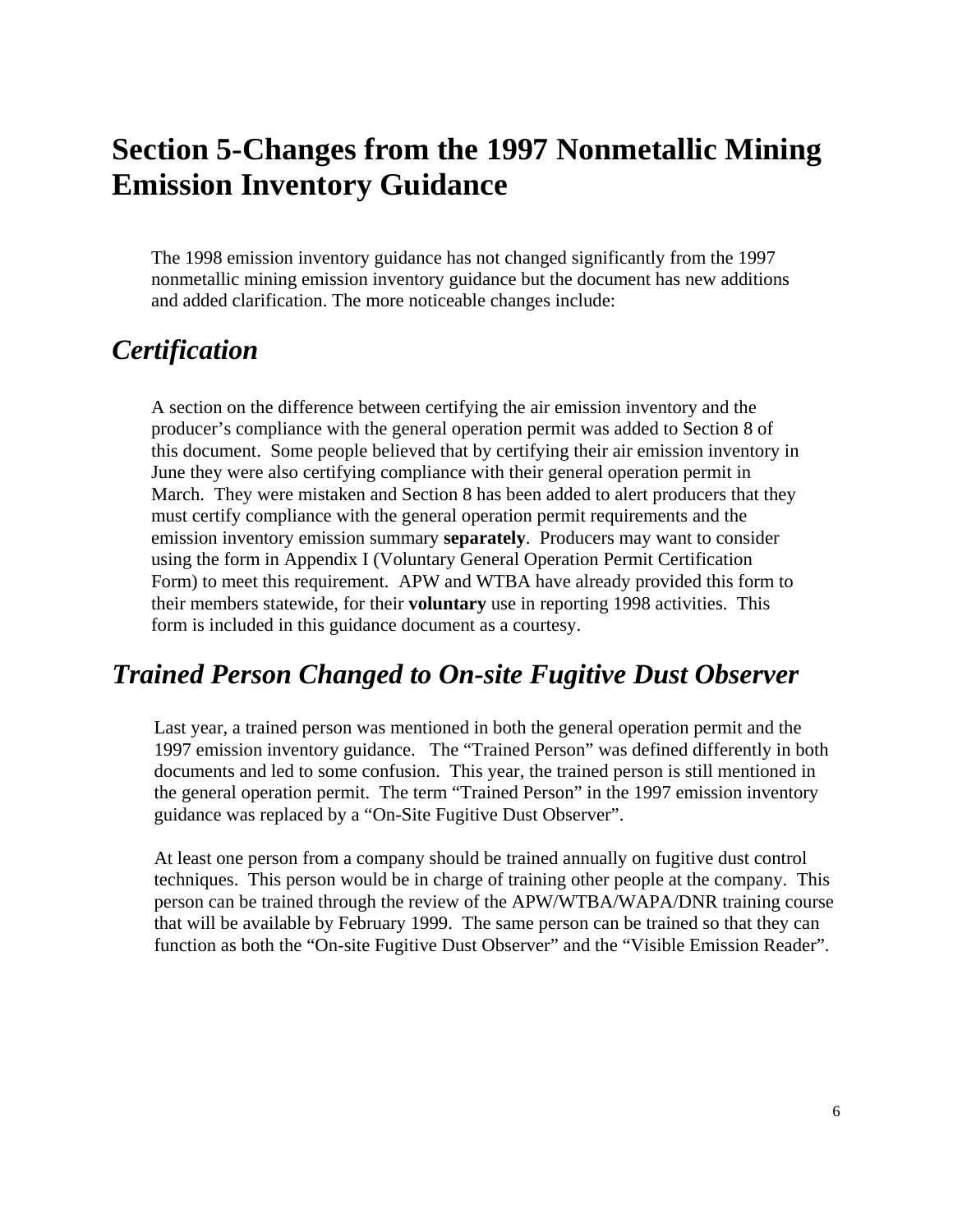### *Typical Crushing Spreads*

The NMAEW's goal is consistency in air emission inventory reporting. One of the major areas of inconsistency for the 1997 air emission inventory, was the emission producing equipment at a spread reported by a company. Section 9 of this document contains a rule-of-thumb that DNR will use in checking the consistency of crushing spread reporting for 1998 air emissions. DNR acknowledges that every spread is different and has its own unique characteristics. However, each crushing spread, depending on its size, uses a certain number of screens, conveyors, etc. to produce product. If the company reports pieces of equipment that are less than the number and types of equipment identified in Section 9, DNR will contact the company and ask for more information regarding its crushing spread. A schematic drawing of a typical crushing spread is presented in Appendix J of this document.

### *Hauling to Crusher Using Loader*

The emission factors for Hauling to Crusher Using Loader (SCC 30502011) were supplied on page 14 (for PM), page 17 (for PM10), and page 20 (for SO2, NOx, CO, ROG) in the 1997 guidance document. This emission factor assumed that the loader was operating on an unpaved road. For the 1998 emission inventory guidance:

- 1. The Hauling to Crusher Using Loader (SCC 30502011) was changed to Hauling to Crusher Using Loader-Unpaved Roads (SCC 30502011).
- 2. The Hauling to Crusher Using Loader-Paved Roads (SCC 30502037) was added with the corresponding emission factors for PM, PM10, SO2, NOx, CO and ROG.

### *Visible Emission Reader*

In addition to the requirements in Appendix G (this is only a part of the greater than 90% control obligation), a company is required to have only one visible emission reader designated by the company on-staff in order to be eligible for the greater than 90% control tier. (This control tier requirement does not preclude a company from having more than one visible emission reader on-staff.) This person must be certified at least once every twelve months to identify varying levels of visible emissions, using USEPA Method 9 criteria. By certifying only one person for a number of crushing spreads, the company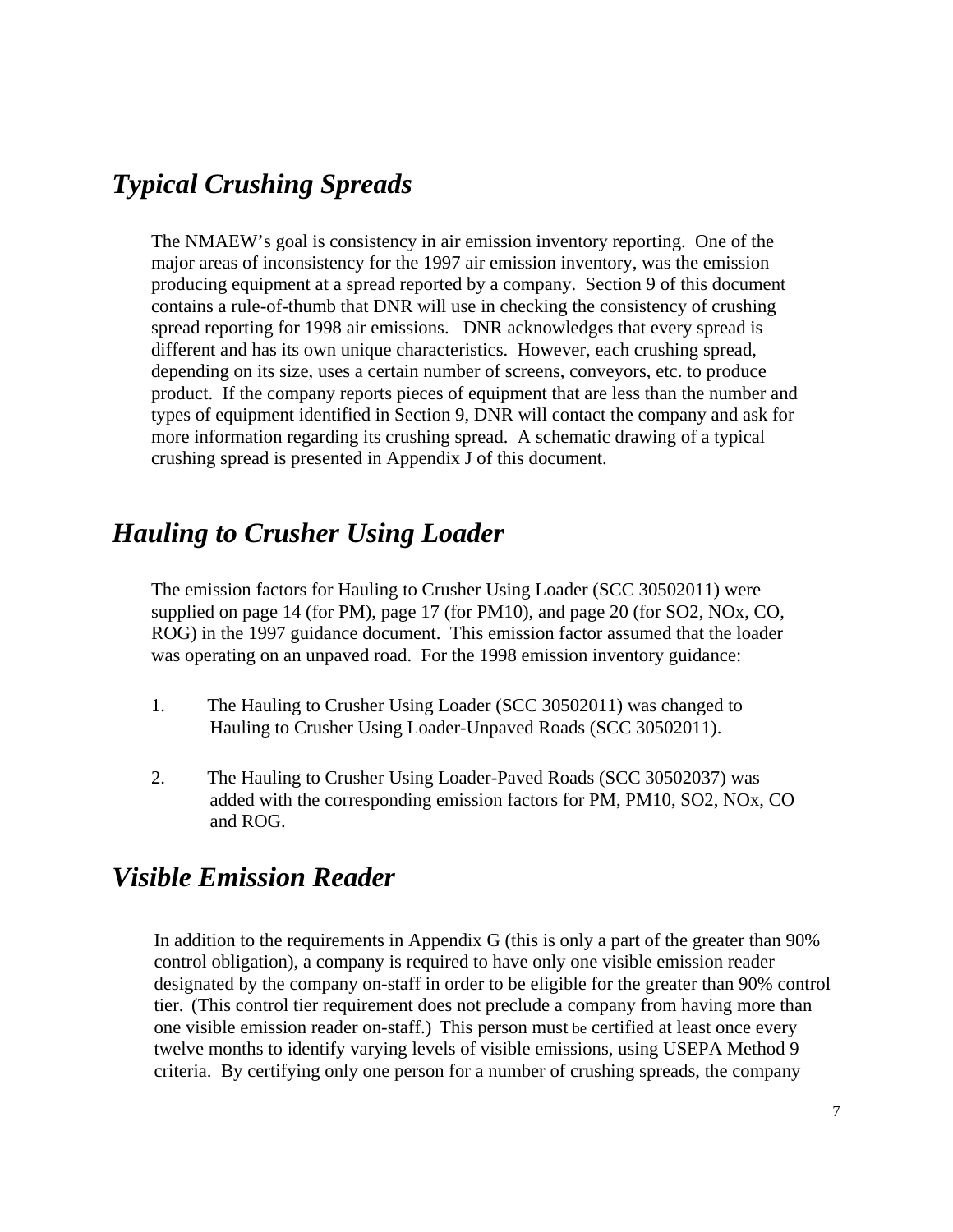must realize it is incurring a risk. By having several trained visible emission readers, a company would be more likely to have a visible emission reader available on-site to make sure the 10% opacity limit is not exceeded. If the company elects, the same person at a crushing spread can both be a visible emission reader and a fugitive dust observer.

### *Precipitation Data*

Companies need to keep records on-site regarding precipitation to be eligible for the 75% or greater than 90% control tier. Producers should add the following information to their on-site production sheets to address this requirement:

| <b>Type of Suppression</b>   | Water              |                            |
|------------------------------|--------------------|----------------------------|
| (spray bars, climatic, etc.) | Water In Aggregate | (check if applicable) or   |
|                              | Precipitation      | (check if applicable) or   |
|                              | Added water        | (supply quantity per time) |

### *Tier Control Requirements Clarification*

In the 1997 guidance document, the "Tier Control Requirement" table in Appendix G was not specific in regards to when the Trained Person on-site had to be located physically on-site and when visible emissions readings had to be taken while rock was being produced. For the 1998 guidance document, the "Tier Control Requirement" table was modified so that the On-site Fugitive Dust Observer (formerly the Trained Person in the last guidance document) was present while rock was being produced. Also, visible emissions must be recorded once per shift.

### *Appendix K-Example of a Record Keeping Sheet*

Appendix K contains an example of a record keeping sheet that meets the record keeping requirements for the 75% and greater than 90% control tiers.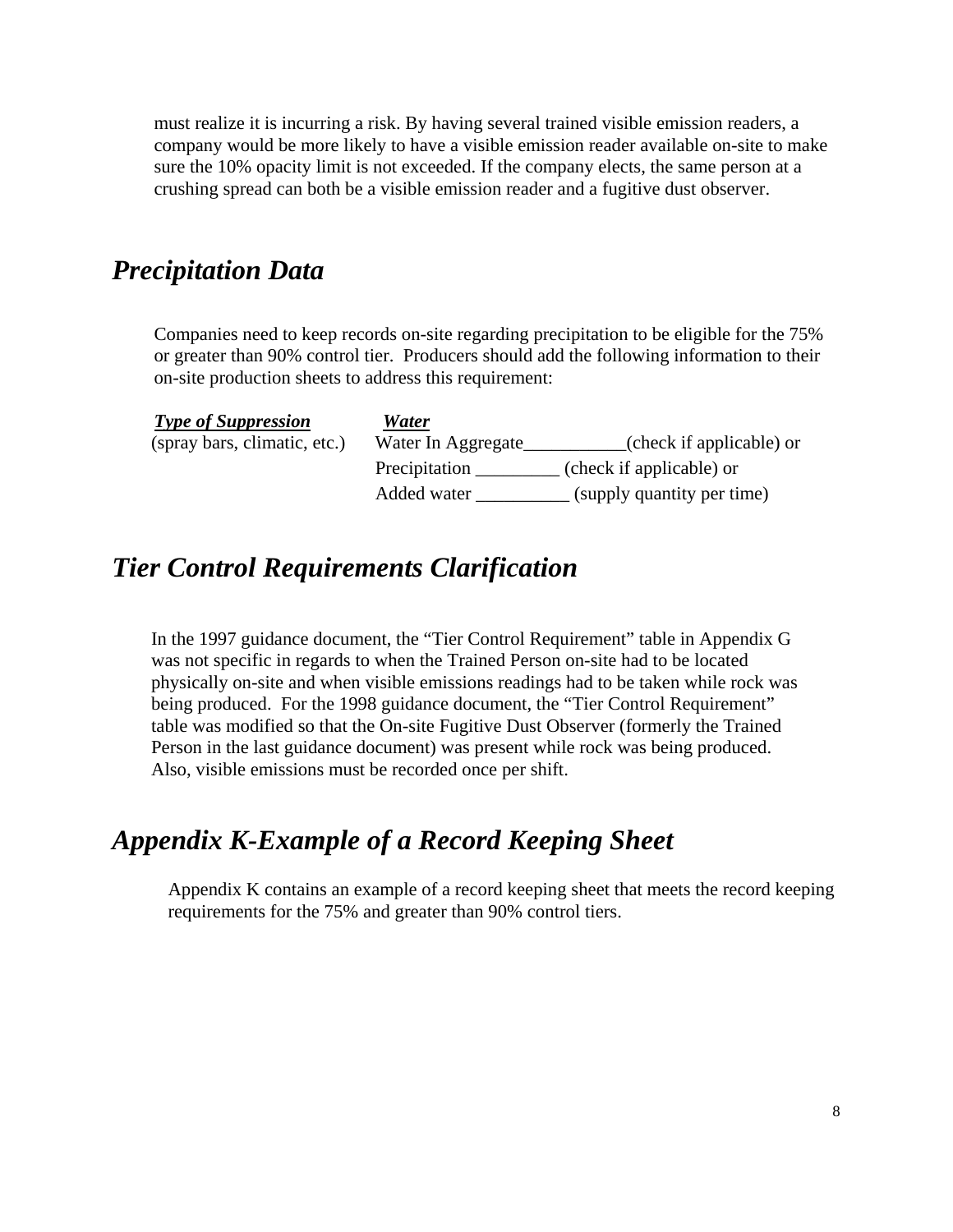# **Section 6-Length of the Guidance**

The **Nonmetallic Mining Guidance For The Development Of The 1998 Air Emissions Inventory** will cover the emissions generated beginning in the 1998 emissions inventory year and into the future. The NMAEW will meet to review the implementation of this guidance starting in the spring of 1999, and will develop updated guidance for subsequent years, if necessary.

# **Section 7-Guidance Application**

For purposes of this guidance, nonmetallic mining is a general phrase that includes establishments primarily engaged in mining, quarrying, and processing nonmetallic minerals, except fuels. Current Standard Industrial Classification Codes<sup>R5</sup> for this industry are listed in Appendix E of this guidance document.

# **Section 8- Certification of the Air Emission Inventory and the General Operation Permit**

Producers are required to certify that they have complied with provisions in their general operation permits the following March 1 after they receive the general operation permits and every March 1 thereafter. Page 8 of the Crushing GOP lists plant-wide requirements for all plants of all sizes. These general operation permit requirements include:

- "(1). Submit a combined report, consisting of an annual summary of monitoring results required by this permit and an annual certification of compliance, to the Department for the time period of January 1 to December 31.
- (2). All deviations from and violations of applicable requirements shall be clearly identified in the monitoring results submittal.
- (3). The certification of compliance shall meet requirements of Part II Section N of this permit and s. NR 439.03(8), Wis. Adm. Code.
- (4). This combined report shall be submitted to Air Management at the Regional address for the Region in which the Permittee Company Headquarters is located. If the company does not have a headquarters located in the state of Wisconsin then these reports shall be submitted to the Bureau of Air Management at: Bureau of Air Management, P.O. Box 7921, Madison, Wisconsin 53707.
- *(5). The combined report shall be submitted by March 1 after the end of each calendar year. The report shall be postmarked no later than midnight March 1,*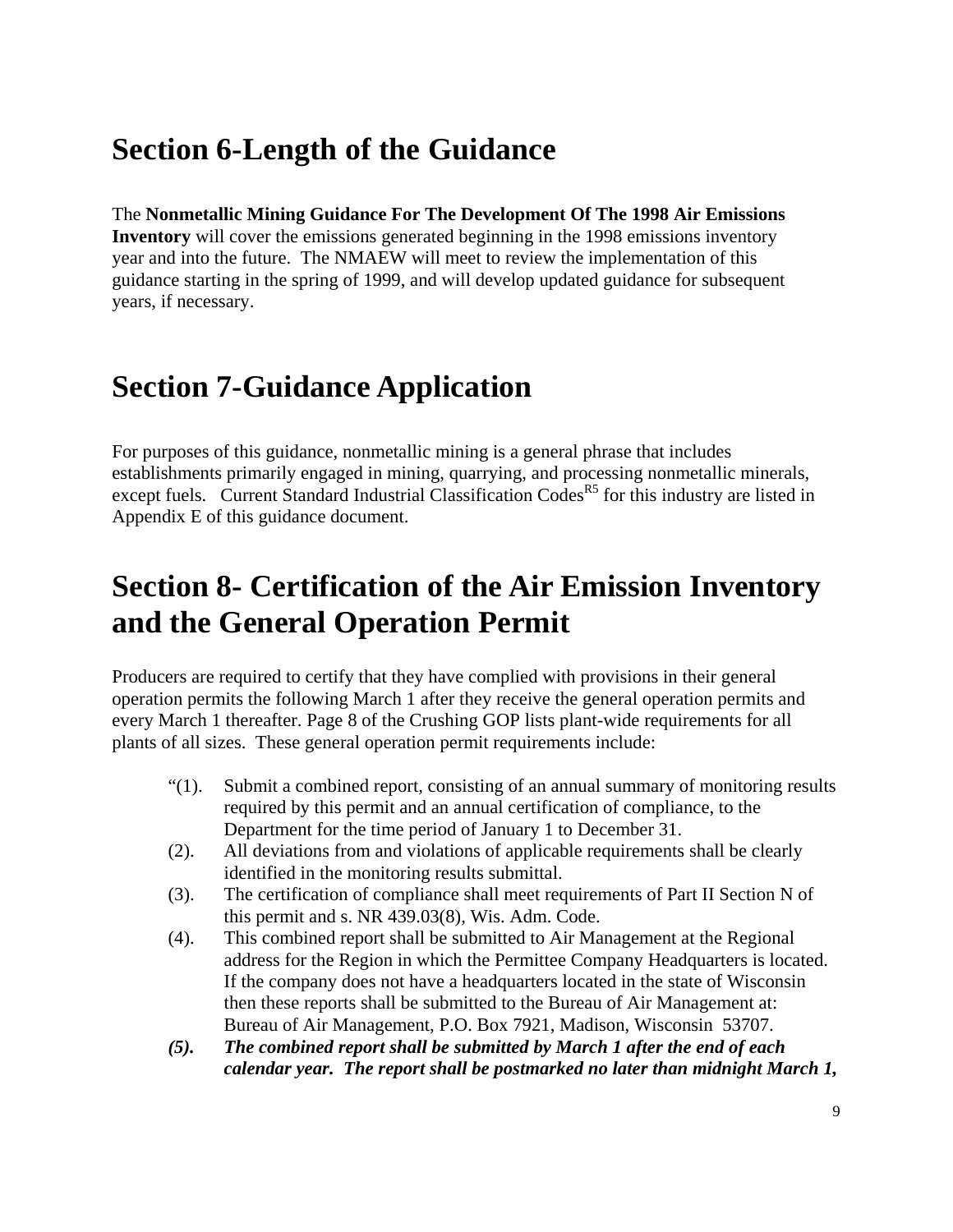#### *or delivered during normal business hours to any Department office on or before March 1.*

(6). Each report shall be certified by a responsible official as the truth, accuracy, and completeness of the report."

DNR asks that the producers certify their air emissions when DNR supplies air emission summary information to the company at the end of May. Some producers were confused regarding the emission inventory certification and the certification of compliance with the general operation permit. The producers thought that by certifying their air emission inventory in June that they were also certifying compliance with the general operation permit in March. Unfortunately, this is not true and the producer must certify its compliance with the general operation permit and its emission inventory **separately**. A *voluntary* certification form for the GOP compliance certification is included in Appendix I of this document.

# **Section 9-Typical Crushing Spreads**

One of the goals of the NMAEW was to have consistent reporting of crushing spread emissions across Wisconsin. In order to meet this objective, companies should report all pieces of equipment that emit air pollution. It is apparent from reviewing the 1997 air emissions inventory that producers have different ideas of the number of conveyors, screens, etc. that should be reported as air pollution sources for a crushing spread. In an effort to standardize this reporting the NMAEW has decided to place in this document a description of a "typical crushing spread". DNR will use the information presented in this section to determine if a producer is correctly characterizing its spread. If the producer is not correctly characterizing their spread, DNR will ask the producer to supply further information. An example of a crushing spread is presented in Appendix J. DNR will use the following rules-of-thumb to determine whether a producer is reporting correctly or should be asked for additional information.

- 1. Each crushing spread that produces under 50,000 tons of rock per year, may, at a minimum, be comprised of:
	- a. One primary crusher
	- b. Two conveyors
	- c. One loader
	- d. One unpaved haul road
	- e. One storage pile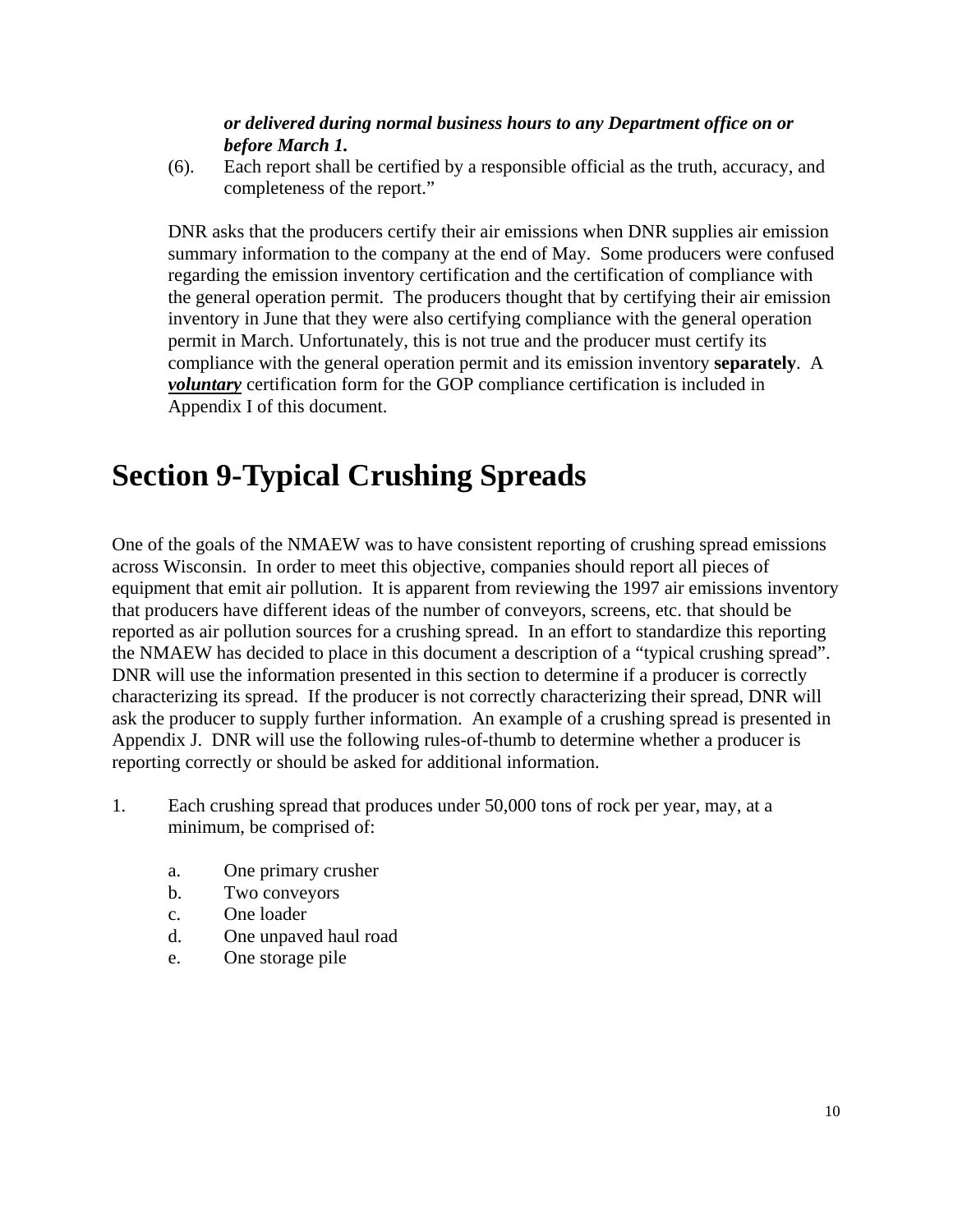- 2. Each crushing operation that produces more than 50,000 tons of rock per year and less than 300,000 tons of rock per year may, at a minimum, be assumed to have:
	- a. One primary crusher
	- b. One secondary crusher
	- c. One screen
	- d. One unpaved haul road
	- e. Four conveyors
	- f. Two storage piles
	- g. One loader
- 3. Each crushing spread that produces more than 300,000 tons of rock per year may, at a minimum, be assumed to have:
	- a. One primary crusher
	- b. One secondary crusher
	- c. One tertiary crusher
	- d. Three screens
	- e. One loader
	- f. One unpaved haul road
	- g. Six conveyors

## **Section 10-Explanation of Emission Calculations**

The calculation of air emissions from each air emission source for nonmetallic mining involves an activity, an emission factor, and a control efficiency. The air emission equation is:

 $E= A \times EF$  (1-CE) where

- $E=$  the estimated quantity of emissions generated by the activity
- A= the activity producing the emissions
- EF= the emission factor (published USEPA information or results of facility specific stack tests)
- $CE=$  the control efficiency

The activity is either the amount of stone processed through the piece of equipment, the amount of fuel burned in the equipment, the travel distance in vehicle miles traveled for haul equipment, pounds of explosive materials detonated, or other measured quantity as appropriate. The emission factor estimates the amount of emissions from the activity. For example, one ton of rock processed in a screen without water control will generate  $0.015$  pound of PM<sub>10</sub>. The emission factors for each air emission source at a portable plant, stationary plant, or quarry site and are discussed in detail in Section 13 of this document. These numbers or the empirical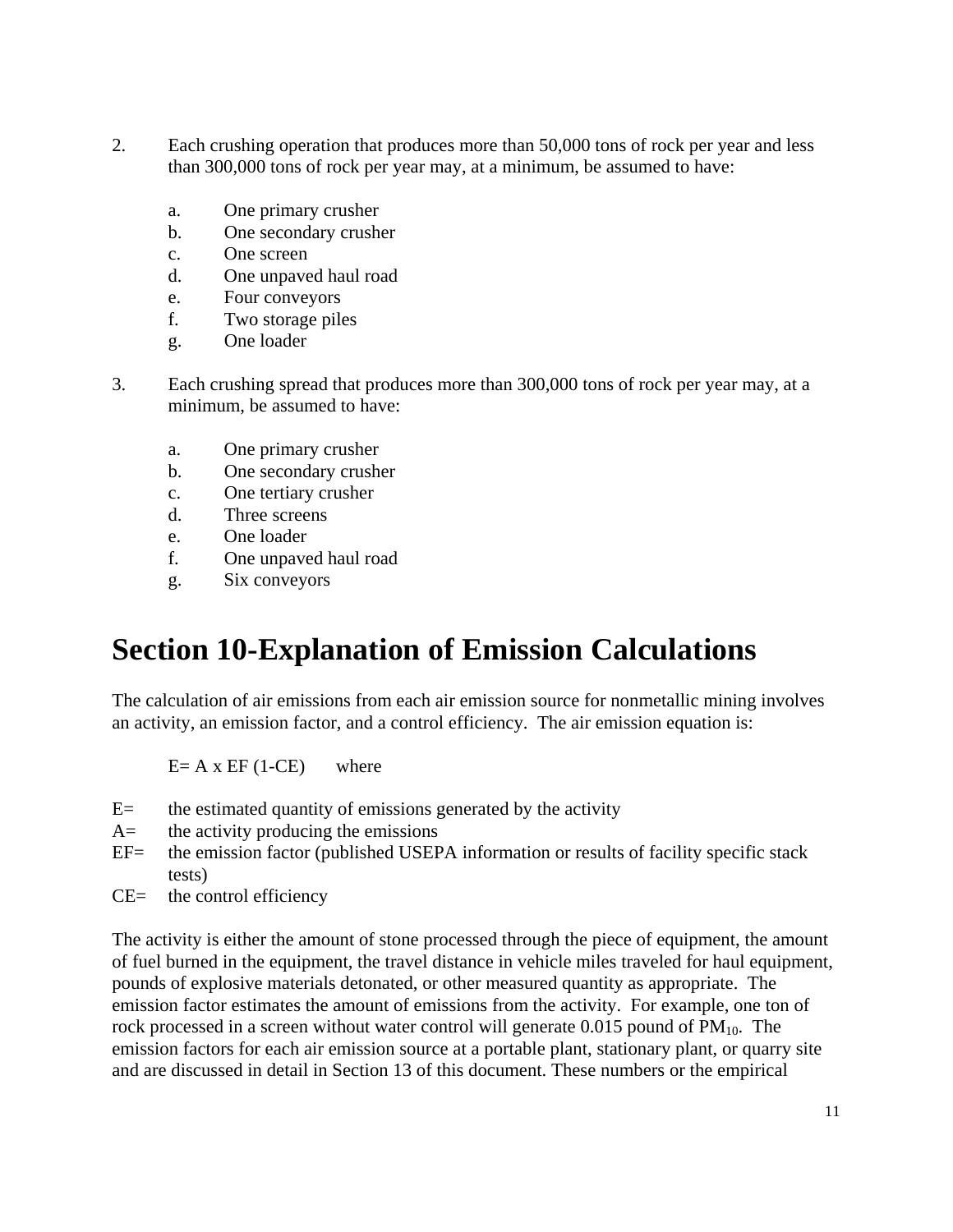equations to develop these numbers are found in the USEPA document which is commonly referred to as  $AP-42 R7$ .

# **Section 11-Control Efficiency Tiers**

The 1998 nonmetallic mining air emissions guidance sets the control efficiencies at either 50%, 75%, or greater than 90% control for particulate matter depending on dust control at the piece of equipment or site and the training of company personnel. *It is the facility*=*s responsibility to identify the appropriate control efficiency to their DNR air contact*. If necessary, different control efficiencies can be applied to different pieces of equipment at an operation as a result of a number of site specific factors. Control efficiencies defined by the three-tiered system are not applicable to fuel burning emissions. Control credit for these emission sources is supplied to the facility through the results of testing on the piece of fuel burning equipment.

## *Tier 1-50% Control Efficiency*

### **General Requirements**

All processes and operations that generate particulate matter (with the exception of fuel burning equipment) are automatically assigned a 50% control efficiency (Tier 1 Control Efficiency). DNR recognizes that moisture inherent to the climatic conditions present in Wisconsin would allow for some control beyond the uncontrolled (without wet suppression) emission factors published in the applicable AP-42 section. An estimation of 50% control is assigned.

### **Personnel Training Requirements**

There are no personnel training requirements for Tier 1.

### *Tier 2-75% Control Efficiency*

#### **General Requirements**

If a facility meets specific housekeeping, record keeping, and control equipment requirements then the facility is entitled to a 75% control efficiency for the process. The 75% control efficiency is used to modify the AP-42 uncontrolled emission factor for the process. The emissions (with the exception of fuel burning equipment) are calculated by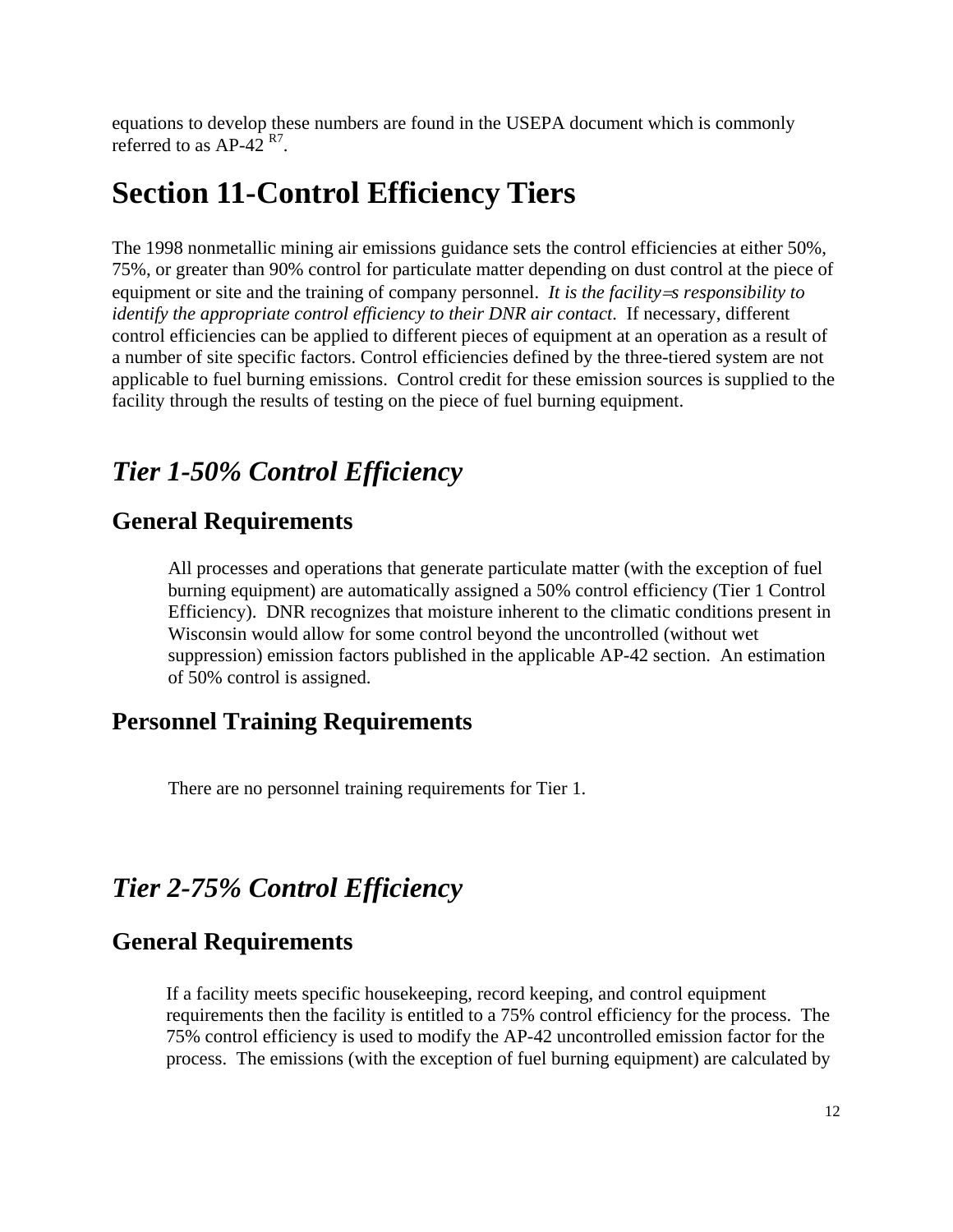multiplying the plant throughput times the AP-42 uncontrolled emission factor for the process times one minus .75. The 75% control efficiency is achieved by the operator upon demonstration to the DNR air contact that the facility meets the requirements per the table in Appendix G. The table in Appendix G is perforated so that it can be separately posted at the plant site for reference.

#### **Personnel Training Requirements**

Under Tier 2, there must be an "On-site Fugitive Dust Observer" as defined in Section 12, on-site during the nonmetallic mining operation or the operation is not eligible for the 75% control efficiency. The on-site fugitive dust observer must participate in a training course developed by DNR in cooperation with the WTBA and APW, or complete another DNR approved training program to recognize when fugitive dust control measures need to be taken, and what measures are appropriate. All on-site fugitive dust observers should complete and sign the table printed on perforated paper in Appendix F. This training should be completed once every year. The perforated table can be removed from this document and used at the plant site for reference or supplied to the DNR air inspector for verification of this training requirement.

### *Tier 3-Greater than 90% Control Efficiency*

#### **General Requirements**

If a facility has a ΑVisible Emission Reader≅ assigned to its operation and an "On-site Fugitive Dust Observer", as defined in Section 12, and it meets specific housekeeping, record keeping, and control equipment requirements, then the facility is entitled to a greater than 90% control efficiency for the process (with the exception of fuel burning equipment). If a Awet $\cong$  AP-42 emission factor is available, then this emission factor is assigned to the process without adjustment because the Αwet≅ AP-42 emission factor is based on actual testing information. If a Awet≅ AP-42 emission factor does not exist, then a control efficiency of 91% is assigned to the process and then this control efficiency is used to adjust the AP-42 uncontrolled factor for the process. Please refer to Appendix G in this guidance document for the requirements for greater than 90% control efficiency. The perforated table in this appendix can be removed from this document and can be used at the plant site for reference or supplied to the DNR air inspector for verification.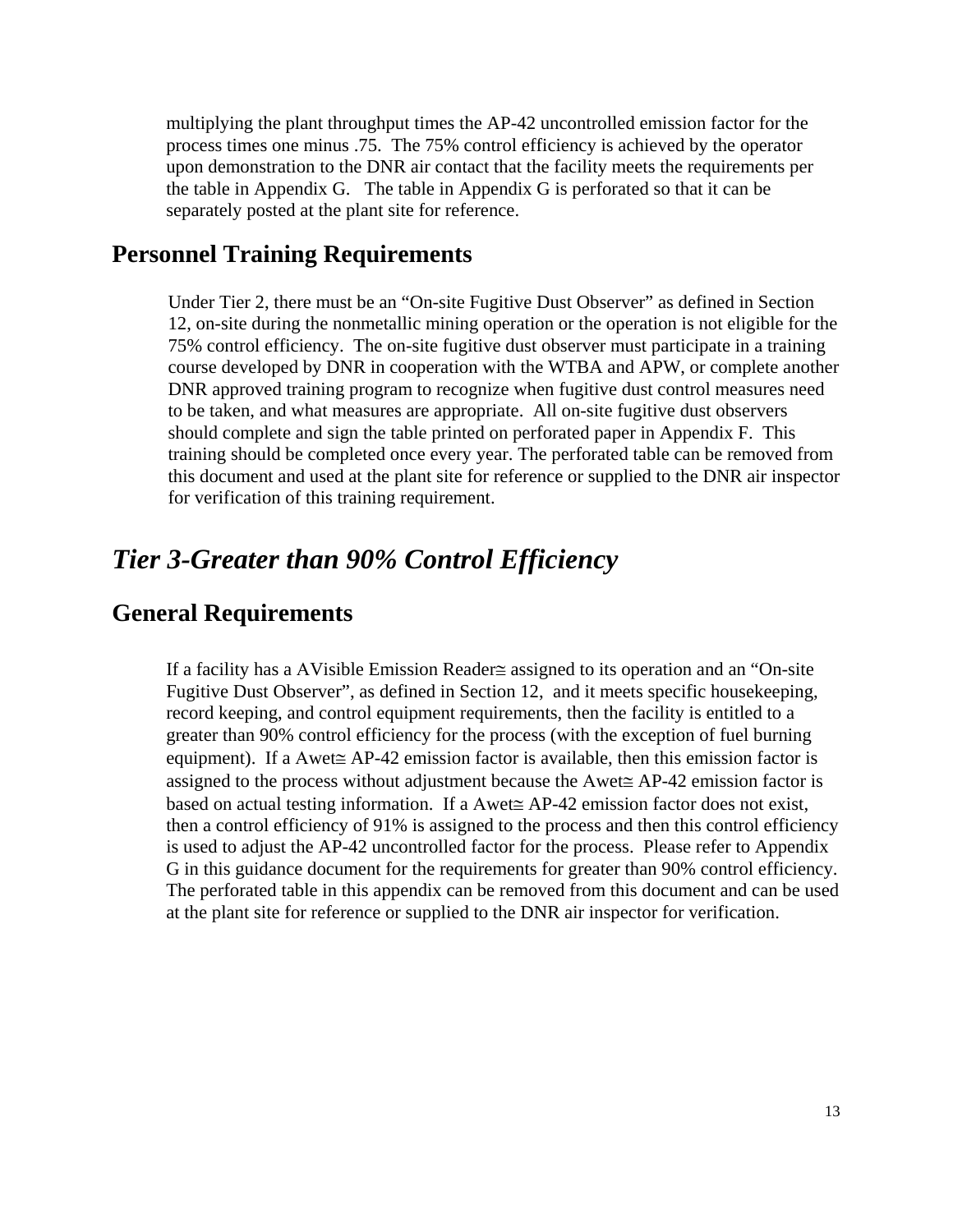### **Personnel Training Requirements**

Under Tier 3, the facility must have a certified Visible Emission Reader, as defined in Section 12, assigned to its operation in addition to an "On-site Fugitive Dust Observer", as defined in Section 12, or the facility is not eligible for greater than 90% control. (Note: The Visible Emission Reader and the On-site Fugitive Dust Observer can be the same person.)

### **Facility Responsibility**

- 1. Any facility seeking to obtain acknowledgment of greater than 90% control efficiency is required to have an "On-site Fugitive Dust Observer" and at least one person designated by the facility who is certified at least once every twelve months as a Visible Emission Reader.
- 2. Call the DNR air contact responsible for the plant when a change in control efficiency is desired from a lower control efficiency (50% or 75%). The DNR air contact may visit the site to confirm the facility meets the greater than 90% control criteria.
- 3. Utilize annual refresher training for plant operators, and include in the training:
	- A. Explanation of opacity
	- B. Discussion of facility equipment and normal and alternative dust control procedures
	- C. View slides/video of proper methods to evaluate opacity.

### **DNR Air Management Responsibility**

The DNR air contact will complete a Facility Contact Report (Form 4500-94) which includes the preliminary indication of the compliance status before the inspector leaves the site.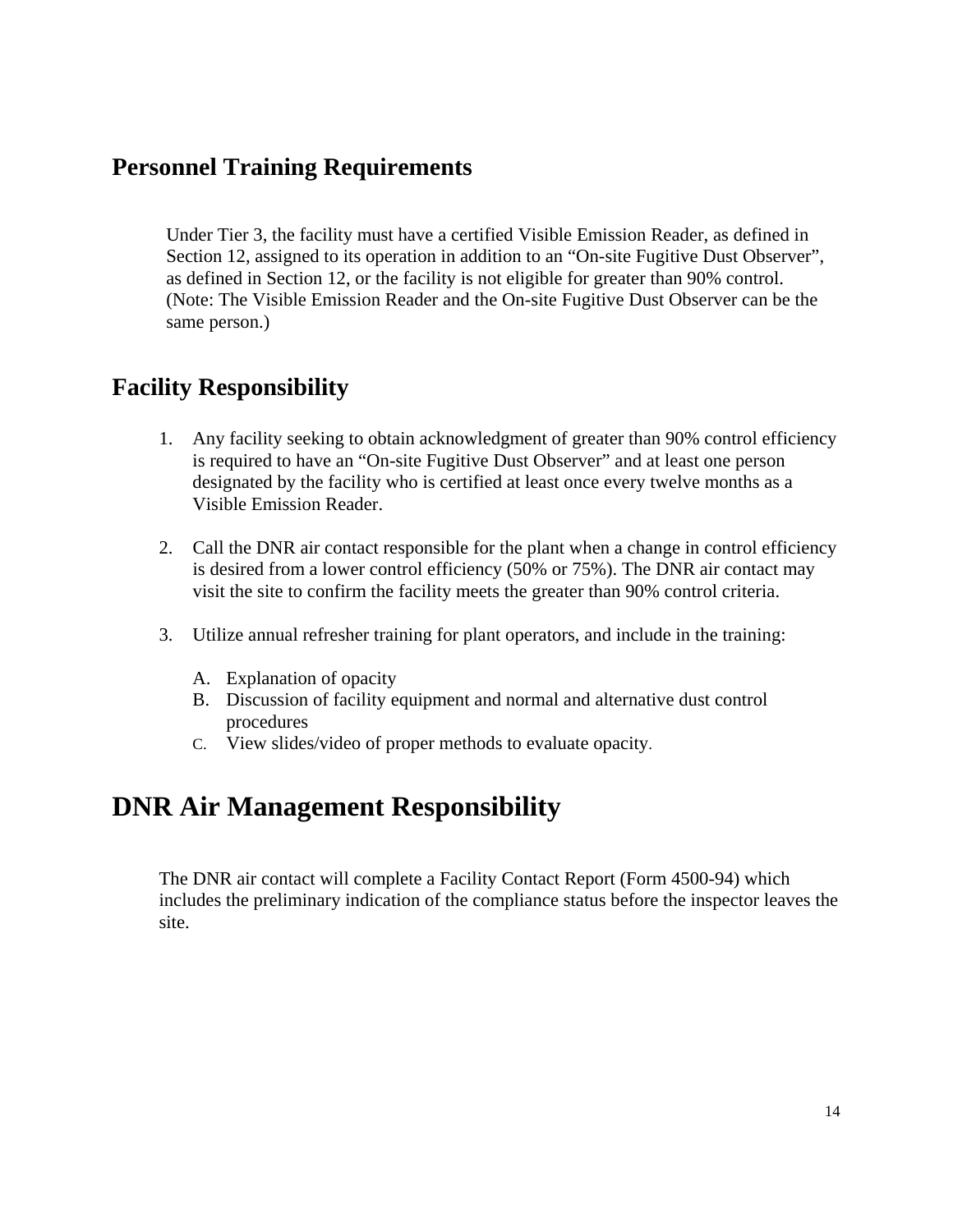# **Section 12-Definitions**

The following definitions apply to the terms used in this guidance document. In addition to the definitions in this document, other definitions found in chapters 285, Wis. Stats., and NR 400- 499, Wis. Adm. Code, may apply.

| Definition<br>Number | <b>Definitional Phrase</b>                | Definition                                                                                                                                                                                                                                                                                                                             |
|----------------------|-------------------------------------------|----------------------------------------------------------------------------------------------------------------------------------------------------------------------------------------------------------------------------------------------------------------------------------------------------------------------------------------|
|                      | <b>AP-42 Emission Factors</b>             | AAP-42 emission factors≅ means the emission factors for crushed<br>stone<br>processing and related operations found in AP-42, Sections 3.3, 11.19,<br>and 13.2, as published by USEP $AR7$ .                                                                                                                                           |
| $\overline{2}$       | <b>Best Management</b><br>Practices       | ABest Management Practices, or BMPs≅ means those activities used to<br>reduce visible fugitive dust emissions. Some examples of BMPs are<br>listed in Appendix H of this guidance                                                                                                                                                      |
| 3                    | Daily suppression<br>activities           | ADaily suppression activities $\cong$ means those activities conducted to<br>reduce particulate matter emissions to within allowable levels, during<br>those times when the facility is in operation. These activities include,<br>but are not limited to, watering, shrouding, etc.                                                   |
| $\overline{4}$       | Frequency of visible<br>emissions reading | AF requency of visible emissions reading $\equiv$ means the number of times<br>during the work shift that visible emissions are to be observed and<br>documented by the on-site fugitive dust observer or the visible<br>emission reader.                                                                                              |
|                      |                                           | Note: The on-site fugitive dust observer should be alert to the changes<br>in visible emissions during the entire operation of the crushing plant<br>and document, at least once per shift at the site, an observation for each<br>group of process equipment (crusher, screens, etc.) in a maintenance<br>log maintained at the site. |
| 5                    | Haul roads                                | AHaul roads≅ means paved or unpaved roads used to transport product<br>within the site.                                                                                                                                                                                                                                                |
|                      |                                           | Note: A distinction is made between haul road emissions assigned to<br>the crusher and those assigned to the site in this guidance document.                                                                                                                                                                                           |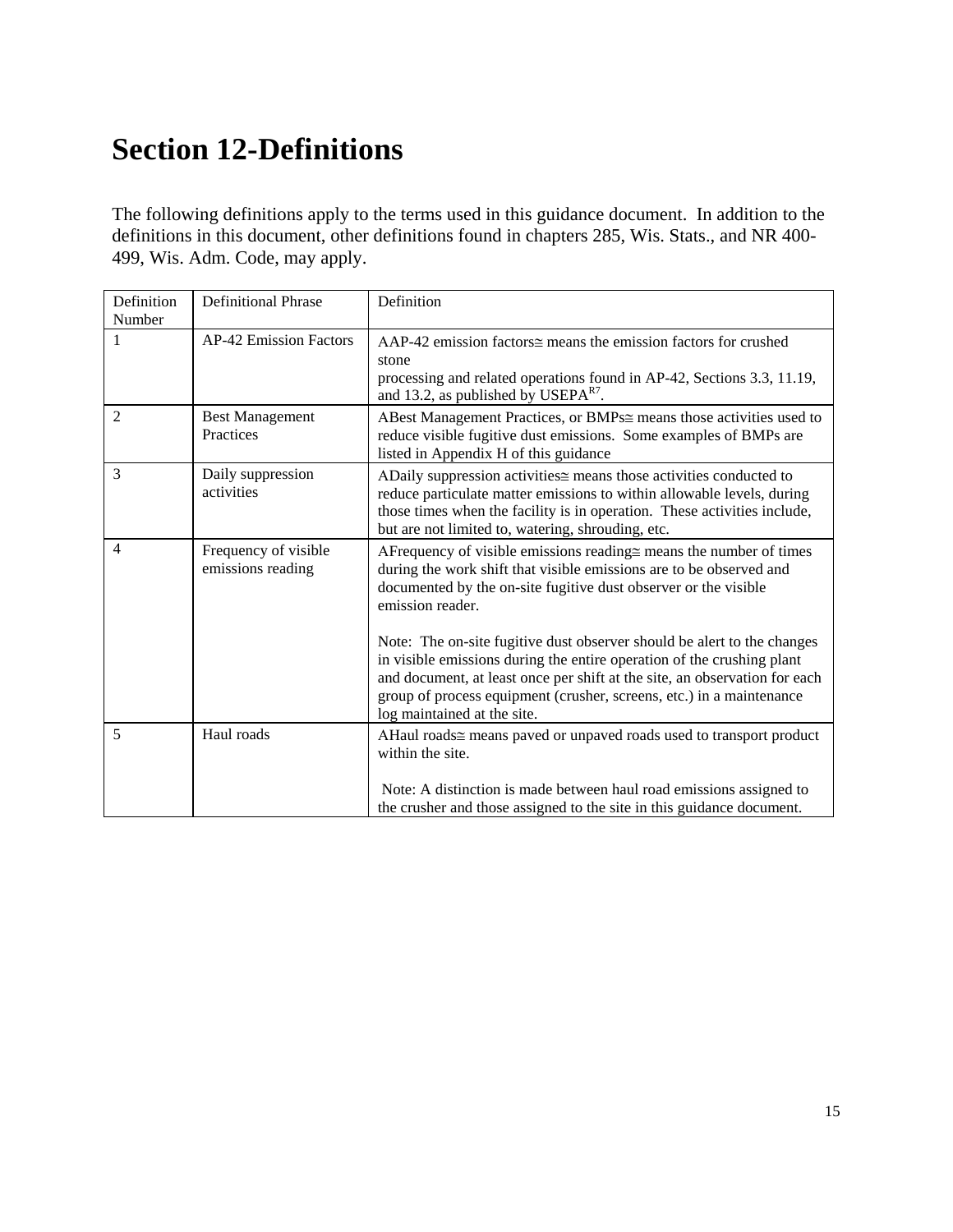| 6 | Haul road controls           | AHaul road controls≅ means those activities conducted to reduce<br>particulate matter emissions to within allowable levels during those<br>times when the facility is in operation. These activities include, but are<br>not limited to, application of water, calcium chloride or other approved<br>chemicals, tack coating or paving.                                                                                                                                                                                                                                                                                 |  |  |  |  |
|---|------------------------------|-------------------------------------------------------------------------------------------------------------------------------------------------------------------------------------------------------------------------------------------------------------------------------------------------------------------------------------------------------------------------------------------------------------------------------------------------------------------------------------------------------------------------------------------------------------------------------------------------------------------------|--|--|--|--|
|   |                              | Note: DNR will require the documentation of the approximate number<br>of gallons of water or other control agents applied to a haul road for<br>unpaved or paved roads, or the schedule when a street sweeper cleans<br>fugitive dust from the paved road to be maintained on-site. For<br>example, the crushing spread operator could meter the water source, or<br>record the number of times a water truck was filled and estimate the<br>number of gallons of water applied to the haul road, based on that<br>calculation. This document could be kept in the water truck, sweeper<br>or another location on-site. |  |  |  |  |
|   |                              | DNR recognizes that under some conditions dust control may not be<br>necessary during or shortly after a precipitation event. DNR suggests<br>using the following scheme to record moisture in a log maintained at<br>the site:                                                                                                                                                                                                                                                                                                                                                                                         |  |  |  |  |
|   |                              | <b>Type of Suppression</b><br>Water<br>(spray bars, climatic, etc.)<br>Water In Aggregate_________(check if applicable) or<br>Precipitation _________ (check if applicable) or<br>Added water ______________ (supply quantity per time)                                                                                                                                                                                                                                                                                                                                                                                 |  |  |  |  |
|   |                              | DNR anticipates that the recording of precipitation would be a normal<br>procedure implemented by the facility operator at each site.                                                                                                                                                                                                                                                                                                                                                                                                                                                                                   |  |  |  |  |
| 7 | Haul road emission<br>factor | AHaul road emission factor≅ means a three-tiered default factor of<br>50%, 75%, or greater than 90% total control efficiency for haul roads<br>where the round-trip distance is one mile or less. For haul roads<br>greater than one mile a proportional adjustment can be made to the<br>default emission factor.                                                                                                                                                                                                                                                                                                      |  |  |  |  |
|   |                              | For example, for a haul road of 2 miles, the emission factor can be<br>calculated by taking the default emission factor and multiplying it by a<br>factor of 2. If the owner or operator so chooses, they can calculate the<br>emission factor through equation 13.2.2 in AP-42. However, to use<br>this equation properly the owner or operator must establish<br>representative vehicle speeds, roadway silt content, etc. for his or her<br>particular operation.                                                                                                                                                    |  |  |  |  |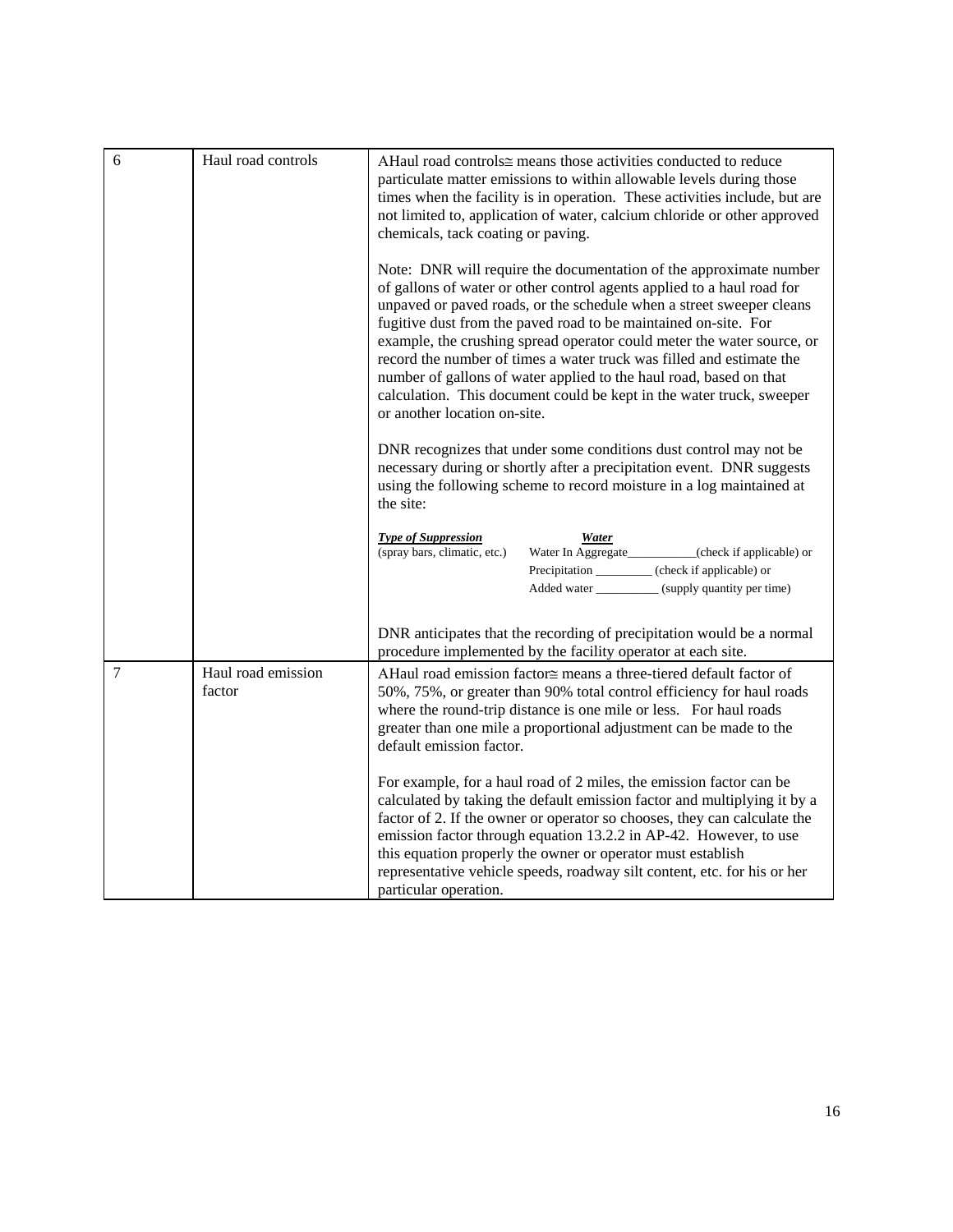| 8  | Insignificant emissions           | AInsignificant emissions $\equiv$ means those emissions that will not have an<br>adverse effect on the ambient air quality of the surrounding area and<br>will be reported on the annual emission inventory report, required by<br>section NR 438.03(1), Wis. Adm. Code <sup>*</sup> , as Azero≅.                                                                                                                                                                                                                                                                                                        |
|----|-----------------------------------|----------------------------------------------------------------------------------------------------------------------------------------------------------------------------------------------------------------------------------------------------------------------------------------------------------------------------------------------------------------------------------------------------------------------------------------------------------------------------------------------------------------------------------------------------------------------------------------------------------|
| 9  | Nonmetallic mining                | ANonmetallic mining $\equiv$ has the meaning given in section 295.11, Wis.<br>Stats.                                                                                                                                                                                                                                                                                                                                                                                                                                                                                                                     |
| 10 | On-site Fugitive Dust<br>Observer | "On-site Fugitive Dust Observer" means someone assigned to the<br>facility that has completed a DNR approved training program to<br>recognize when fugitive dust control measures need to be taken, and to<br>document that appropriate measures were taken.<br>Note: An on-site fugitive dust observer present during nonmetallic<br>mining operations is one of the criteria necessary for the facility to<br>qualify for the 75% and greater than 90% control efficiency tiers.                                                                                                                       |
| 11 | Overburden removal                | AOverburden removal≅ means the transport of ground cover necessary<br>to access the on-site nonmetallic mineral deposit.<br>Note: DNR acknowledges that the particulate matter emissions from<br>this operation are related to the transportation of overburden, by haul<br>truck or motor scraper, and not the initial removal or replacement<br>activities themselves.<br>The transportation of overburden will result in insignificant emissions<br>when best management practices are used. Absent the use of best<br>management practices, overburden emissions will have to be reported<br>to DNR. |
| 12 | Plant emissions                   | APlant emissions≅ means those emissions resulting from the following<br>activities: fuel used in generator sets and crushing equipment; shovel<br>and loaders, loading to trucks and/or crushers; haul roads (haul trucks<br>and loaders) to the crushers; grizzlies; feeders and screens; crushers;<br>conveyor transfer points within the crushing spread; and initial deposit<br>at the stockpile.                                                                                                                                                                                                    |
| 13 | Plant throughput                  | APlant throughput≅ means the amount of material that effectively<br>travels through the various processes of a crushing plant, measured as<br>stockpile finished product.                                                                                                                                                                                                                                                                                                                                                                                                                                |

 \* **NR 438.03. Required emission inventory reports**. **(1)** REPORTABLE AIR CONTAMINANTS AND LEVELS. (a) Any person owning or operating a facility which emits an air contaminant in quantities above the reporting levels listed in Table 1, except indirect sources of air pollution, shall annually submit to the department an emission inventory report of annual, actual emissions or, for particulate matter,  $PM_{10}$ , sulfur dioxide, nitrogen oxides, carbon monoxide, volatile organic compounds, throughput information sufficient for the department to calculate its annual, actual emissions.

\*\***295.11(3), Stats.** ΑNonmetallic mining≅ means all of the following:

(a) Operations or activities for the extraction from the earth for sale or use by the operator of mineral aggregates or nonmetallic minerals such as stone, sand, gravel, asbestos, beryl, clay, feldspar, peat, talc and topsoil, including such operations or activities as excavation, grading, and dredging.

(b) On-site processes that are related to the extraction of mineral aggregates or nonmetallic minerals, such as stockpiling of materials, blending mineral aggregates or nonmetallic minerals with other mineral aggregates or nonmetallic minerals, crushing, screening, scalping, and dewatering.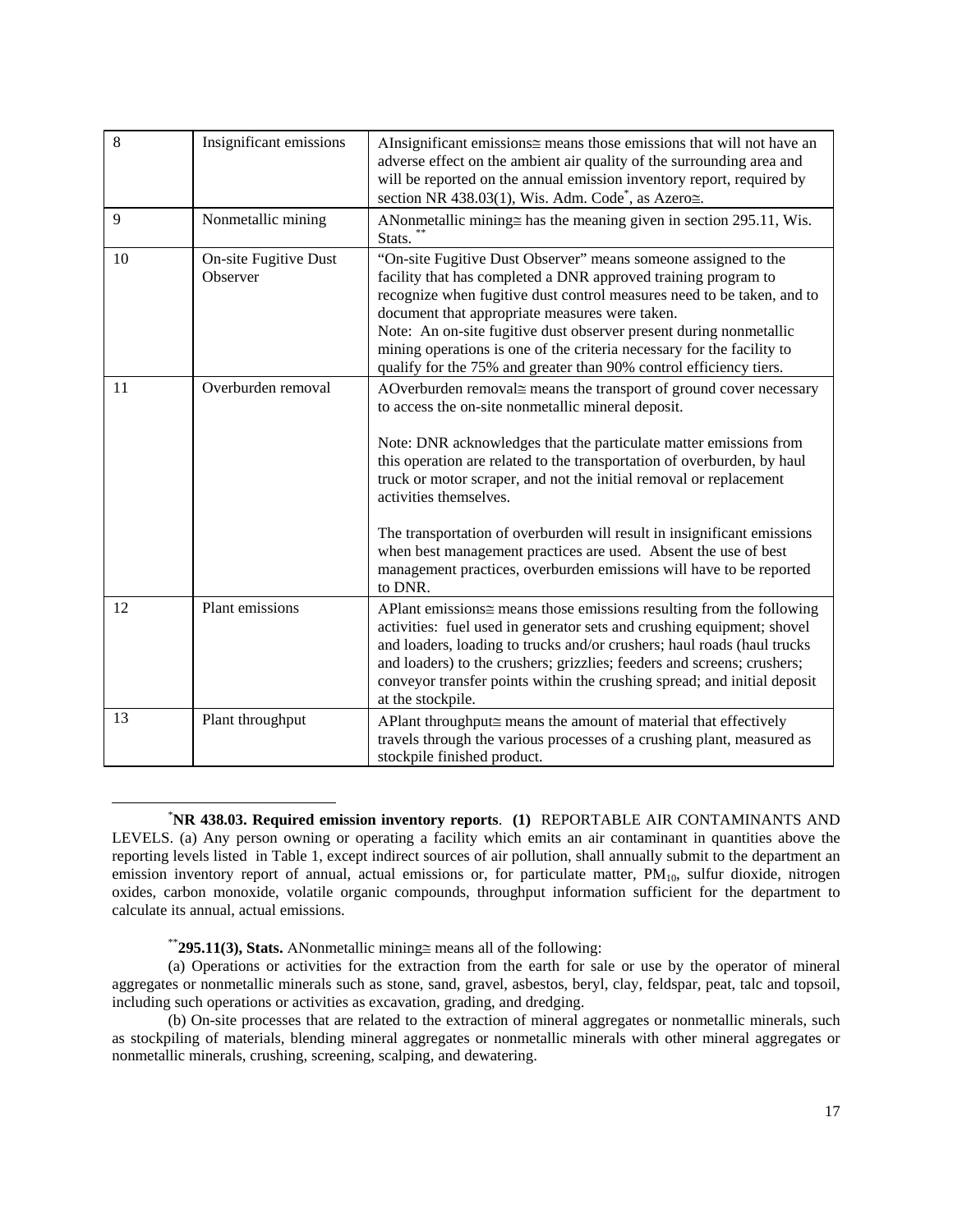| 14 | Precipitation event                         | APrecipitation event≅ means that meteorological conditions were such,<br>that at least 0.01 inches of precipitation (water equivalent) occurs<br>during a 24-hour period.<br>Note: A notation should be made in the on-site log maintained at the<br>facility, when such precipitation occurred. DNR suggests using the<br>following scheme to record the precipitation event:<br><b>Type of Suppression</b><br>Water<br>(spray bars, climatic, etc.)<br>Water In Aggregate_________(check if applicable) or<br>Precipitation __________ (check if applicable) or<br>Added water ___________ (supply quantity per time)                                       |
|----|---------------------------------------------|---------------------------------------------------------------------------------------------------------------------------------------------------------------------------------------------------------------------------------------------------------------------------------------------------------------------------------------------------------------------------------------------------------------------------------------------------------------------------------------------------------------------------------------------------------------------------------------------------------------------------------------------------------------|
| 15 | Process throughput                          | AProcess throughput≅ means the amount of material that effectively<br>travels through a specific process at a crushing plant.                                                                                                                                                                                                                                                                                                                                                                                                                                                                                                                                 |
| 16 | Reactive Organic Gases<br>(ROG)             | The organic gasses emitted into the atmosphere are comprised of<br>reactive and non-reactive organic gasses. The non-reactive organic<br>gasses, such as chlorofluorocarbons, do not react the surrounding air<br>and are not responsible for secondary chemical reactions that cause<br>ozone. DNR has differentiated between reactive organic gasses (ROG)<br>and non-Reactive Organic Gasses (NROG) since the passage of the<br>1990 Clean Air Act Amendments for purposes of reporting air<br>emissions to USEPA. For the nonmetallic mining industry, ROGs are<br>equivalent to volatile organic compounds because this industry does<br>not emit NROGs. |
| 17 | Site emissions                              | ASite emissions $\equiv$ means those emissions resulting from the following<br>activities: overburden removal; drilling and blasting; material handling<br>at the storage piles; reclamation piles; haul roads (paved and unpaved)<br>used for product transfer or distribution; and stockpile emissions, after<br>the initial deposit at the stockpile.                                                                                                                                                                                                                                                                                                      |
| 18 | Source Classification<br>Code (SCC)         | ASource Classification Code, or (SCC)≅ means an 8-digit code which<br>represents a process or function associated with a point of air<br>contaminant emissions.                                                                                                                                                                                                                                                                                                                                                                                                                                                                                               |
| 19 | Standard Industrial<br>Classification (SIC) | AStandard Industrial Classification or (SIC) Code≅ means a 4-digit<br>code which is assigned to an establishment on the basis of its primary<br>activity, which is determined by its principal product or group of<br>products produced or distributed, or services rendered.                                                                                                                                                                                                                                                                                                                                                                                 |
| 20 | Visible emissions                           | AVisible emissions≅ means those emissions as identified by USEPA<br>Method 9.                                                                                                                                                                                                                                                                                                                                                                                                                                                                                                                                                                                 |
| 21 | Visible emission reader                     | AVisible emission reader $\cong$ means the person designated by the facility<br>who has been certified at least once in twelve months to identify<br>varying levels of visible emissions, using USEPA Method 9 criteria.<br>Note: A Visible Emission Reader, assigned to the facility, is one of the<br>criteria necessary for the facility to qualify for the greater than 90%<br>control efficiency. Care should be taken to not confuse this<br>requirement for the 1998 Nonmetallic Mining Air Emissions Guidance<br>with the requirements of New Source Performance Standards (NSPS)<br>Subpart 000.                                                     |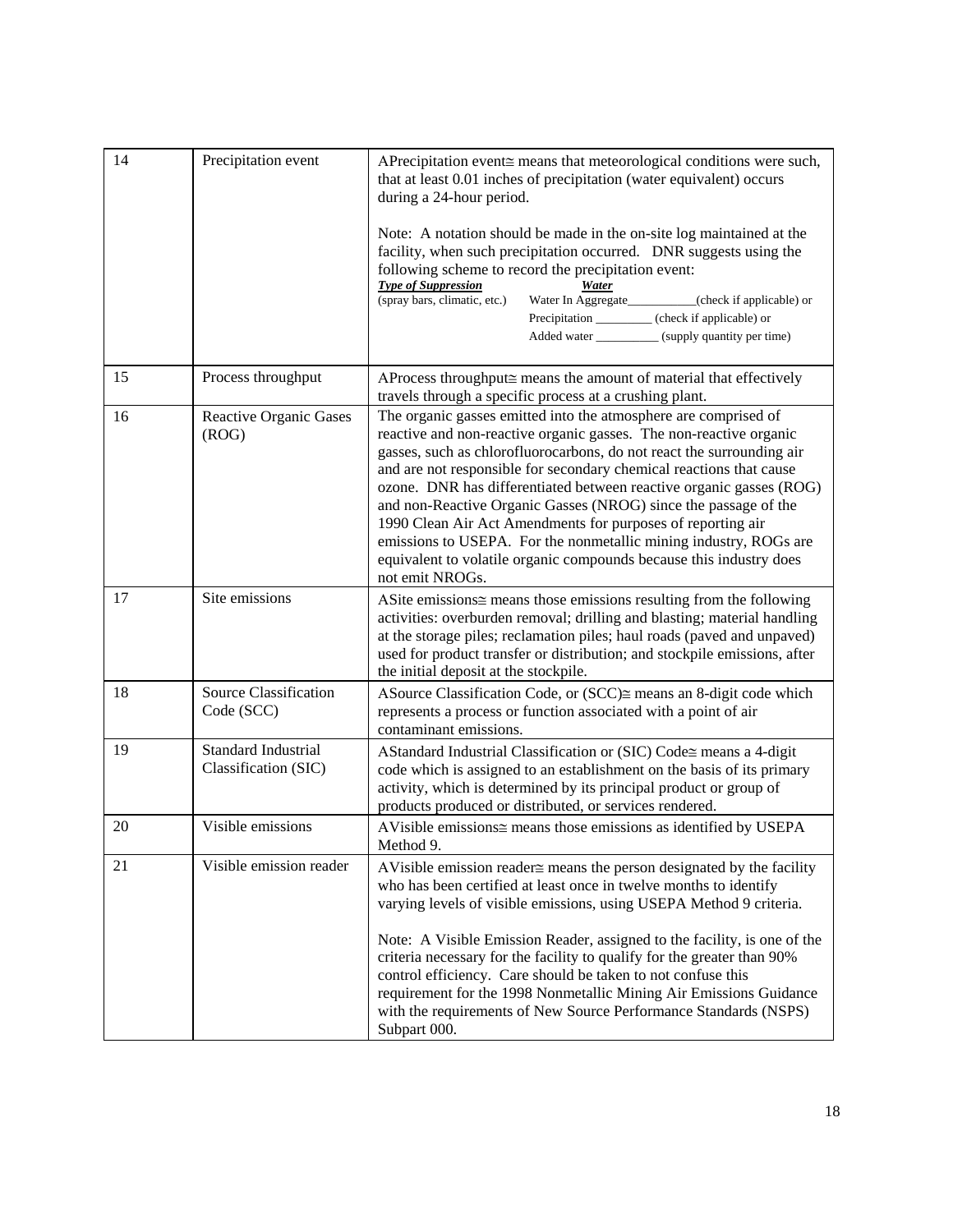# **Section 13-Stationary Source Emissions and Emission Factors**

Nonmetallic mining air emissions can be generated by portable crushing equipment, stationary crushing equipment, or the quarry site. This section identifies the source of particulate matter,  $PM_{10}$ , nitrogen oxide, carbon monoxide, and reactive organic gas (also known as volatile organic compound) emissions. All four tables note which emissions are applicable according to the following legend. The emissions factors are applicable according to the following codes:

- 1. **Q** Quarry Site
- 2. **G** Gravel Pit Site
- 3. **S** Screening
- 4. **C** Crusher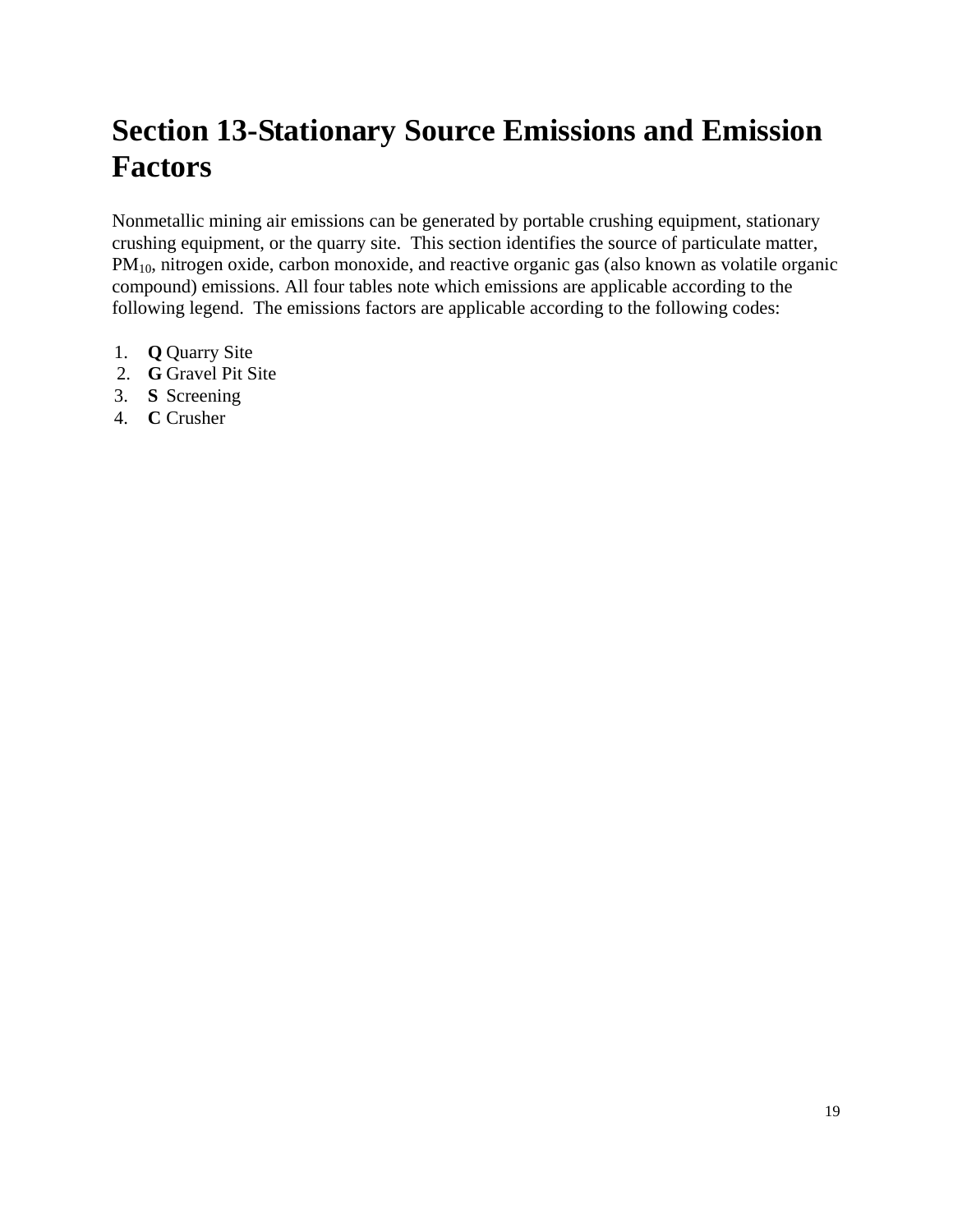### *Particulate Matter* <sup>1</sup>

| <b>Process Name</b>                                     | <b>SCC</b>                                             | Quarry Site (Q),<br>Gravel Pit (G)<br><b>Screening</b><br><b>Operation (S)</b><br>Crusher(C) | <b>Resulting Default</b><br><b>Emission Factor at</b><br>50% control | <b>Resulting Default</b><br><b>Emission Factor at</b><br>75% control | <b>Resulting Default</b><br><b>Emission Factor at</b><br>greater than 90%<br>control | <b>Comments</b>                                            |
|---------------------------------------------------------|--------------------------------------------------------|----------------------------------------------------------------------------------------------|----------------------------------------------------------------------|----------------------------------------------------------------------|--------------------------------------------------------------------------------------|------------------------------------------------------------|
| Primary Crushing                                        | 30502001                                               | $\mathsf{C}$                                                                                 | $0.00035$ lb PM/ton of<br>process throughput                         | $0.000175$ lb PM/ton of<br>process throughput                        | $0.000063$ lb PM/ton of<br>process throughput                                        |                                                            |
| Crusher Fuel Use                                        | 20200102                                               | $\mathsf{C}$                                                                                 | 42.4 lb PM/1000 gal #2<br>fuel oil                                   | 42.4 lb PM/1000 gal #2<br>fuel oil                                   | 42.4 lb PM/1000 gal #2<br>fuel                                                       | Refer to AP-42 Section 3.3.<br>if other fuel burned        |
| Loading Grizzly                                         | 30502013                                               | S, C                                                                                         | $0.000008$ lb PM/ton of<br>process throughput                        | $0.000004$ lb PM/ton of<br>process throughput                        | 0.00000144 lb PM/ton of<br>process throughput                                        | <b>Insignificant Particulate</b><br>Matter emission        |
| Secondary Crushing                                      | 30502002                                               | $\mathsf{C}$                                                                                 | $0.00252$ lb PM/ton of<br>process throughput                         | $0.00126$ lb PM/ton of<br>process throughput                         | $0.001239$ lb PM/ton of<br>process throughput                                        | Has wet suppression<br>emission factor                     |
| <b>Tertiary Crushing</b>                                | 30502003                                               | $\mathsf{C}$                                                                                 | $0.00252$ lb PM/ton of<br>process throughput                         | $0.00126$ lb PM/ton of<br>process throughput                         | $0.001239$ lb PM/ton of<br>process throughput                                        | Has wet suppression<br>emission factor                     |
| Fines Crushing                                          | 30502005                                               | $\mathsf{C}$                                                                                 | 0.01575 lb PM/ton of<br>process throughput                           | 0.007875 lb PM/ton of<br>process throughput                          | $0.0042$ lb PM/ton of<br>process throughput                                          | Has wet suppression<br>emission factor                     |
| Screening (with the<br>exception of fines<br>screening) | 30502004, 30502013,<br>30502014, 30502015,<br>30502016 | S, C                                                                                         | $0.01575$ lb PM/ton of<br>process throughput                         | $0.007875$ lb PM/ton of<br>process throughput                        | $0.001764$ lb PM/ton of<br>process throughput                                        | Has wet suppression<br>emisiion factor                     |
| Fines Screening                                         | 30502021                                               | S, C                                                                                         | $0.07455$ lb PM/ton of<br>process throughput                         | $0.037275$ lb PM/ton of<br>process throughput                        | $0.00441$ lb PM/ton of<br>process throughput                                         | Has wet suppression<br>emission factor                     |
| Conveying Transfer<br>Points                            | 30502006                                               | S, C                                                                                         | $0.00147$ lb PM//ton of<br>process throughput                        | 0.000735 lb PM/ton of<br>process throughput                          | 0.0001004 lb PM/ton of<br>process throughput                                         | Has wet suppression<br>emission factor                     |
| Blasting                                                | 30502009                                               | Q, C                                                                                         | None                                                                 | None                                                                 | None                                                                                 |                                                            |
| Drilling                                                | 30502010                                               | Q, C                                                                                         | 0.000084 lb PM/ton of<br>process throughput                          | $0.000042$ lb PM/ton of<br>process throughput                        | 0.00001512 lb PM/ton of<br>process throughput                                        | <b>Insignificant Particulate</b><br><b>Matter Emission</b> |

<sup>1</sup> The PM emission factors were developed from Section 11.19.2 of the January, 1995 version of AP-42.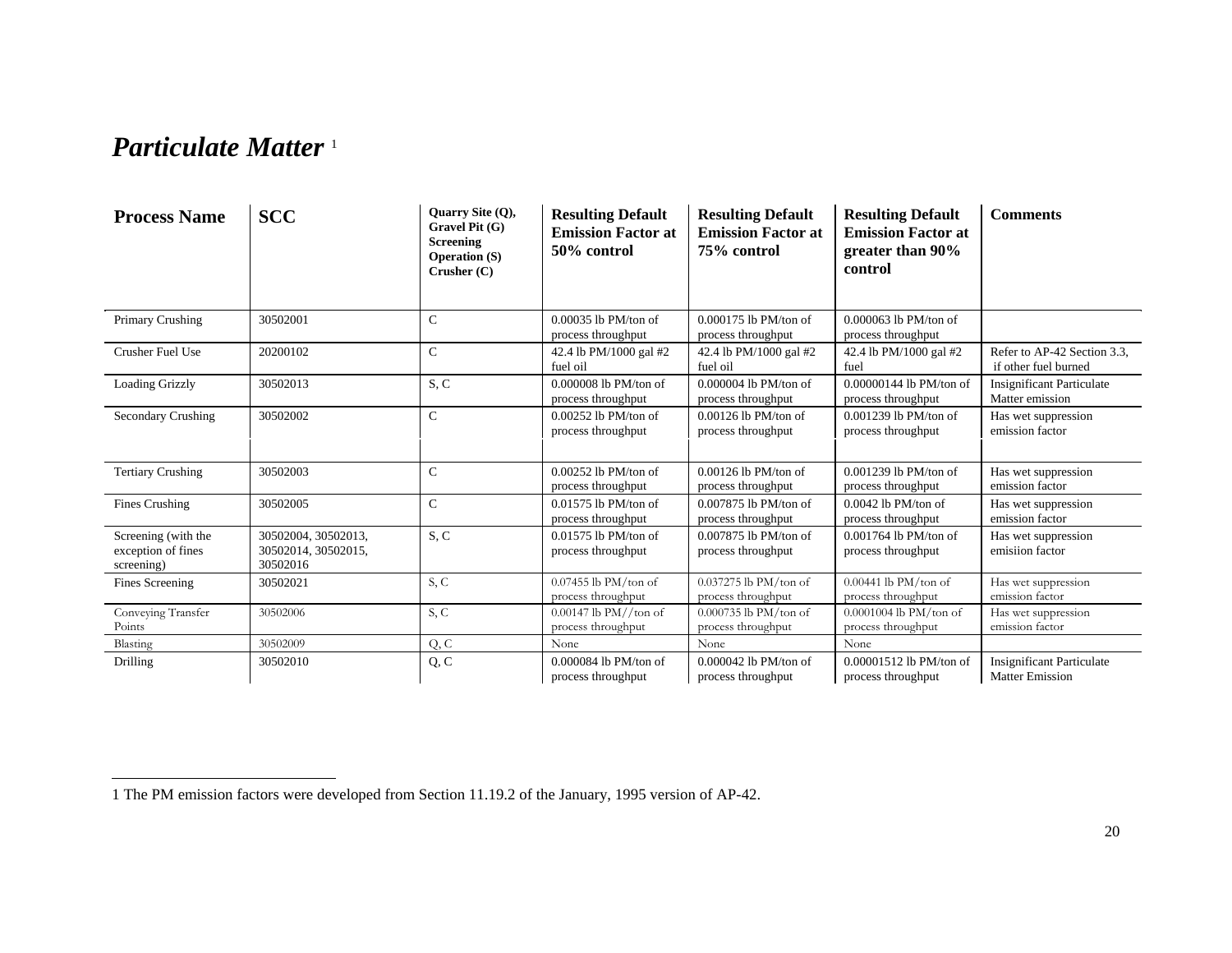| <b>Process Name</b>                                      | <b>SCC</b>                 | Quarry Site (Q),<br>Gravel Pit (G)<br><b>Screening</b><br><b>Operation (S)</b><br>Crusher (C) | <b>Resulting Default</b><br><b>Emission Factor at</b><br>50% control | <b>Resulting Default</b><br><b>Emission Factor at</b><br>75% control | <b>Resulting Default</b><br><b>Emission Factor at</b><br>greater than 90%<br>control | <b>Comments</b>                                                                                                                                   |
|----------------------------------------------------------|----------------------------|-----------------------------------------------------------------------------------------------|----------------------------------------------------------------------|----------------------------------------------------------------------|--------------------------------------------------------------------------------------|---------------------------------------------------------------------------------------------------------------------------------------------------|
| Drilling fuel use                                        | 20200301, 20200102         | Q, C                                                                                          | 42.4 lb PM/ 1000 gal #2<br>fuel oil                                  | 42.4 lb PM/1000 gal #2<br>fuel oil                                   | 42.4 lb PM/1000 gal #2<br>fuel oil                                                   | Refer to AP-42 Section 3.3<br>if other fuel used                                                                                                  |
| Truck loading by<br>conveyor                             | 30502032                   | Q, C                                                                                          | 0.000105 lb PM/ton of<br>rock loaded                                 | 0.0000525 lb PM/ton of<br>rock loaded                                | 0.0000189 lb PM/ton of<br>rock loaded                                                | <b>Insignificant Particulate</b><br><b>Matter Emission</b>                                                                                        |
| Truck unloading:<br>fragmented stone                     | 30502031                   | Q, C                                                                                          | 0.0000168 lb PM/ton of<br>rock unloaded                              | 0.0000084 lb PM/ton of<br>rock unloaded                              | 0.000003024 lb PM/ton<br>of rock unloaded                                            | <b>Insignificant Particulate</b><br><b>Matter Emission</b>                                                                                        |
| Hauling to crusher using<br>loader-unpaved haul<br>roads | 30502011                   | $\mathbf C$                                                                                   | 2.6185 lb PM/ vehicle<br>mile travelled<br><b>or</b>                 | 0.8788 lb PM/ vehicle<br>miles travelled<br>or                       | 0.02357 lb PM/ vehicle<br>miles travelled<br>or                                      | Default values valid only<br>for back and forth trip<br>length at or below 0.047<br>mile (250 feet). For trip<br>length greater than 0.047        |
|                                                          |                            |                                                                                               | $0.01376$ lb PM/ton of<br>process throughput                         | $0.0046$ lb PM/ton of<br>process throughput                          | $0.0012$ lb PM/ton of<br>process throughput                                          | $mile(250 \text{ feet})$ multiply the<br>default factor by the trip<br>length or calculate emission<br>based on equation $13.2.2(1)$<br>in AP-42. |
| Hauling to crusher using<br>loader-paved haul roads      | 30502037                   | $\mathbf C$                                                                                   | 0.8367 lb PM/ vehicle<br>mile travelled<br><b>or</b>                 | 0.4184 lb PM/ vehicle<br>miles travelled<br><b>or</b>                | 0.1506 lb PM/ vehicle<br>miles travelled<br><b>or</b>                                | Default values valid only<br>for back and forth trip<br>length at or below 0.047<br>mile (250 feet). For trip<br>length greater than 0.047        |
|                                                          |                            |                                                                                               | $0.00437$ lb PM/ton of<br>process throughput                         | $0.002185$ lb PM/ton of<br>process throughput                        | 0.000787 lb PM/ton of<br>process throughput                                          | $mile(250 \text{ feet})$ multiply the<br>default factor by the trip<br>length or calculate emission<br>based on equation $13.2.2(1)$<br>in AP-42. |
| Haul truck traffic on<br>unpaved haul roads              | 30502033<br>(SCC proposed) | Q, G, C                                                                                       | 4.695 lb PM/ vehicle<br>mile travelled<br><b>or</b>                  | 1.576 lb PM/ vehicle<br>mile travelled<br>or                         | 0.423 lb PM/vehicle mile<br>travelled<br>or                                          | Default values valid only<br>for back and forth trip<br>length at or below 1 mile.<br>For trip length greater than<br>1 mile multiply the default |
|                                                          |                            |                                                                                               | $0.247$ lb PM/ton of<br>process throughput                           | $0.083$ lb PM/ton of<br>process throughput                           | $0.0223$ lb PM/ton of<br>process throughput                                          | factor by the trip length or<br>calculate emission based on<br>equation $13.2.2(1)$ in AP-<br>42.                                                 |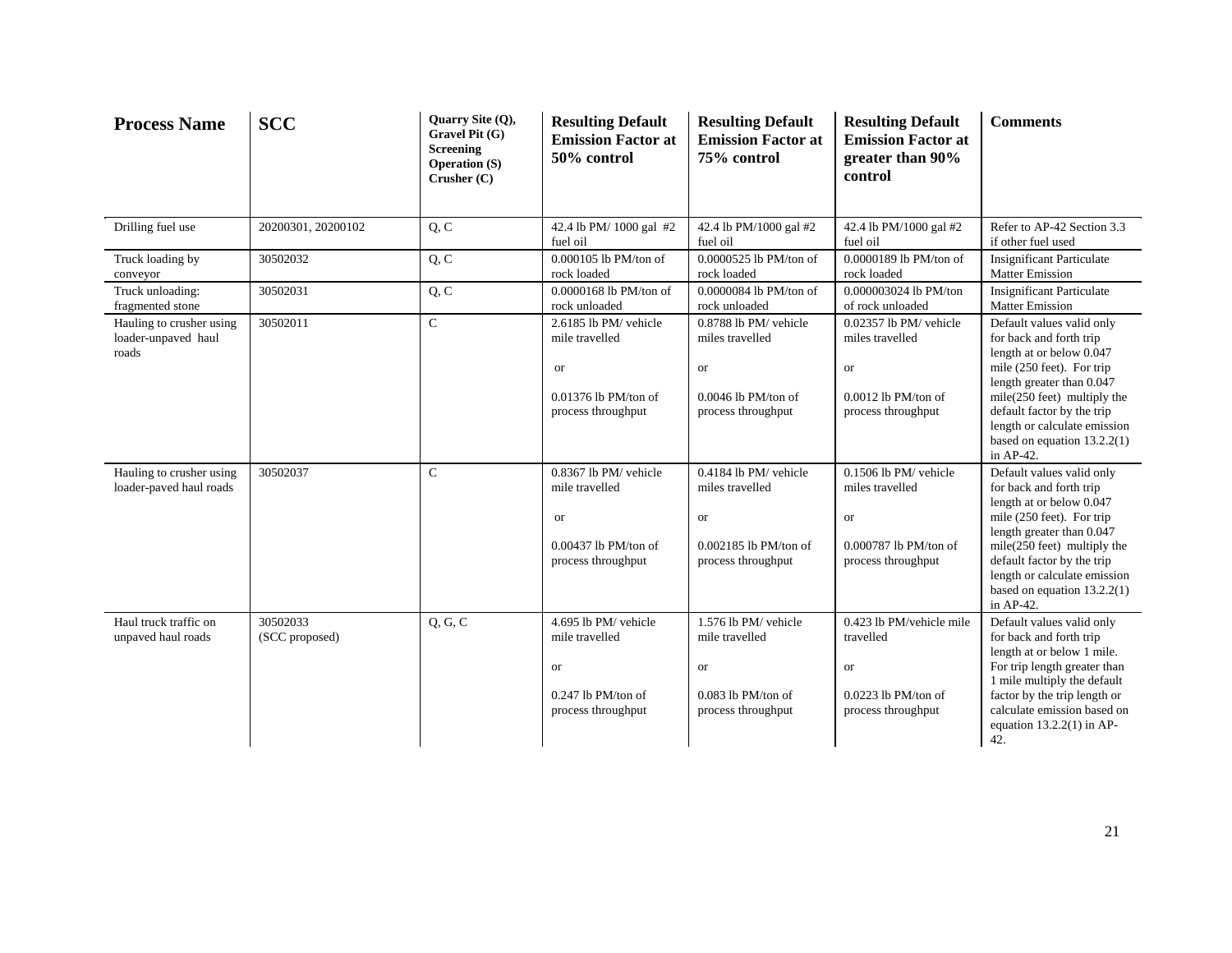| <b>Process Name</b>                                        | <b>SCC</b>                 | Quarry Site (Q),<br>Gravel Pit (G)<br><b>Screening</b><br><b>Operation (S)</b><br>Crusher (C) | <b>Resulting Default</b><br><b>Emission Factor at</b><br>50% control                                    | <b>Resulting Default</b><br><b>Emission Factor at</b><br>75% control                                  | <b>Resulting Default</b><br><b>Emission Factor at</b><br>greater than 90%<br>control                   | <b>Comments</b>                                                                                                                                                                                                                                        |
|------------------------------------------------------------|----------------------------|-----------------------------------------------------------------------------------------------|---------------------------------------------------------------------------------------------------------|-------------------------------------------------------------------------------------------------------|--------------------------------------------------------------------------------------------------------|--------------------------------------------------------------------------------------------------------------------------------------------------------------------------------------------------------------------------------------------------------|
| Haul truck traffic on<br>paved haul roads                  | 30502034<br>(SCC proposed) | Q, G, C                                                                                       | 2.25 lb PM/vehicle miles<br>travelled<br><b>or</b><br>$0.1184 \text{ PM}$ /ton of process<br>throughput | 1.125 lb PM/vehicle miles<br>travelled<br><b>or</b><br>$0.0592$ lb PM/ton of<br>process throughput    | 0.405 lb PM/vehicle miles<br>travelled<br><b>or</b><br>$0.00213$ lb PM/ton of<br>process throughput    | Default values valid only<br>for back and forth trip<br>length at or below 1 mile.<br>For trip length greater than<br>1 mile multiply the default<br>factor by the trip length or<br>calculate emission based on<br>equation $13.2.2(1)$ in AP-<br>42. |
| Mine truck traffic on<br>unpaved haul roads                | 30502035<br>(SCC proposed) | Q, G, C                                                                                       | 8.474 lb PM/vehicle miles<br>travelled<br><b>or</b><br>$0.1599$ lb PM/ton of<br>process throughput      | 2.844 lb PM/vehicle miles<br>travelled<br><b>or</b><br>$0.054$ lb PM/ton of<br>process throughput     | 0.763 lb PM/vehicle miles<br>travelled<br><b>or</b><br>$0.0144$ lb PM/ton of<br>process throughput     | Default values valid only<br>for back and forth trip<br>length at or below 1 mile.<br>For trip length greater than<br>1 mile multiply the default<br>factor by the trip length or<br>calculate emission based on<br>equation $13.2.2(1)$ in AP-<br>42. |
| Stockpiles fed by<br>unloading trucks                      | 30502007                   | Q, G, C                                                                                       | $0.0074$ lb PM/ton of<br>process throughput                                                             | $0.0037$ lb PM/ton of<br>process throughput                                                           | $0.0015$ lb PM/ton of<br>process throughput                                                            |                                                                                                                                                                                                                                                        |
| Stockpile operations for<br>stockpiles fed by<br>conveyors | 30502042<br>(SCC proposed) | Q, G, C                                                                                       | 0.003681 lb PM/ton of<br>process throughput                                                             | $0.00184$ lb PM/ton of<br>process throughput                                                          | 0.000663 lb PM/ton of<br>process throughput                                                            | Has a wet suppression<br>emission factor                                                                                                                                                                                                               |
| Stockpile wind erosion                                     | 30502043<br>(SCC proposed) | Q, G, C                                                                                       | Calculate emissions<br>using equations in<br>Section 13.2.4 of AP-42<br>when emissions are<br>visible.  | Calculate emissions<br>using equations in<br>Section 13.2.4 of AP-42<br>when emissions are<br>visible | Calculate emissions<br>using equations in<br>Section 13.2.4 of AP-42<br>when emissions are<br>visible. | If there are no visible<br>emissions, then emissions<br>are insignificant.                                                                                                                                                                             |
| Overburden removal                                         | 30502051<br>(SCC proposed) | Q, G, C                                                                                       | Same as Haul truck<br>traffic on upaved haul<br>roads unless best<br>management practices<br>applied    | Same as Haul truck<br>traffic on unpaved haul<br>roads unless best<br>management practices<br>applied | Same as Haul truck<br>traffic on unpaved haul<br>roads unless best<br>management practices<br>applied  | Emissions are insignificant<br>when best management<br>practices are used.                                                                                                                                                                             |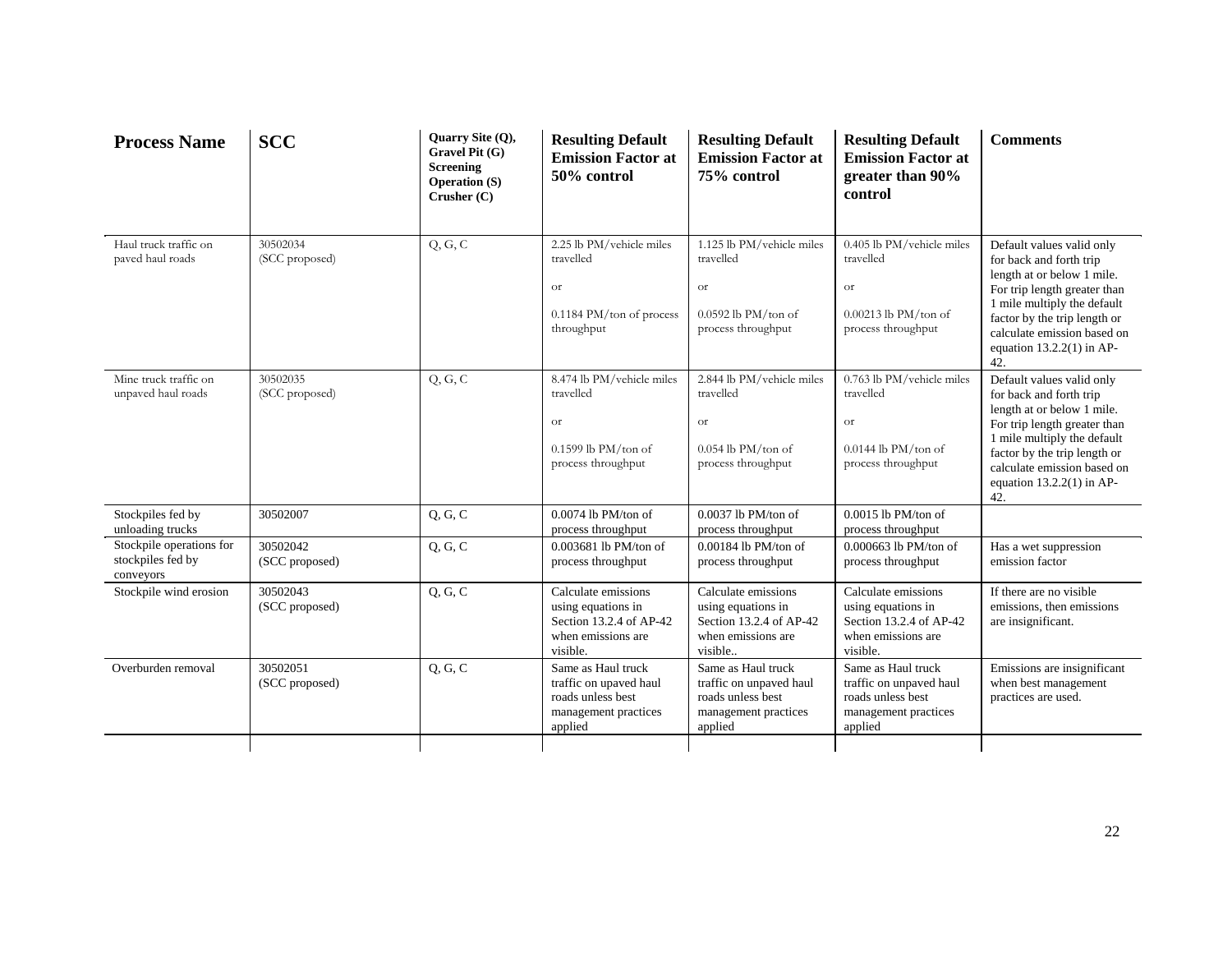## *PM10 Emissions <sup>1</sup>*

| <b>Process Name</b>                                     | <b>SCC</b>                                | Ouarry Site $(0)$ ,<br>Gravel Pit (G)<br><b>Screening Operation (S)</b><br>Crusher (C) | <b>Resulting Default</b><br><b>Emission Factor at</b><br>50% control | <b>Resulting Default</b><br><b>Emission Factor at</b><br>75% control | <b>Resulting Default</b><br><b>Emission Factor at</b><br>greater than 90%<br>control | <b>Comments</b>                                            |
|---------------------------------------------------------|-------------------------------------------|----------------------------------------------------------------------------------------|----------------------------------------------------------------------|----------------------------------------------------------------------|--------------------------------------------------------------------------------------|------------------------------------------------------------|
| Primary Crushing                                        | 30502001                                  | $\mathsf{C}$                                                                           | 0.00035 lb $PM_{10}/\text{ton of}$<br>process throughput             | 0.000175 lb $PM_{10}/\text{ton of}$<br>process throughput            | 0.000063 lb $PM_{10}/\text{ton of}$<br>process throughput                            |                                                            |
| <b>Crusher Fuel Use</b>                                 | 20200102                                  | $\mathsf{C}$                                                                           | 42.4 lb $PM_{10}/1000$ gal #2<br>fuel oil                            | 42.4 lb $PM_{10}/1000$ gal #2<br>fuel oil                            | 42.4 lb $PM_{10}/1000$ gal #2<br>fuel                                                | Refer to AP-42 Section<br>3.3 if other fuel burned         |
| <b>Loading Grizzly</b>                                  | 30502013                                  | S, C                                                                                   | 0.000008 lb $PM_{10}/\text{ton of}$<br>process throughput            | 0.000004 lb $PM_{10}/\text{ton of}$<br>process throughput            | 0.00000144 lb $PM_{10}/\text{ton}$<br>of process throughput                          | <b>Insignificant Particulate</b><br><b>Matter Emission</b> |
| Secondary Crushing                                      | 30502002                                  | $\mathbf C$                                                                            | $0.0012$ lb PM <sub>10</sub> /ton of<br>process throughput           | $0.0006$ lb PM <sub>10</sub> /ton of<br>process throughput           | 0.00059 lb $PM_{10}/\text{ton of}$<br>process throughput                             | Has wet suppression<br>emission factor                     |
| <b>Tertiary Crushing</b>                                | 30502003                                  | $\mathbf C$                                                                            | $0.0012$ lb PM <sub>10</sub> /ton of<br>process throughput           | 0.0006 lb $PM_{10}/\text{ton of}$<br>process throughput              | $0.00059$ lb PM <sub>10</sub> /ton of<br>process throughput                          | Has wet suppression<br>emission factor                     |
| Fines Crushing                                          | 30502005                                  | $\mathcal{C}$                                                                          | $0.0075$ lb PM $_{10}$ /ton of<br>process throughput                 | $0.00375$ lb PM $_{10}$ /ton of<br>process throughput                | $0.0020$ lb PM $_{10}$ /ton of<br>process throughput                                 | Has wet suppression<br>emission factor                     |
| Screening (with the<br>exception of fines<br>screening) | 30502004, 30502014,<br>30502015, 30502016 | S, C                                                                                   | $0.0075$ lb PM <sub>10</sub> /ton of<br>process throughput           | 0.00375 lb $PM_{10}/\text{ton of}$<br>process throughput             | 0.00084 lb $PM_{10}/\text{ton of}$<br>process throughput                             | Has wet suppression<br>emission factor                     |
| <b>Fines Screening</b>                                  | 30502021                                  | S, C                                                                                   | $0.0355$ lb PM <sub>10</sub> /ton of<br>process throughput           | 0.01775 lb $PM_{10}/\text{ton of}$<br>process throughput             | 0.0021 lb $PM_{10}/\text{ton of}$<br>process throughput                              | Has wet suppression<br>emission factor                     |
| Conveying Transfer<br>Points                            | 30502006                                  | S, C                                                                                   | 0.0007 lb $PM_{10}$ /ton of<br>process throughput                    | $0.00035$ lb PM/ton of<br>process throughput                         | 0.000048 lb $PM_{10}/\text{ton of}$<br>process throughput                            | Has wet suppression<br>emission factor                     |
| Blasting                                                | 30502009                                  | Q, C                                                                                   | None                                                                 | None                                                                 | None                                                                                 |                                                            |
| Drilling                                                | 30502010                                  | Q, C                                                                                   | 0.00004 lb $PM_{10}/\text{ton of}$<br>process throughput             | 0.00002 lb $PM_{10}/\text{ton of}$<br>process throughput             | 0.0000072 lb $PM_{10}/\text{ton of}$<br>process throughput                           | <b>Insignificant Particulate</b><br><b>Matter Emission</b> |
| Drilling fuel use                                       | 20200301, 20200102                        | Q, C                                                                                   | 42.4 lb $PM_{10}$ 1000 gal<br>#2 fuel oil                            | 42.4 lb $PM_{10}/1000$ gal #2<br>fuel oil                            | 42.4 lb $PM_{10}/1000$ gal #2<br>fuel oil                                            | Refer to AP-42 Section<br>3.3 if other fuel burned         |

<sup>&</sup>lt;sup>1</sup>The PM<sub>10</sub> emission factors were developed from Section 11.19.2 of the January, 1995 version of AP-42.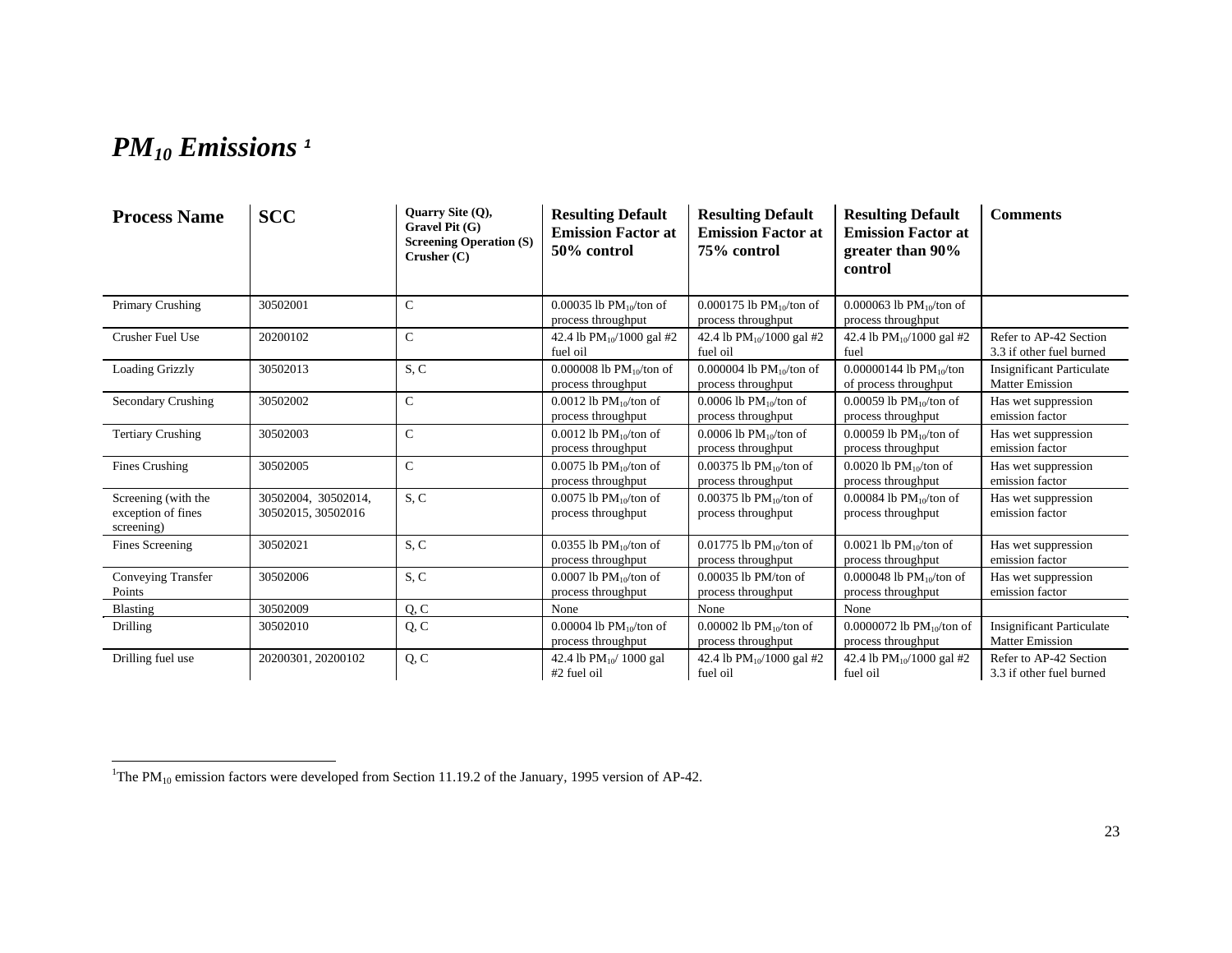| <b>Process Name</b>                                      | <b>SCC</b> | Quarry Site (Q),<br>Gravel Pit (G)<br><b>Screening Operation (S)</b><br>Crusher(C) | <b>Resulting Default</b><br><b>Emission Factor at</b><br>50% control                                            | <b>Resulting Default</b><br><b>Emission Factor at</b><br>75% control                                                                | <b>Resulting Default</b><br><b>Emission Factor at</b><br>greater than 90%<br>control                                      | <b>Comments</b>                                                                                                                                                                                                                                                                                     |
|----------------------------------------------------------|------------|------------------------------------------------------------------------------------|-----------------------------------------------------------------------------------------------------------------|-------------------------------------------------------------------------------------------------------------------------------------|---------------------------------------------------------------------------------------------------------------------------|-----------------------------------------------------------------------------------------------------------------------------------------------------------------------------------------------------------------------------------------------------------------------------------------------------|
| Truck loading by<br>conveyor                             | 30502032   | Q, C                                                                               | 0.00005 lb $PM_{10}/\text{ton of}$<br>rock loaded                                                               | 0.000025 lb $PM_{10}/\text{ton of}$<br>rock loaded                                                                                  | 0.000009 lb $PM_{10}/\text{ton of}$<br>rock loaded                                                                        | <b>Insignificant Particulate</b><br><b>Matter Emission</b>                                                                                                                                                                                                                                          |
| Truck unloading:<br>fragmented stone                     | 30502031   | Q, C                                                                               | 0.000008 lb $PM_{10}/\text{ton of}$<br>rock unloaded                                                            | 0.000004 lb $PM_{10}/\text{ton of}$<br>rock unloaded                                                                                | $0.00000144$ lb PM <sub>10</sub> /ton<br>of rock unloaded                                                                 | Insignificant Particulate<br>Matter Emission                                                                                                                                                                                                                                                        |
| Hauling to crusher using<br>loader-unpaved haul<br>roads | 30502011   | $\mathbf C$                                                                        | 0.9425 lb $PM_{10}$ vehicle<br>mile travelled<br>or<br>0.00495 lb $PM_{10}/\text{ton of}$<br>process throughput | $0.3160$ lb PM $_{10}$ vehicle<br>mile travelled<br><b>or</b><br>0.00166 lb $PM_{10}/\text{ton of}$<br>process throughput           | $0.0848$ lb PM $_{10}$ vehicle<br>mile travelled<br><b>or</b><br>0.00045 lb $PM_{10}/\text{ton of}$<br>process throughput | Default values valid only<br>for back and forth trip<br>length at or below 0.047<br>mile (250 feet). For trip<br>length greater than 0.047<br>$mile(250 \text{ feet})$ multiply<br>the default factor by the<br>trip length or calculate<br>emission based on<br>equation $13.2.2(1)$ in AP-<br>42. |
| Hauling to crusher using<br>loader-paved haul roads      | 30502037   | $\mathsf{C}$                                                                       | 0.1633 lb $PM_{10}$ vehicle<br>mile travelled<br>or<br>0.0009 lb $PM_{10}/\text{ton of}$<br>process throughput  | $0.0816$ lb PM <sub>10</sub> / vehicle<br>mile travelled<br><b>or</b><br>$0.0004$ lb PM <sub>10</sub> /ton of<br>process throughput | $0.0294$ lb PM $_{10}$ vehicle<br>mile travelled<br><b>or</b><br>0.0002 lb $PM_{10}/\text{ton of}$<br>process throughput  | Default values valid only<br>for back and forth trip<br>length at or below 0.047<br>mile (250 feet). For trip<br>length greater than 0.047<br>$mile(250 \text{ feet})$ multiply<br>the default factor by the<br>trip length or calculate<br>emission based on<br>equation $13.2.2(1)$ in AP-<br>42. |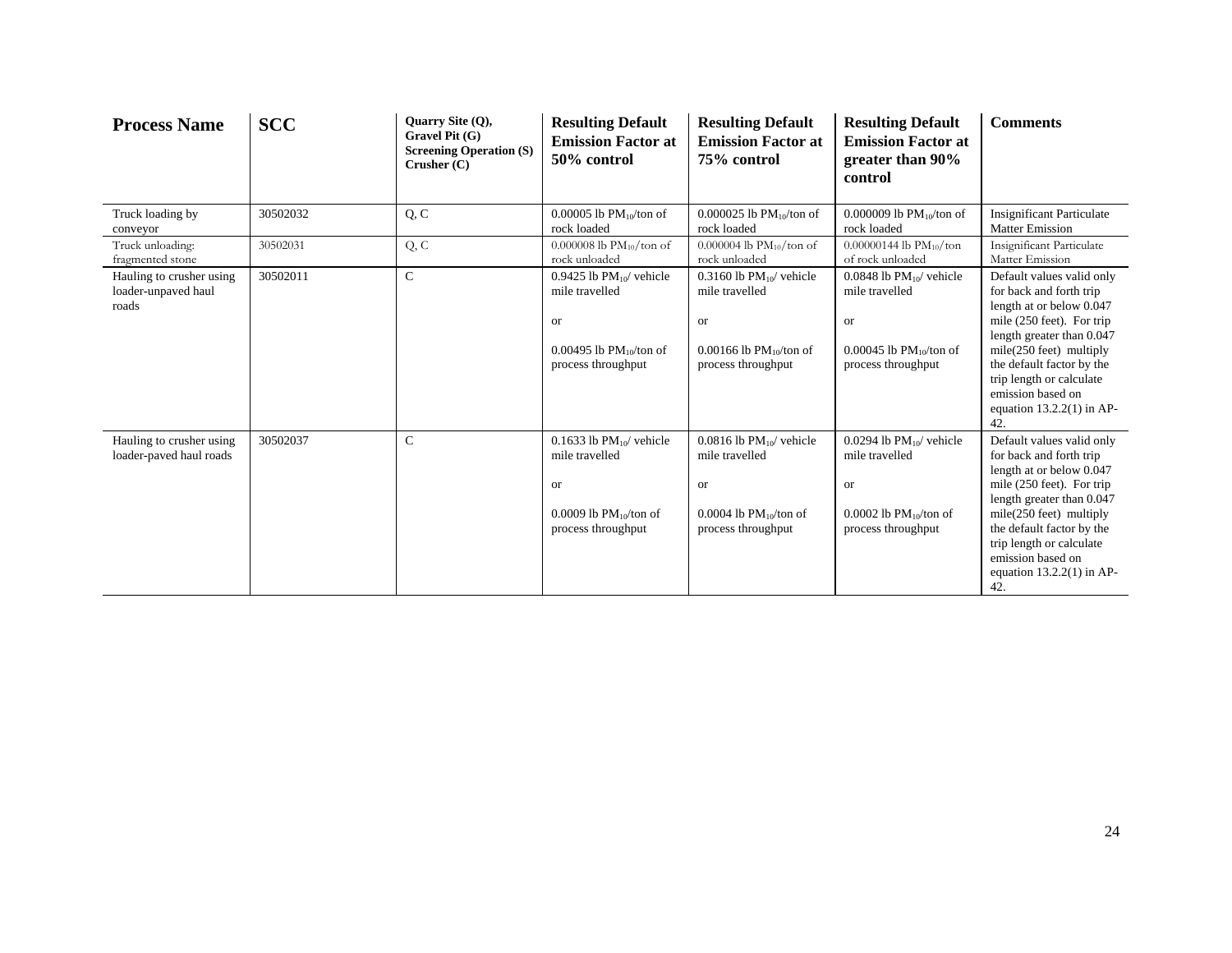| <b>Process Name</b>                                        | <b>SCC</b>                 | Quarry Site (Q),<br>Gravel Pit (G)<br><b>Screening Operation (S)</b><br>$C$ rusher $(C)$ | <b>Resulting Default</b><br><b>Emission Factor at</b><br>50% control                                                    | <b>Resulting Default</b><br><b>Emission Factor at</b><br>75% control                                                    | <b>Resulting Default</b><br><b>Emission Factor at</b><br>greater than 90%<br>control                                              | <b>Comments</b>                                                                                                                                                                                                                                           |
|------------------------------------------------------------|----------------------------|------------------------------------------------------------------------------------------|-------------------------------------------------------------------------------------------------------------------------|-------------------------------------------------------------------------------------------------------------------------|-----------------------------------------------------------------------------------------------------------------------------------|-----------------------------------------------------------------------------------------------------------------------------------------------------------------------------------------------------------------------------------------------------------|
| Haul truck traffic on<br>unpaved haul roads                | 30502033<br>(SCC proposed) | Q, G, C                                                                                  | 1.692 lb $PM_{10}$ vehicle<br>mile travelled<br>or<br>$0.089$ lb PM $_{10}$ /ton of<br>process throughput               | $0.568$ lb PM $_{10}$ vehicle<br>mile travelled<br><b>or</b><br>0.0299 lb $PM_{10}/\text{ton of}$<br>process throughput | $0.152$ lb PM <sub>10</sub> / vehicle<br>mile travelled<br>or<br>$0.008$ lb PM $_{10}$ /ton of<br>process throughput              | Default values valid only<br>for back and forth trip<br>length at or below 1 mile.<br>For trip length greater<br>than 1 mile multiply the<br>default factor by the trip<br>length or calculate<br>emission based on<br>equation $13.2.2(1)$ in AP-<br>42. |
| Haul truck traffic on<br>paved haul roads                  | 30502034<br>(SCC proposed) | Q, G, C                                                                                  | 0.439 lb $PM_{10}$ vehicle<br>mile travelled<br>or<br>$0.0231$ lb PM <sub>10</sub> /ton of<br>process throughput        | 0.219 lb $PM_{10}$ vehicle<br>mile travelled<br><b>or</b><br>$0.0115$ lb PM <sub>10</sub> /ton of<br>process throughput | 0.079 lb $PM_{10}$ vehicle<br>mile travelled<br>or<br>0.0042 lb $PM_{10}/\text{ton of}$<br>process throughput                     | Default values valid only<br>for back and forth trip<br>length at or below 1 mile.<br>For trip length greater<br>than 1 mile multiply the<br>default factor by the trip<br>length or calculate<br>emission based on<br>equation 13.2.2(1) in AP-<br>42.   |
| Mine truck traffic on<br>unpaved haul roads                | 30502035<br>(SCC proposed) | Q, G, C                                                                                  | 3.05 lb $PM_{10}$ / vehicle mile<br>travelled<br><b>Or</b><br>$0.058$ lb PM <sub>10</sub> /ton of<br>process throughput | 1.024 lb $PM_{10}/$ vehicle<br>mile travelled<br><b>or</b><br>0.0193 lb $PM_{10}/\text{ton of}$<br>process throughput   | $0.2745$ lb PM <sub>10</sub> / vehicle<br>mile travelled<br><b>or</b><br>0.00518 lb $PM_{10}/\text{ton of}$<br>process throughput | Default values valid only<br>for back and forth trip<br>length at or below 1 mile.<br>For trip length greater<br>than 1 mile multiply the<br>default factor by the trip<br>length or calculate<br>emission based on<br>equation $13.2.2(1)$ in AP-<br>42. |
| Stockpiles fed by<br>unloading trucks                      | 30502007                   | Q, G, C                                                                                  | 0.00174 lb $PM_{10}/\text{ton of}$<br>process throughput                                                                | 0.00087 lb $PM_{10}/\text{ton of}$<br>process throughput                                                                | 0.000313 lb $PM_{10}/\text{ton of}$<br>process throughput                                                                         |                                                                                                                                                                                                                                                           |
| Stockpile operations for<br>stockpiles fed by<br>conveyors | 30502042<br>(SCC proposed) | Q, G, C                                                                                  | $0.0024$ lb PM <sub>10</sub> /ton of<br>process throughput                                                              | $0.0012$ lb PM <sub>10</sub> /ton of<br>process throughput                                                              | 0.0004 lb $PM_{10}/\text{ton of}$<br>process throughput                                                                           | Has a wet suppression<br>emission factor                                                                                                                                                                                                                  |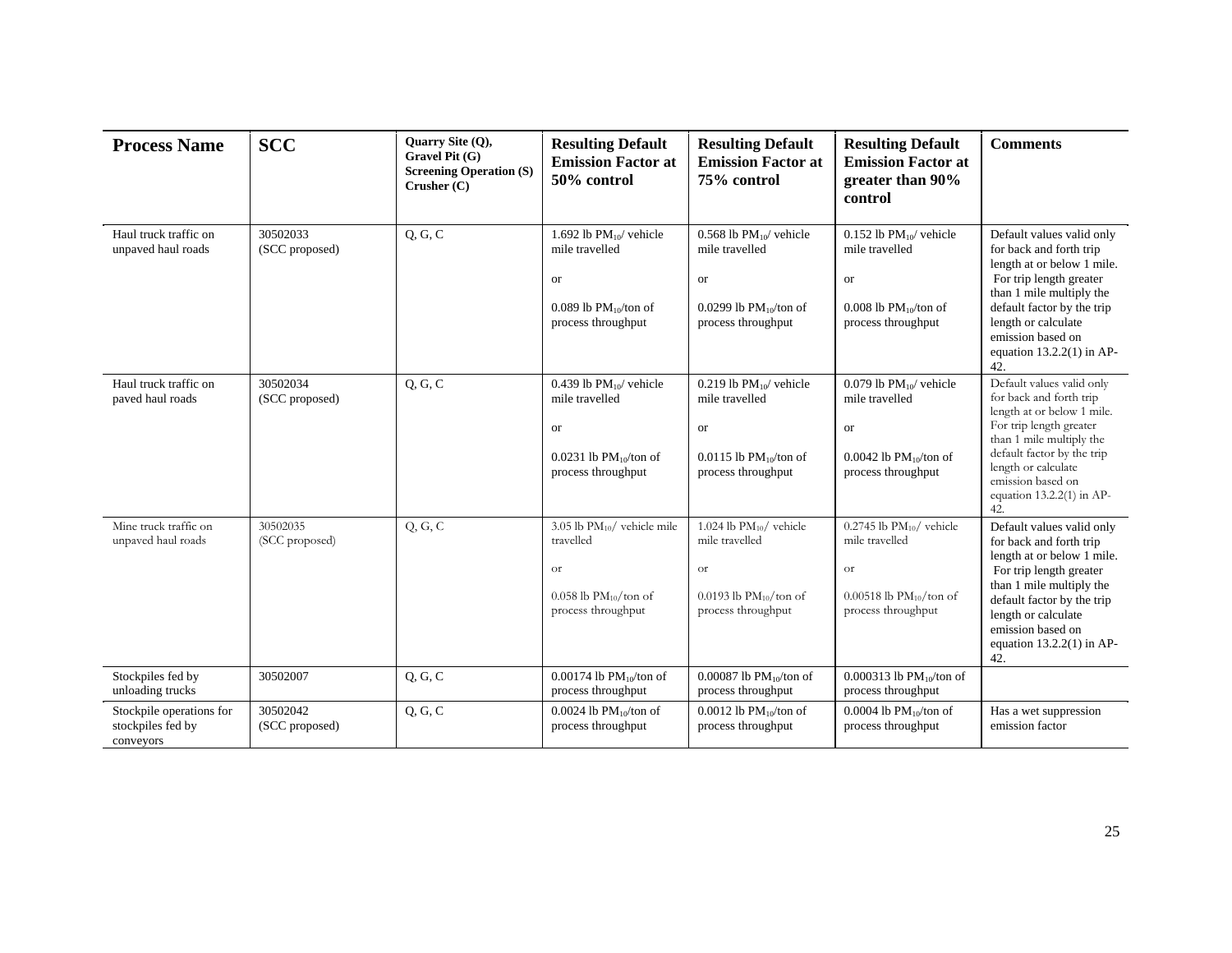| <b>Process Name</b>    | <b>SCC</b>                 | Quarry Site $(Q)$ ,<br>Gravel Pit (G)<br><b>Screening Operation (S)</b><br>Crusher $(C)$ | <b>Resulting Default</b><br><b>Emission Factor at</b><br>50% control                                   | <b>Resulting Default</b><br><b>Emission Factor at</b><br>75% control                                   | <b>Resulting Default</b><br><b>Emission Factor at</b><br>greater than 90%<br>control                   | <b>Comments</b>                                                               |
|------------------------|----------------------------|------------------------------------------------------------------------------------------|--------------------------------------------------------------------------------------------------------|--------------------------------------------------------------------------------------------------------|--------------------------------------------------------------------------------------------------------|-------------------------------------------------------------------------------|
| Stockpile wind erosion | 30502043<br>(SCC proposed) | Q, G, C                                                                                  | Calculate emissions<br>using equations in<br>Section 13.2.4 of AP-42<br>when emissions are<br>visible. | Calculate emissions<br>using equations in<br>Section 13.2.4 of AP-42<br>when emissions are<br>visible. | Calculate emissions<br>using equations in<br>Section 13.2.4 of AP-42<br>when emissions are<br>visible. | If there are no visible<br>emissions, then<br>emissions are<br>insignificant. |
| Overburden removal     | 30502051<br>(SCC proposed) | Q, G, C                                                                                  | Same as Haul truck<br>traffic on upaved haul<br>roads unless best<br>management practices<br>applied   | Same as Haul truck<br>traffic on unpaved haul<br>roads unless best<br>management practices<br>applied  | Same as Haul truck<br>traffic on unpaved haul<br>roads unless best<br>management practices<br>applied  | Emissions are<br>insignificant when best<br>management practices<br>are used. |
|                        |                            |                                                                                          |                                                                                                        |                                                                                                        |                                                                                                        |                                                                               |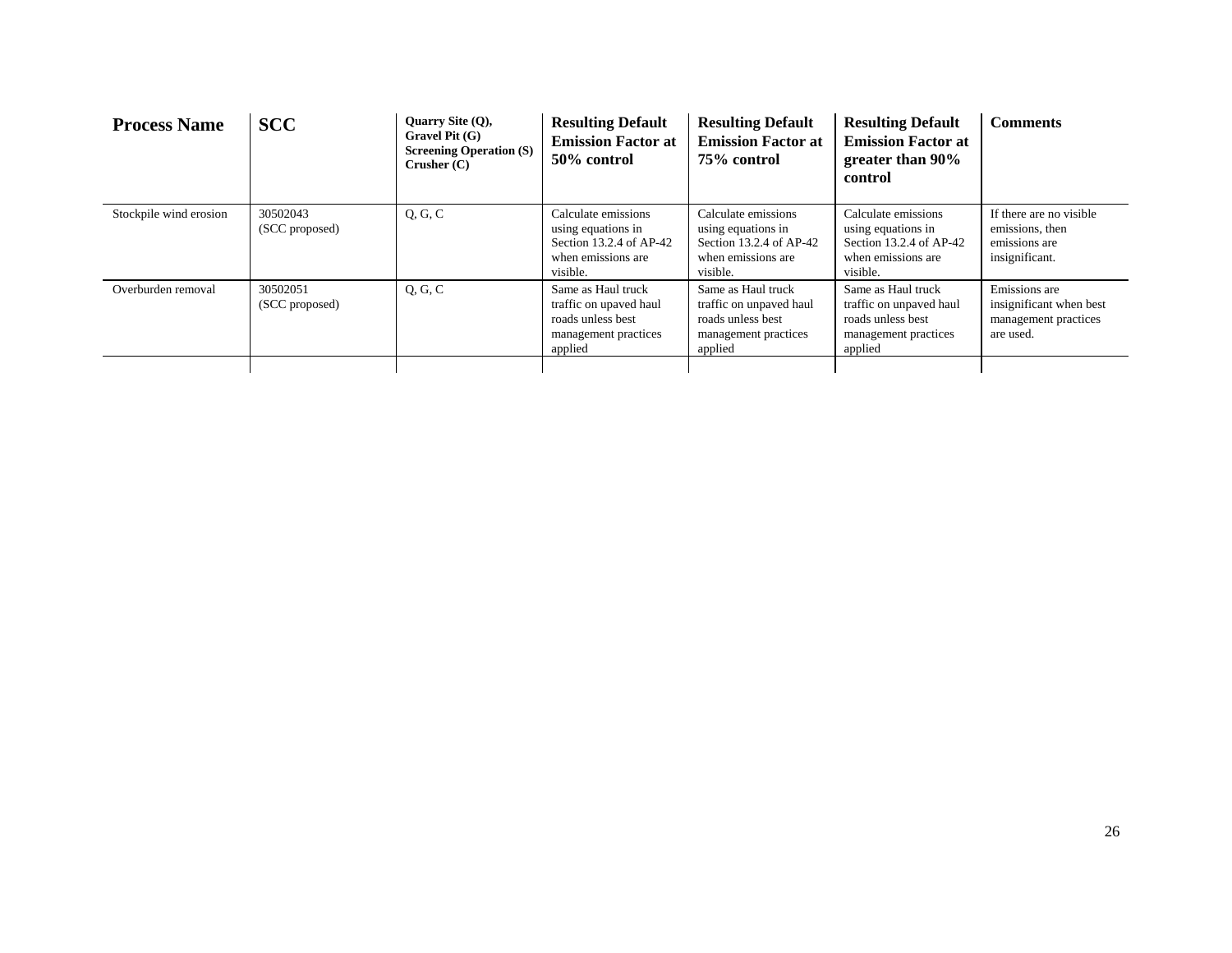### *SO2, NOx, CO, ROG emissions <sup>1</sup>*

| <b>Process Name</b>                                     | <b>SCC</b>                                             | Quarry Site (Q),<br>$G$ ravel Pit $(G)$<br><b>Screening Operation (S)</b><br>Crusher $(C)$ | <b>SO2 Emission</b><br><b>Factor</b>                                                                     | <b>NO<sub>x</sub></b> emission<br>factor                                                                              | <b>CO</b> emission factor                                                                               | <b>ROG</b> emission<br>factor       |
|---------------------------------------------------------|--------------------------------------------------------|--------------------------------------------------------------------------------------------|----------------------------------------------------------------------------------------------------------|-----------------------------------------------------------------------------------------------------------------------|---------------------------------------------------------------------------------------------------------|-------------------------------------|
| Primary Crushing                                        | 30502001                                               | $\mathbf C$                                                                                | Not Applicable                                                                                           | Not Applicable                                                                                                        | Not Applicable                                                                                          | Not Applicable                      |
| Crusher Fuel Use                                        | 20200301, 20200102                                     | $\mathbf C$                                                                                | 39.7 lb SO2/1000 gal #2<br>fuel oil                                                                      | 604 lb NOx/1000 gal #2<br>fuel oil                                                                                    | 130 lb CO/1000 gal #2<br>fuel                                                                           | 49.3 lb ROG/1000 gal #2<br>fuel     |
| <b>Loading Grizzly</b>                                  | 30502013                                               | S, C                                                                                       | Not Applicable                                                                                           | Not Applicable                                                                                                        | Not Applicable                                                                                          | Not Applicable                      |
| Secondary Crushing                                      | 30502002                                               | $\mathcal{C}$                                                                              | Not Applicable                                                                                           | Not Applicable                                                                                                        | Not Applicable                                                                                          | Not Applicable                      |
| <b>Tertiary Crushing</b>                                | 30502003                                               | $\mathcal{C}$                                                                              | Not Applicable                                                                                           | Not Applicable                                                                                                        | Not Applicable                                                                                          | Not Applicable                      |
| <b>Fines Crushing</b>                                   | 30502005                                               | $\mathcal{C}$                                                                              | Not Applicable                                                                                           | Not Applicable                                                                                                        | Not Applicable                                                                                          | Not Applicable                      |
| Screening (with the<br>exception of fines<br>screening) | 30502004, 30502013,<br>30502014, 30502015,<br>30502016 | S, C                                                                                       | Not Applicable                                                                                           | Not Applicable                                                                                                        | Not Applicable                                                                                          | Not Applicable                      |
| Fines Screening                                         | 30502021                                               | S, C                                                                                       | Not Applicable                                                                                           | Not Applicable                                                                                                        | Not Applicable                                                                                          | Not Applicable                      |
| Conveying Transfer<br>Points                            | 30502008                                               | S, C                                                                                       | Not Applicable                                                                                           | Not Applicable                                                                                                        | Not Applicable                                                                                          | Not Applicable                      |
| <b>Blasting</b>                                         | 30502009                                               | Q, C                                                                                       | 2 lb SO2/ton ANFO<br>(only needs to be<br>reported by the blaster<br>after specific request<br>from DNR) | 17 lb NO <sub>x</sub> /ton ANFO<br>(only needs to be<br>reported by the<br>blasterafter specific<br>request from DNR) | 67 lb CO/ton ANFO<br>(only needs to be<br>reported by the<br>blasterafter specific<br>request from DNR) | None                                |
| Drilling                                                | 30502010                                               | Q, C                                                                                       | Not Applicable                                                                                           | Not Applicable                                                                                                        | Not Applicable                                                                                          | Not Applicable                      |
| Drilling fuel use                                       | 20200301, 20200102                                     | Q, C                                                                                       | 39.7 lb SO2/1000 gal #2<br>fuel oil                                                                      | 604 lb NOx/1000 gal #2<br>fuel oil                                                                                    | 130 lb CO/1000 gal #2<br>fuel oil                                                                       | 49.3 lb ROG/1000 gal #2<br>fuel oil |
| Truck loading by<br>conveyor                            | 30502032                                               | Q, C                                                                                       | Not Applicable                                                                                           | Not Applicable                                                                                                        | Not Applicable                                                                                          | Not Applicable                      |

<sup>&</sup>lt;sup>1</sup>Fuel use emission factors developed from Section 3.3 of the January, 1995 version of AP-42. Blasting emission factors developed from Section 13.3.1 of the January, 1995 version of AP-42.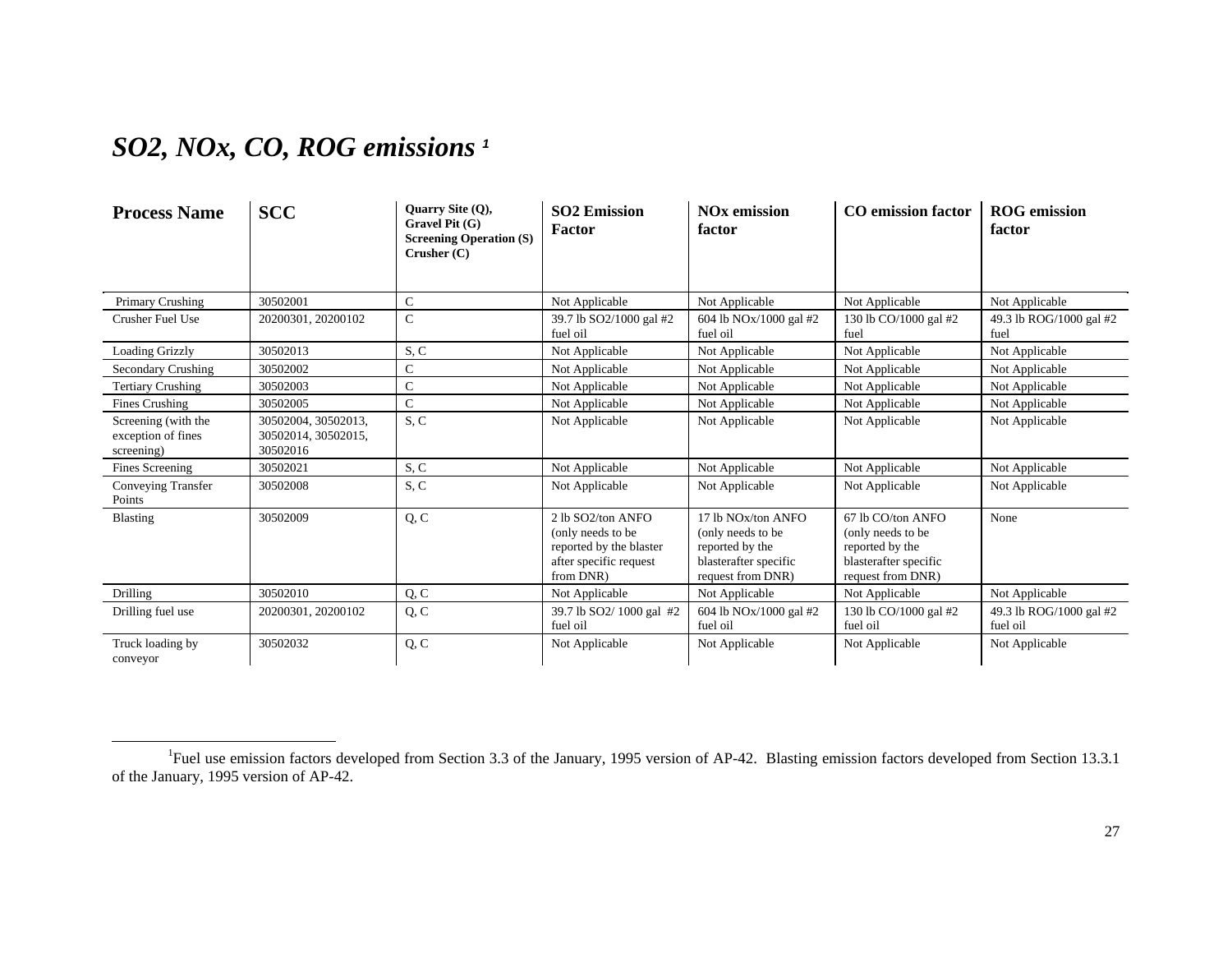| <b>Process Name</b>                                        | <b>SCC</b>                 | Quarry Site (Q),<br>Gravel Pit $(G)$<br><b>Screening</b><br><b>Operation (S)</b><br>Crusher $(C)$ | <b>Resulting Default</b><br><b>Emission Factor at</b><br>50% control | <b>Resulting Default</b><br><b>Emission Factor at</b><br>75% control | <b>Resulting Default</b><br><b>Emission Factor at</b><br>greater than 90%<br>control | <b>Comments</b> |
|------------------------------------------------------------|----------------------------|---------------------------------------------------------------------------------------------------|----------------------------------------------------------------------|----------------------------------------------------------------------|--------------------------------------------------------------------------------------|-----------------|
| Truck unloading:<br>fragmented stone                       | 30502031                   | Q, C                                                                                              | Not Applicable                                                       | Not Applicable                                                       | Not Applicable                                                                       | Not Applicable  |
| Hauling to crusher using<br>loader-unpaved roads           | 30502011                   | $\mathbf C$                                                                                       | Not Applicable                                                       | Not Applicable                                                       | Not Applicable                                                                       | Not Applicable  |
| Hauling to crusher using<br>loader-paved roads             | 30502037                   | $\mathbf C$                                                                                       | Not Applicable                                                       | Not Applicable                                                       | Not Applicable                                                                       | Not Applicable  |
| Haul truck traffic on<br>unpaved haul roads                | 30502033<br>(SCC proposed) | Q, G, C                                                                                           | Not Applicable                                                       | Not Applicable                                                       | Not Applicable                                                                       | Not Applicable  |
| Haul truck traffic on<br>paved haul roads                  | 30502034<br>(SCC proposed) | Q, G, C                                                                                           | Not Applicable                                                       | Not Applicable                                                       | Not Applicable                                                                       | Not Applicable  |
| Mine truck traffic on<br>unpaved haul roads                | 30502035<br>(SCC proposed) | Q, G, C                                                                                           | Not Applicable                                                       | Not Applicable                                                       | Not Applicable                                                                       | Not Applicable  |
| Stockpiles fed by<br>unloading trucks                      | 30502007                   | Q, G, C                                                                                           | Not Applicable                                                       | Not Applicable                                                       | Not Applicable                                                                       | Not Applicable  |
| Stockpile operations for<br>stockpiles fed by<br>conveyors | 30502042<br>(SCC proposed) | Q, G, C                                                                                           | Not Applicable                                                       | Not Applicable                                                       | Not Applicable                                                                       | Not Applicable  |
| Stockpile wind erosion                                     | 30502043<br>(SCC proposed) | Q, G, C                                                                                           | Not Applicable                                                       | Not Applicable                                                       | Not Applicable                                                                       | Not Applicable  |
| Overburden removal                                         | 30502051<br>(SCC proposed) | Q, G, C                                                                                           | Not Applicable                                                       | Not Applicable                                                       | Not Applicable                                                                       | Not Applicable  |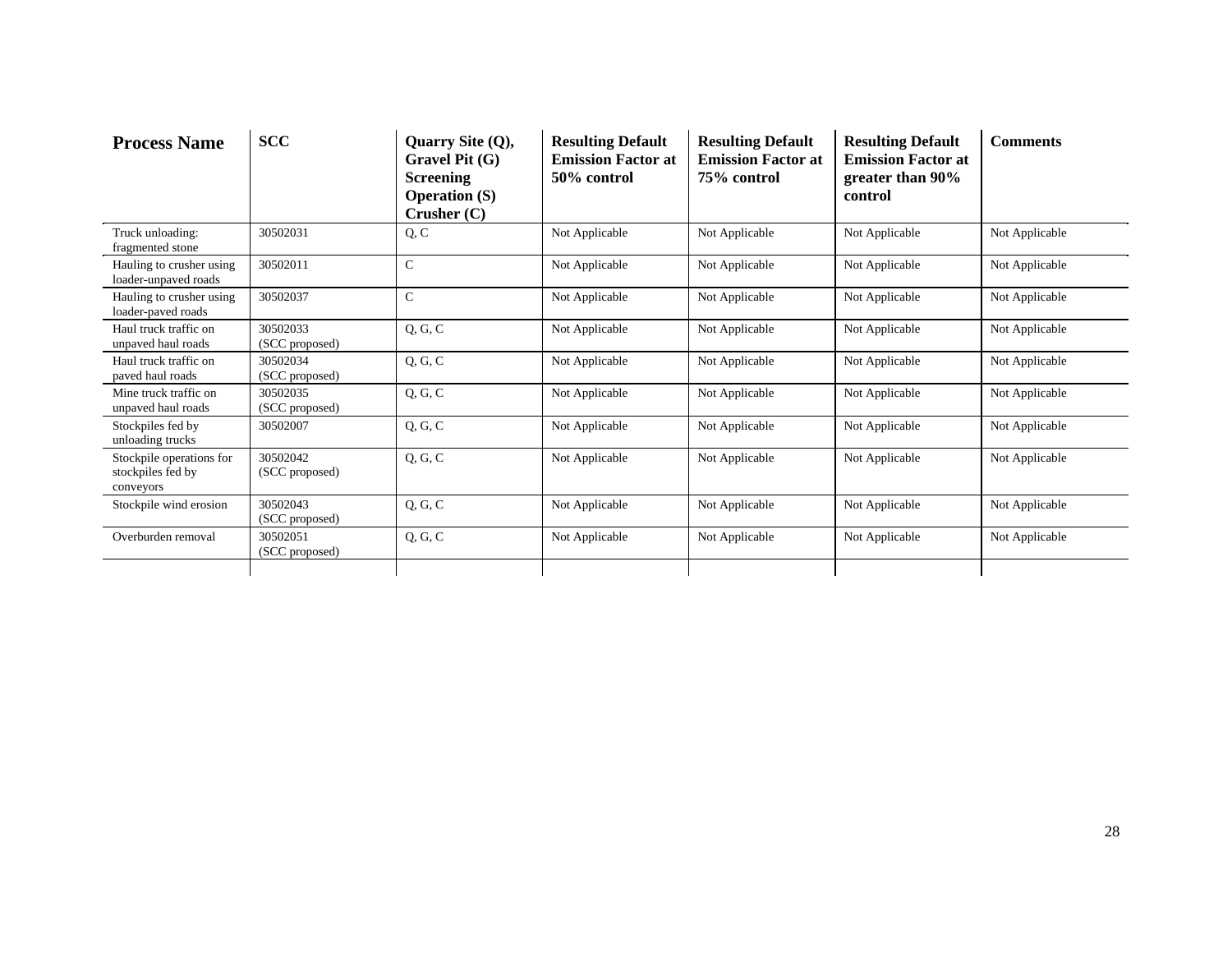# **Section 14-Compliance With Guidance Document**

#### **DNR**=**s action if the site or crusher did not meet the 75% or greater than 90% control requirements**

The DNR air contact shall provide the plant operator a list of alleged deficiencies by emission point for which the plant did not meet the 75% or greater than 90% control efficiency requirements. The DNR air contact shall indicate the applicable control efficiency (50% or 75%) now assigned to the plant.

#### **Follow-up when DNR air contact has determined that the site or crusher did not meet the 75% or greater than 90% control requirements**

If the facility fails to address and resolve the alleged deficiencies identified by a DNR air contact, the new control efficiency (50% or 75%) will be assigned for the entire calendar year for the emission point. DNR will continue to use the new control efficiency for the emission point until the alleged deficiencies are resolved.

If the facility chooses to address the alleged deficiencies, the facility shall:

- 1. Make necessary changes to address the alleged deficiencies.
- 2. Contact the DNR air contact to report the corrective actions. The DNR air contact has the option of either accepting the facility=s report, requiring a written report, or conducting a follow-up visit.
- 3. If the DNR air contact is satisfied that the facility meets the greater than 90% control efficiency requirements, the DNR air contact will pro-rate the annual assigned control efficiency based on a composite of control efficiencies observed. DNR will reassign the 90% control efficiency to the plant for the start of the next calendar year.

#### **Subsequent actions when the DNR air contact has determined that the site or crusher has not resolved the previously identified deficiencies and the facility did not meet the 75% or greater than 90% control requirements**

If the facility has not resolved the alleged deficiencies and the DNR air contact's follow-up site visit finds remaining alleged deficiencies, the DNR air contact will notify a representative of the owner or operator of their findings before the DNR air contact leaves the site. DNR will continue to assign the applicable control efficiency (50% or 75%) to the plant. DNR will assign the applicable control efficiency (50% or 75%) to the start of the next calendar year.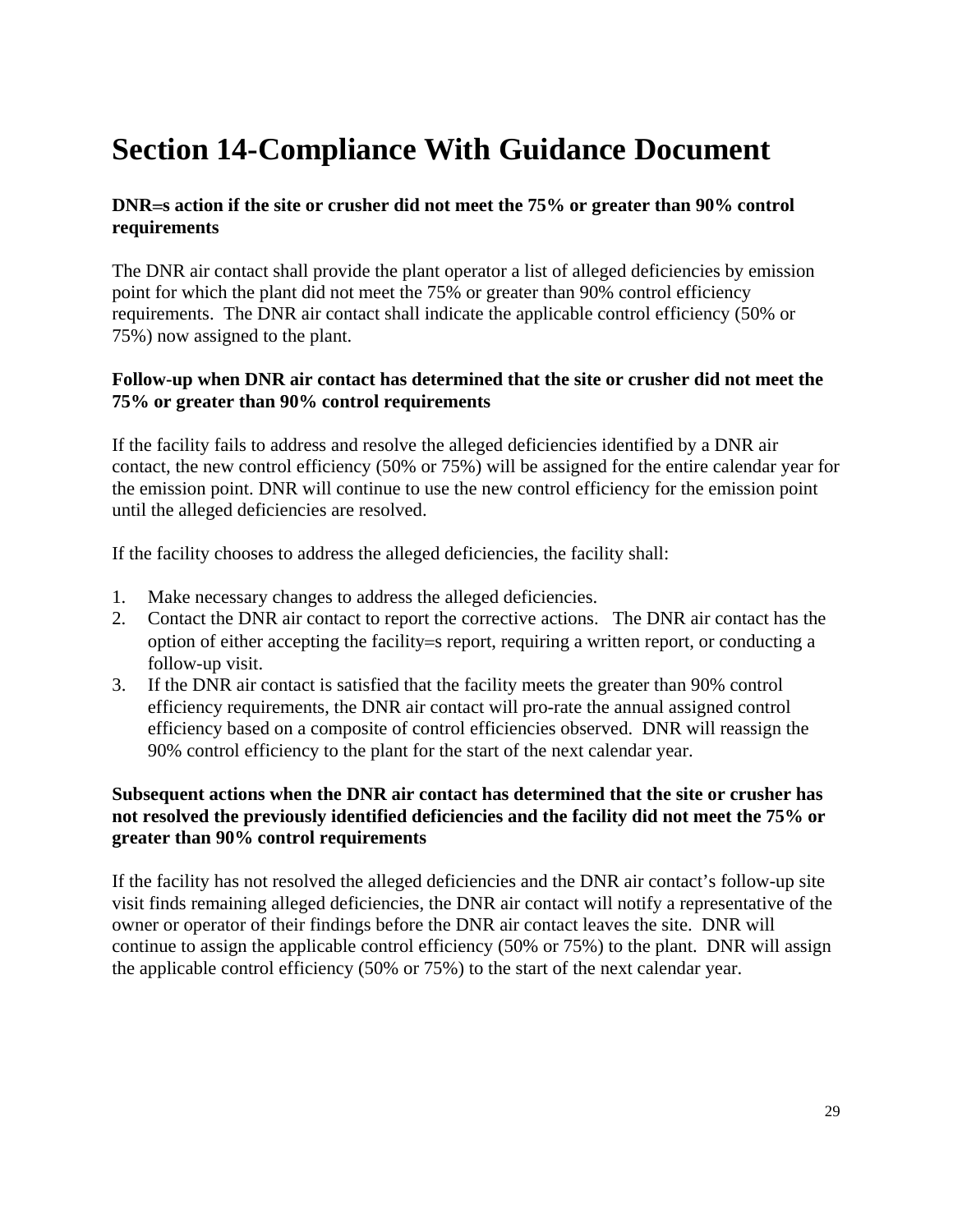# **Section 15-Dispute Resolution**

If a facility has concerns regarding the calculation of their emissions and the subsequent emission fee assessment the NMAEW advises following a four step process toward resolving the disputed emissions. This four step process starts with an informal process and moves to the more formal process.

### *Dispute Resolution-Step 1*

Contact the DNR air contact and seek resolution.

### *Dispute Resolution-Step 2*

The facility can submit an informal written explanation of the dispute and a justification for the requested control efficiency to the Regional Air and Waste Leader at the appropriate region with a carbon copy to the Small Business Section Chief at the Bureau of Air Management, P.O. Box 7921, Madison, WI 53707, before May 31 for the preceding year. The DNR will review the request and provide a written response within 30 days.

### *Dispute Resolution-Step 3*

If the facility cannot resolve its disputed emission inventory or fees with the DNR contact person, then the facility should use the dispute mechanisms in section NR 438.03(6), Wis. Adm. Code, (for emissions calculations) or section NR 410.04(6), Wis. Adm. Code, (for emission fee calculations). The facility must send a letter to their DNR air contact detailing the dispute. Within 14 calendar days of receipt of the letter, the DNR will supply the facility with information used to calculate the emissions or the emission fee in question. If, after DNR responds, the facility is still not satisfied with the emission calculations or explanation of the emission fee, then the facility has 14 calendar days after receipt of DNR=s letter to send further information to dispute either the emission calculation or the emission fee. After the DNR receives this letter, the DNR sends a decision back to the facility on whether the DNR agrees that the emission calculations or fees should be adjusted.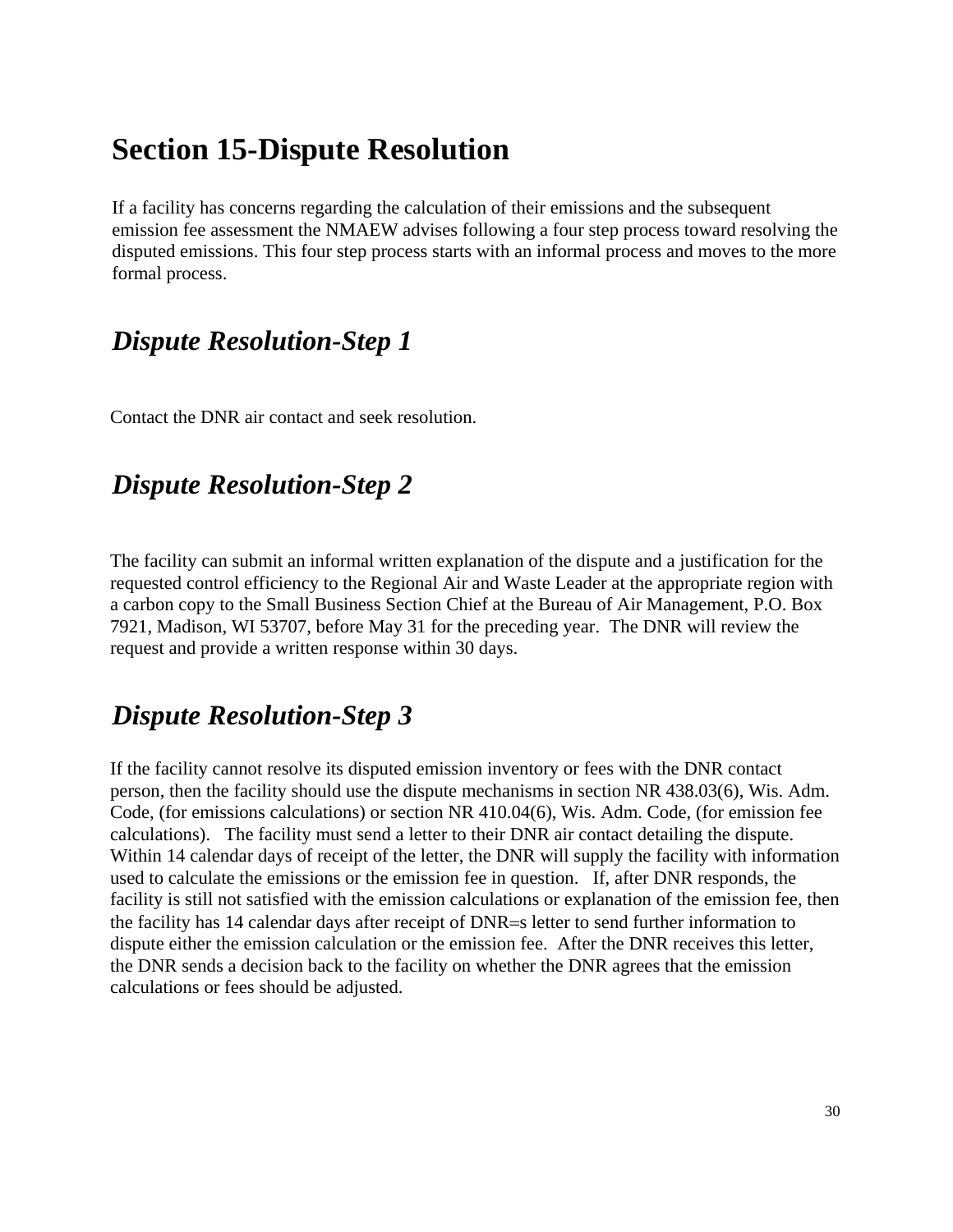### *Dispute Resolution-Step 4*

If the facility disagrees with DNR=s decision in Step 3, the facility can use the appeal mechanisms in state statutes to pursue adjustment of the emission calculations or emission fees.

### **Section 16-References**

- R1. **1995 Particulate Emissions in the Crushing Industry**, DNR, January 1996.
- R2. **New Source Performance Standards (NSPS) in the Crushing Industry**, DNR, January, 1996.
- R3. **What You Need to Know and Do For Determination of 1996 Particulate Emissions In the Crushing Industry**, DNR, January 1996.
- R4. **Nonmetallic Mining Air Emissions Guidance For The Development Of The 1997 Air Emissions Inventory**, DNR, December, 1997.
- R5. **Standard Industrial Classification Manual**, Executive Office of the President, Office of Management and Budget, 1987. NTIS Order Number. PB 87-10012
- R6. **Compilation of Air Pollutant Emission Factors, Volume 1: Stationary Point And Area Sources**, USEPA-OAQPS, July, 1994. USEPA Document Number: AP-42.
- R7. **Compilation of Air Pollutant Emission Factors, Volume 1: Stationary Point And Area Sources, Fifth Edition**, USEPA-OAQPS, January, 1995. USEPA Document Number: AP-42.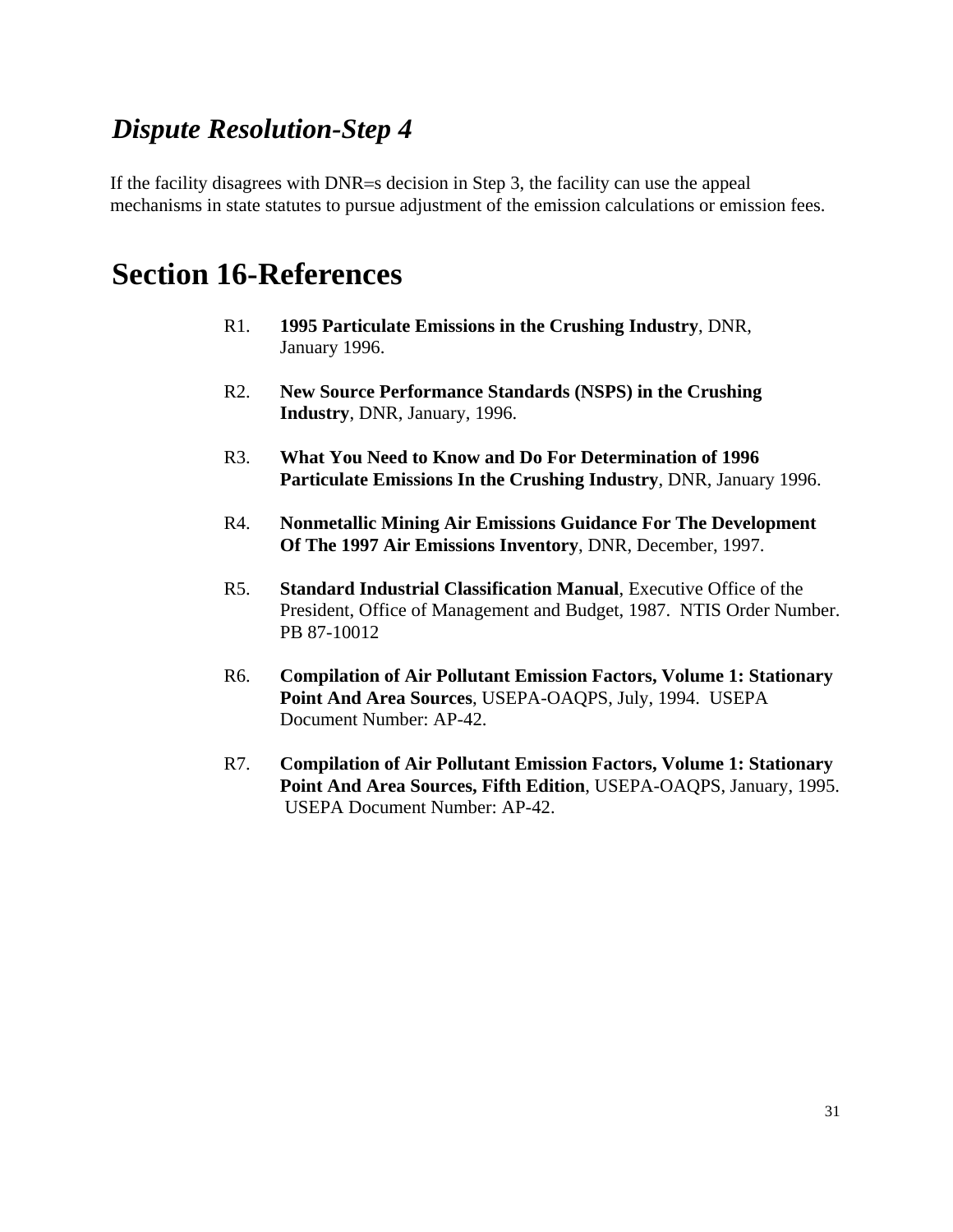**Appendix A** 

 **AP-42 Section 11.19.2 January 1995**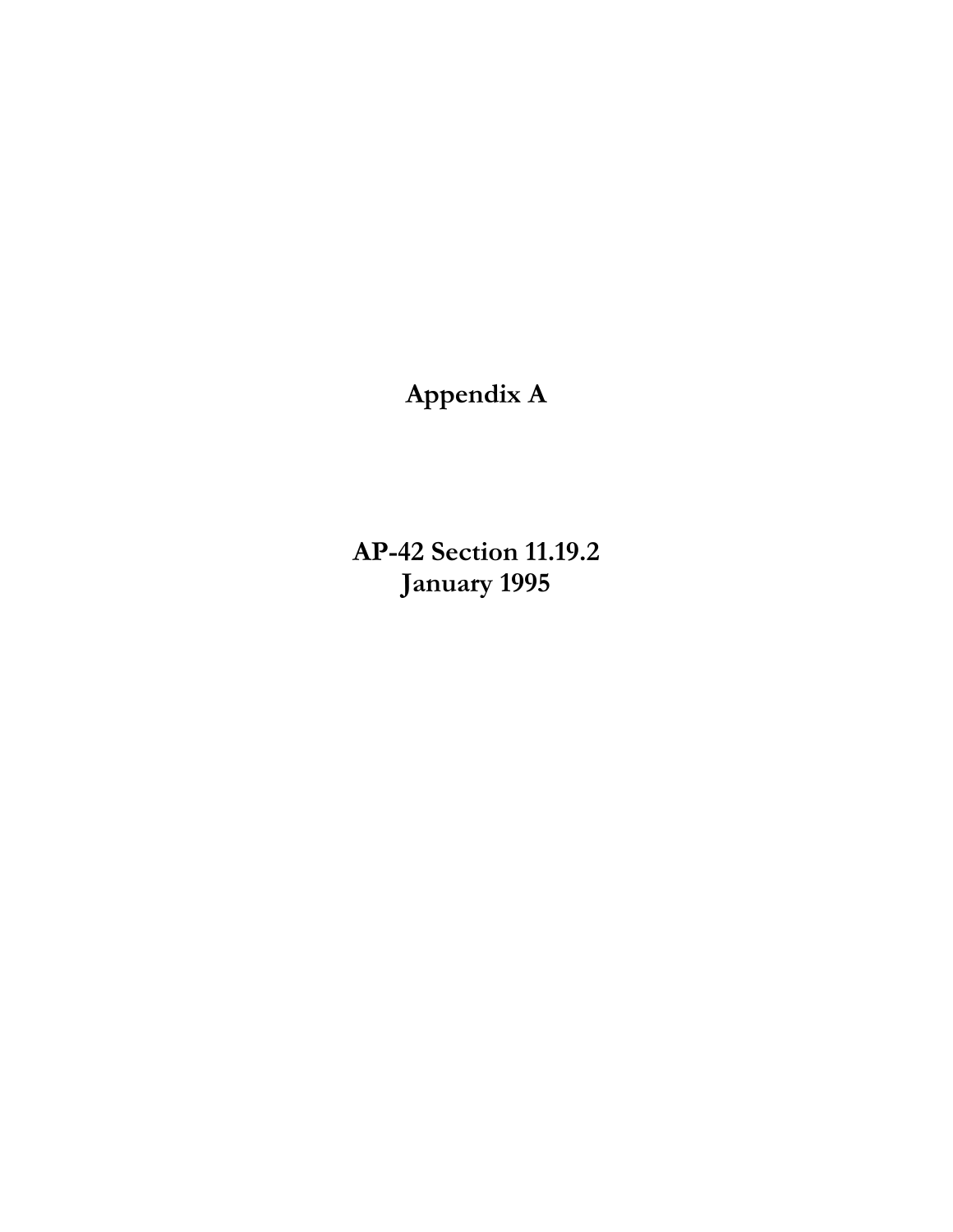# **Appendix B**

 **AP-42 Section 13.2.2 January 1995**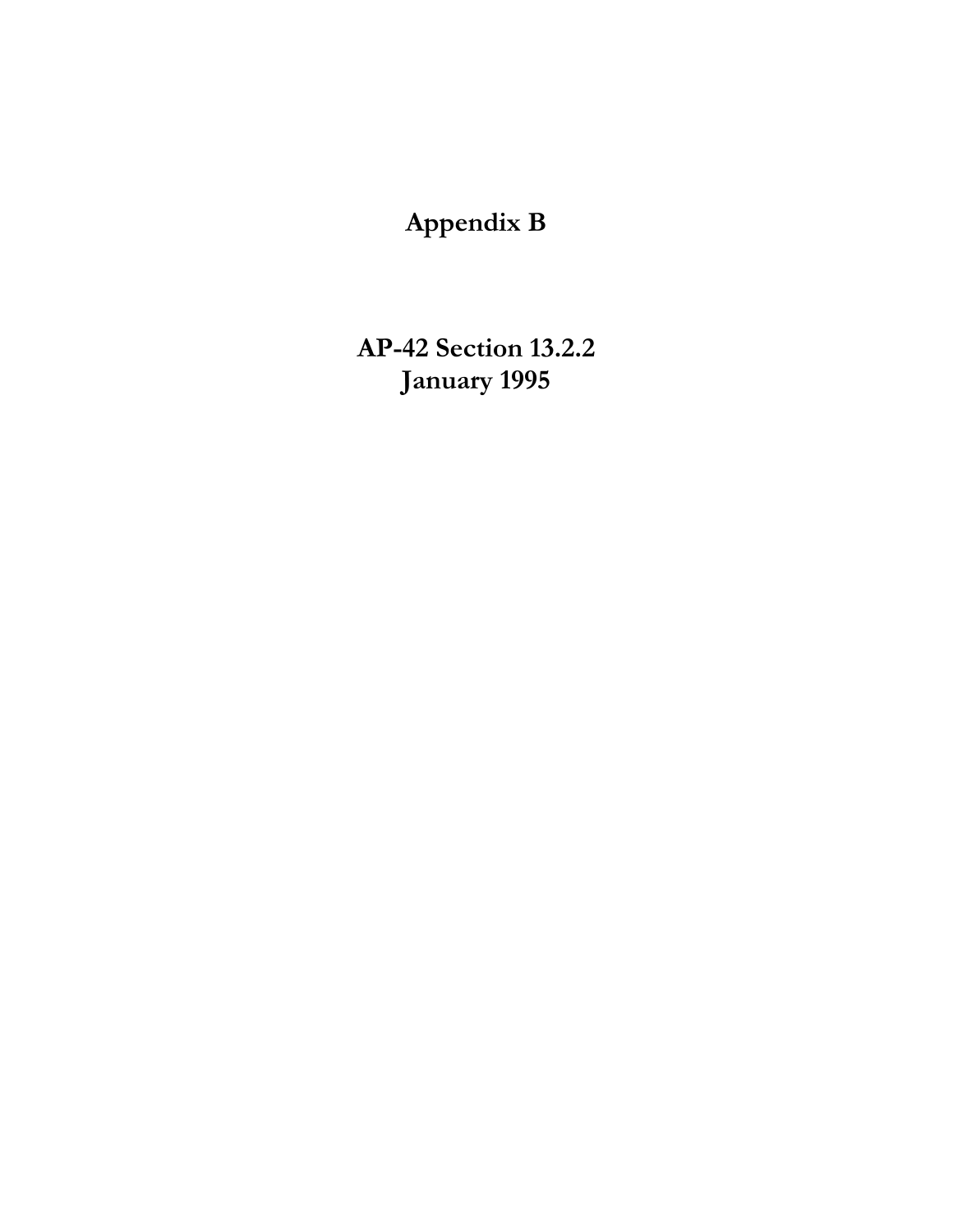**Appendix C** 

 **AP-42 Section 3.3 January 1995**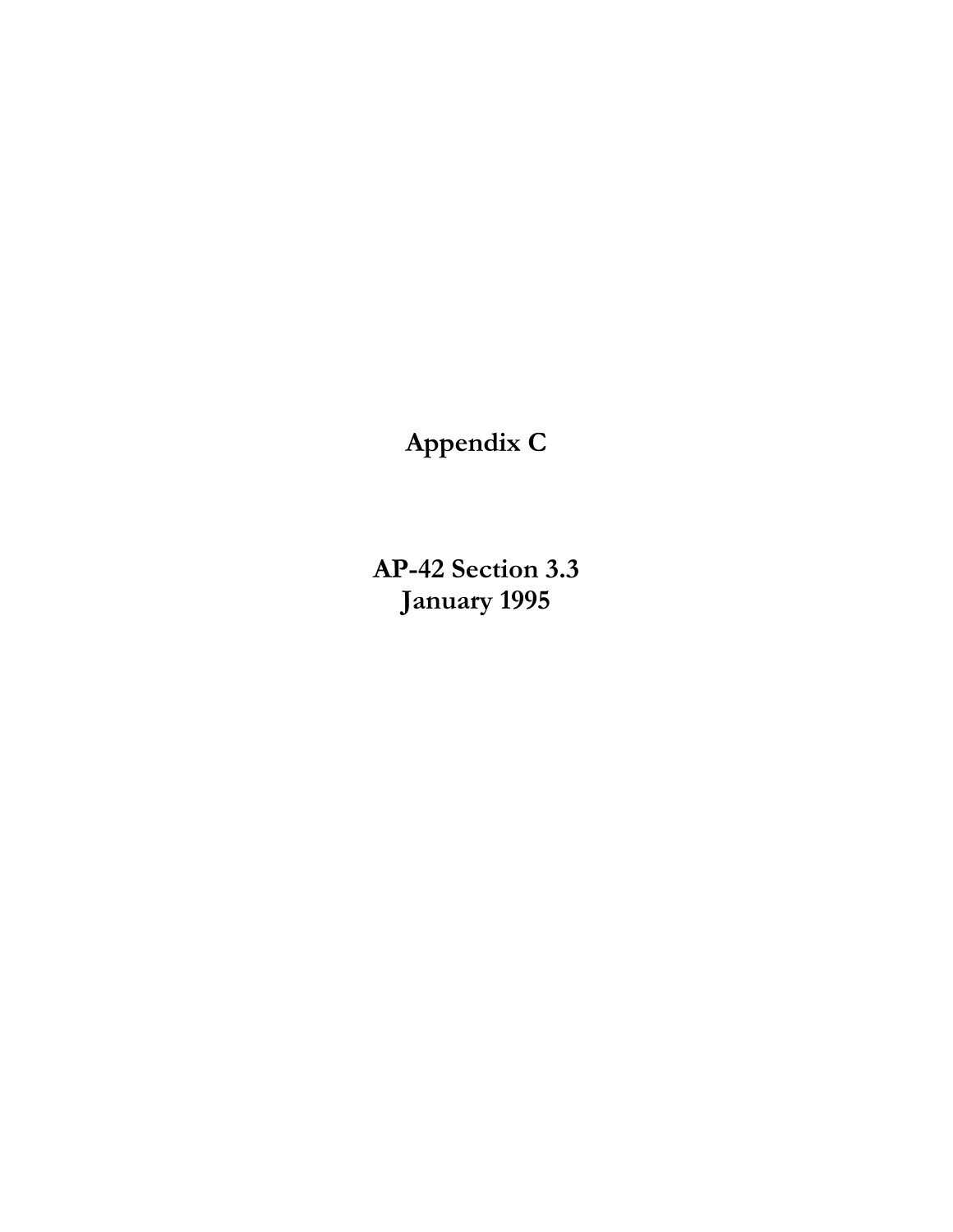## **Appendix D**

**DNR Form 4500-25 Portable Source Relocation Notification** 

> **DNR Form 4500-94 Entity Contact Report Form**

**COMM Form SBD-6736 Notice To Begin Operation**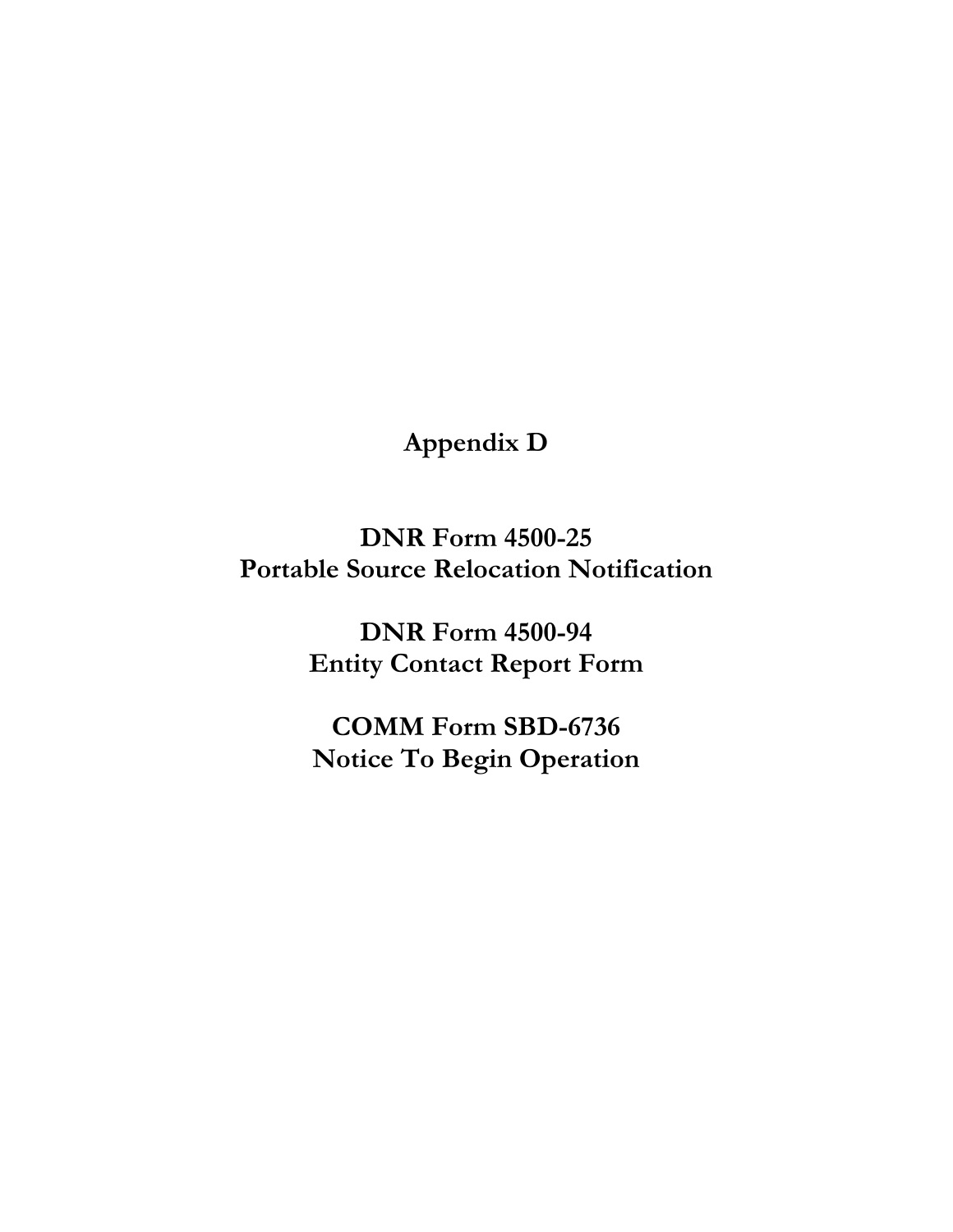# **Appendix E**

# **Typical Standard Industrial Classification Codes For the 1998 Nonmetallic Mining Air Emissions Guidance**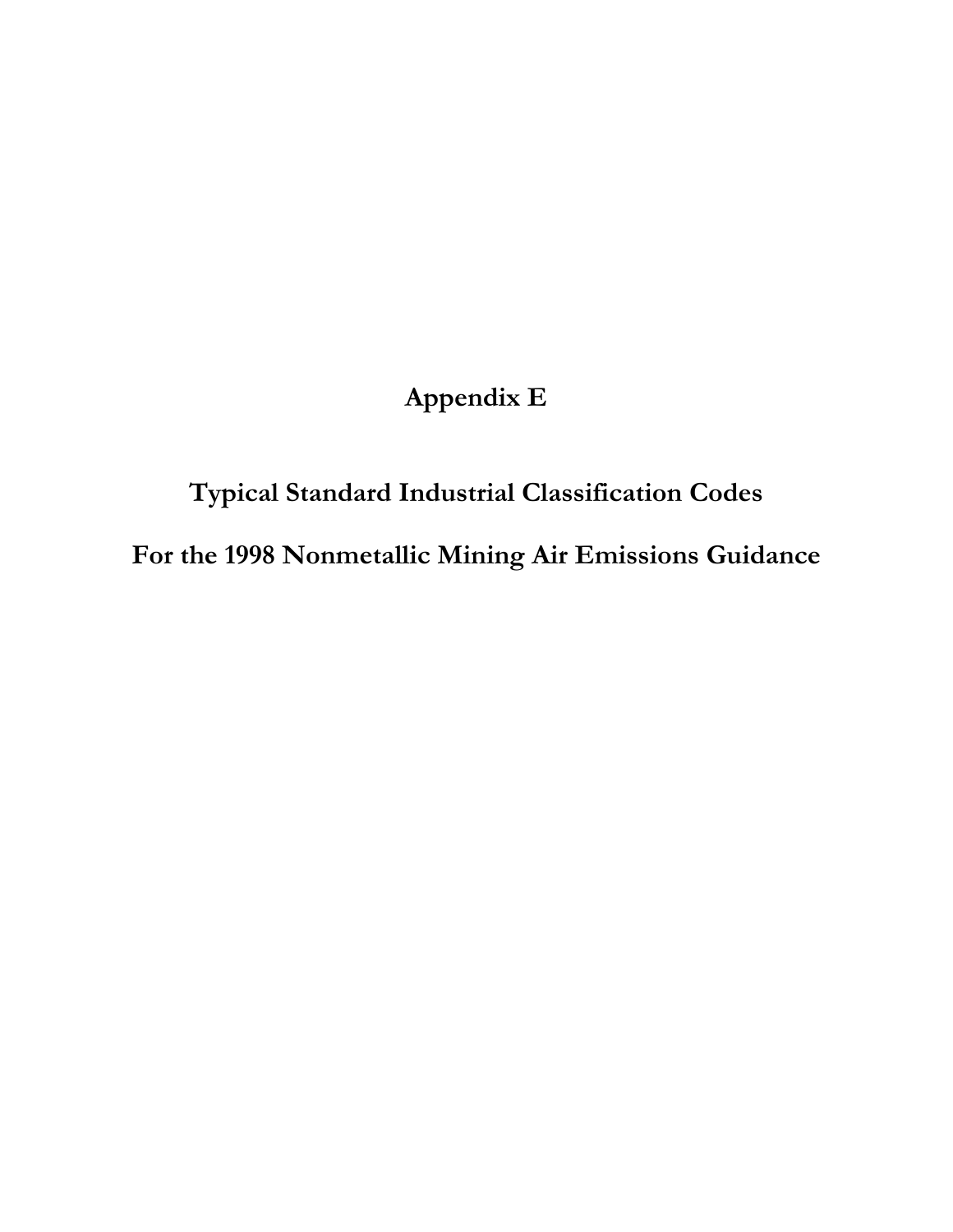## **Typical Standard Industrial Classification Code Groups**

The following is a listing of the Major Group numbers for establishments typically engaged in nonmetallic mining, taken from the Standard Industrial Classification Manual, 1987 edition.

 $\frac{1}{2}$ 

| <b>Standard Industrial</b>  | <b>Standard Industrial Classification Group Description</b>     |
|-----------------------------|-----------------------------------------------------------------|
| <b>Classification Group</b> |                                                                 |
| <b>Major Group 14</b>       | Mining and quarrying of nonmetallic minerals, except fuels      |
| <b>Major Group 16</b>       | Heavy construction other than building construction-contractors |
| <b>Major Group 29</b>       | Petroleum refining and related industries                       |
| <b>Major Group 32</b>       | Stone, clay, glass, and concrete products                       |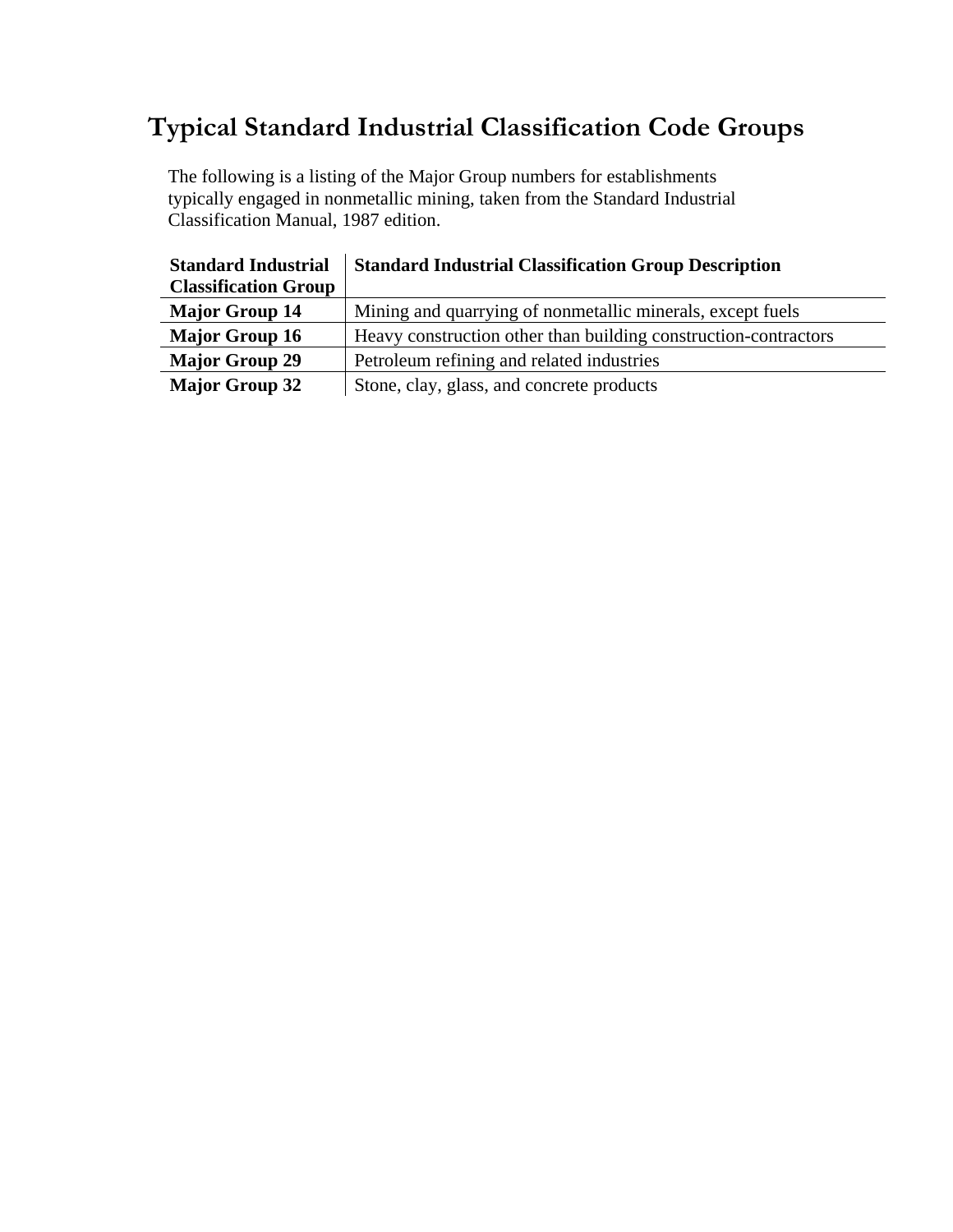**Appendix F** 

**On-site Fugitive Dust Observer Form**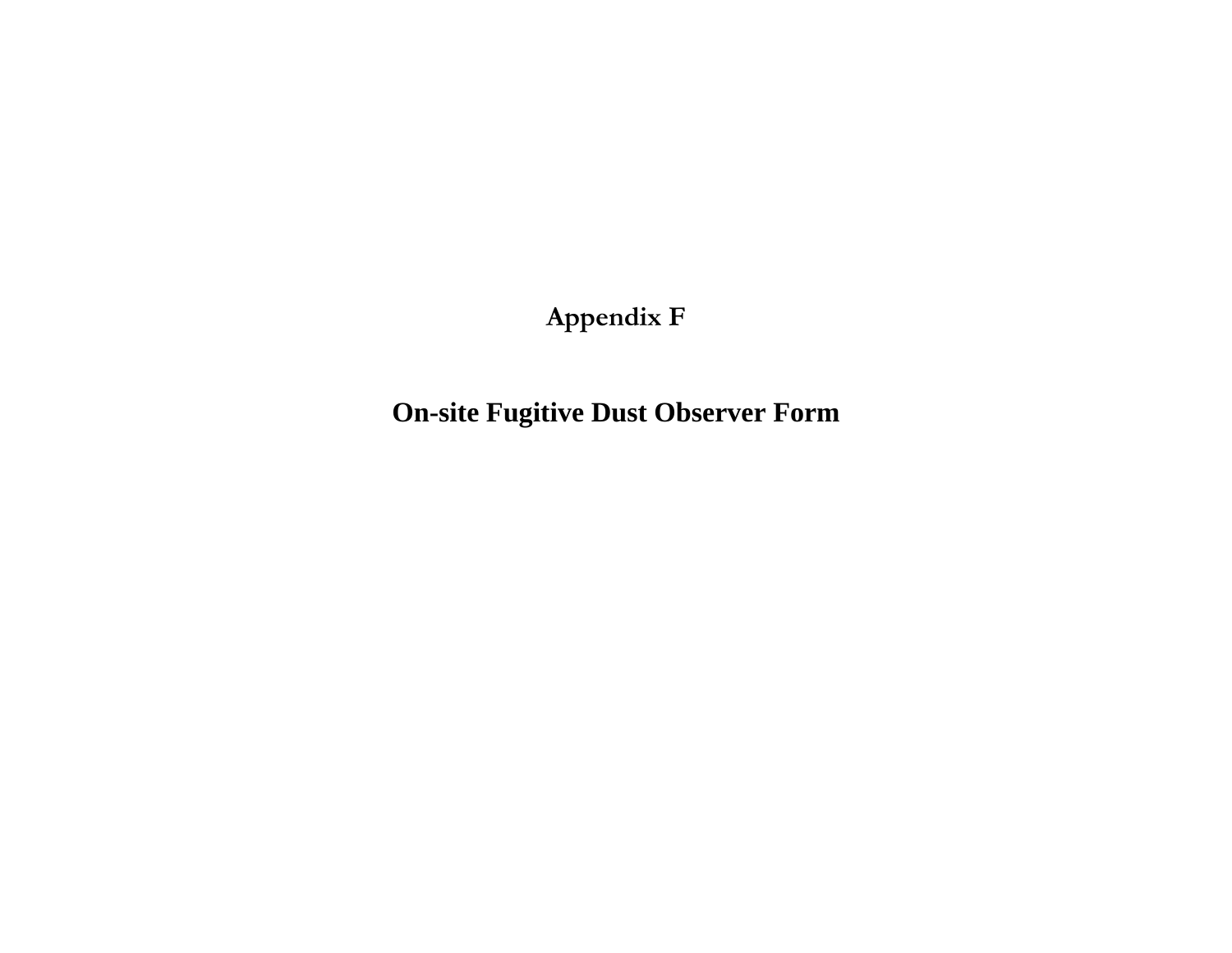# **On-site Fugitive Dust Observer Sign-off Sheet**

| <b>Name (Print)</b> | Name (Signature) | <b>Crushing Plant Name</b> | <b>Date</b><br><b>Trained</b> |
|---------------------|------------------|----------------------------|-------------------------------|
|                     |                  |                            |                               |
|                     |                  |                            |                               |
|                     |                  |                            |                               |
|                     |                  |                            |                               |
|                     |                  |                            |                               |
|                     |                  |                            |                               |
|                     |                  |                            |                               |
|                     |                  |                            |                               |
|                     |                  |                            |                               |
|                     |                  |                            |                               |
|                     |                  |                            |                               |
|                     |                  |                            |                               |
|                     |                  |                            |                               |
|                     |                  |                            |                               |
|                     |                  |                            |                               |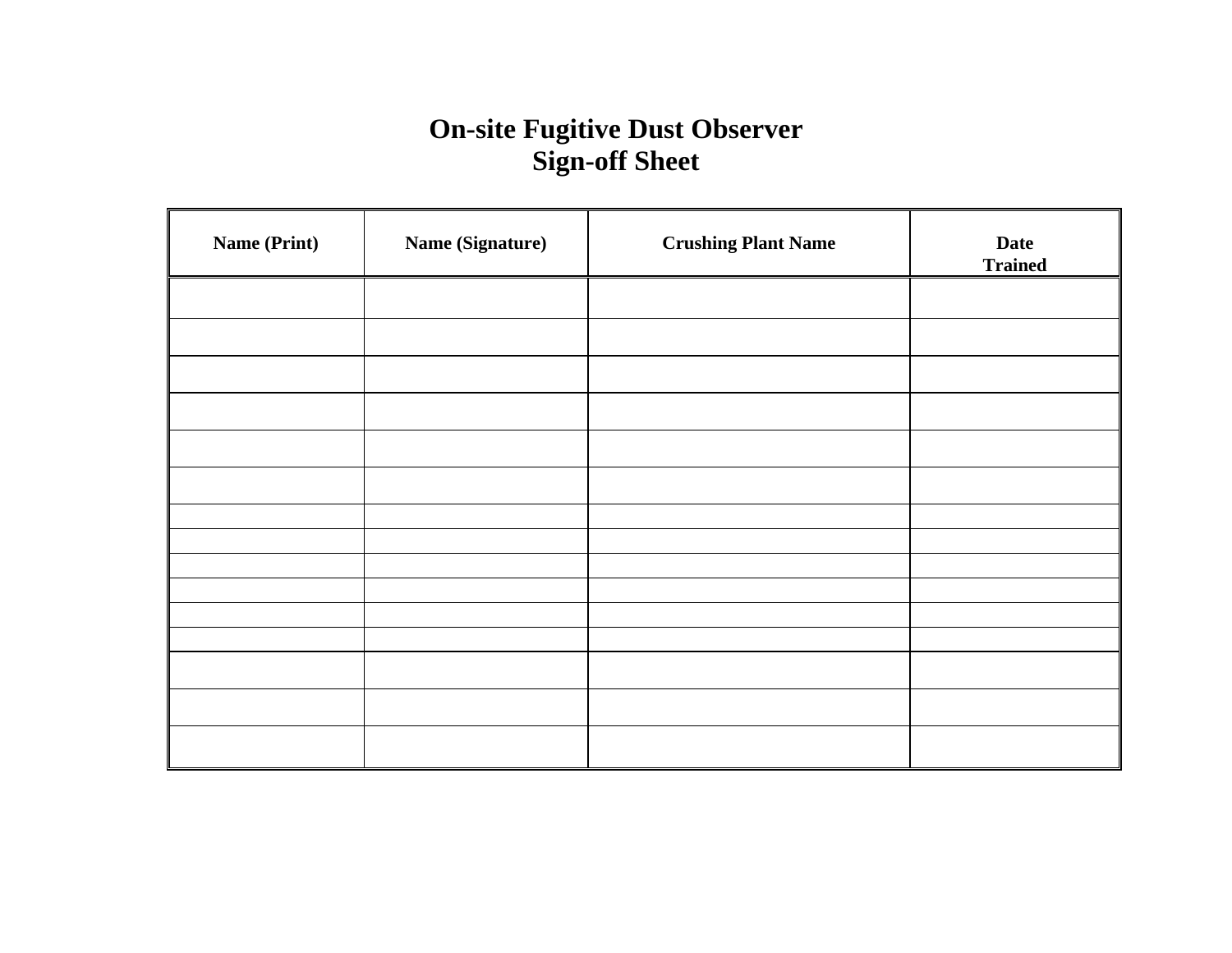# **Appendix G**

**Tier Control Requirements**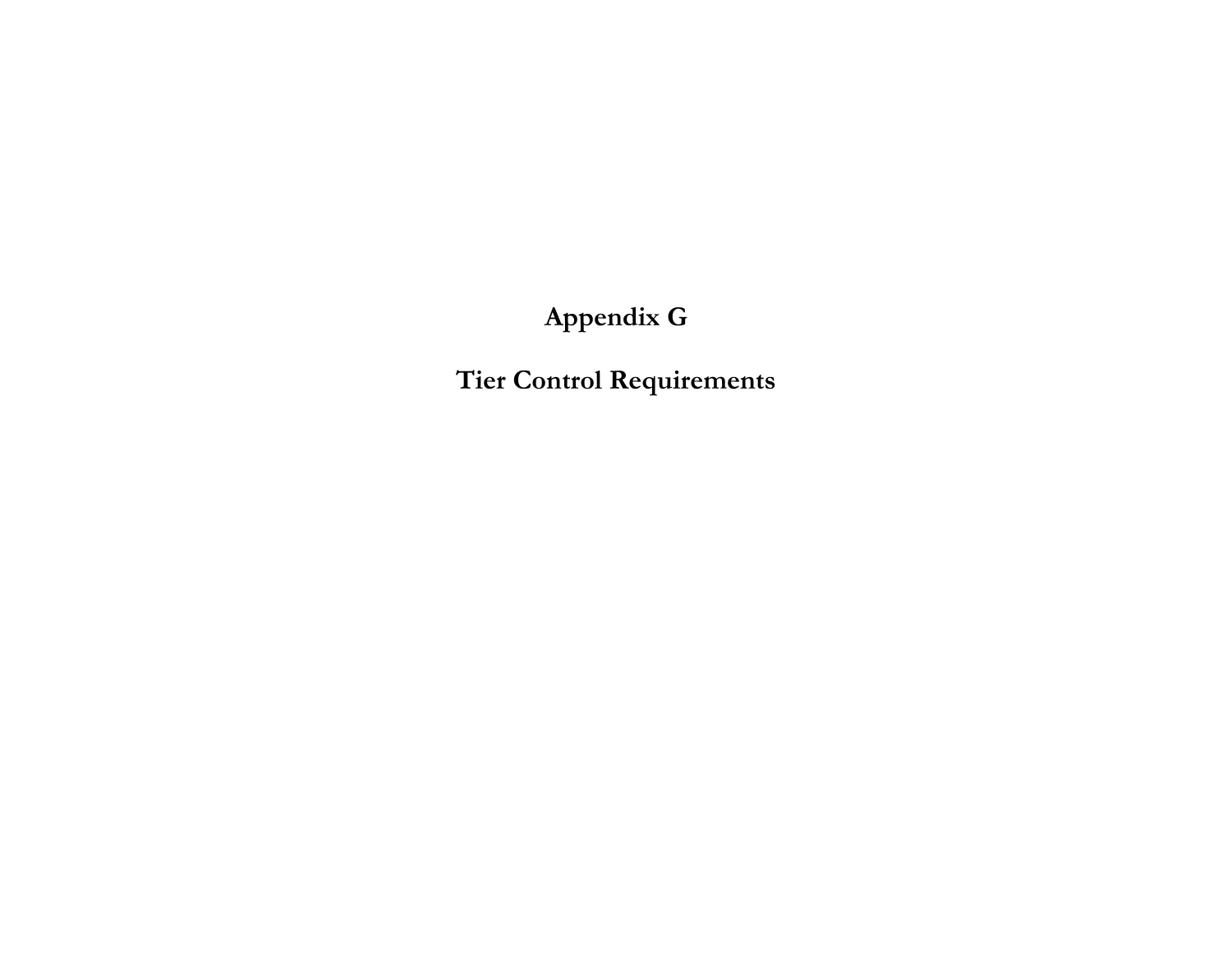# **Tier Control Requirements<sup>a</sup>**

| Process                                                                                                                                                       | 50% Control <sup>b</sup><br>Dry Factors                          | 75% Control<br>Dry Factors                                                                                                                                                                                                                                                                                                                                                                                                                                     | greater than 90% Control <sup>c</sup><br><b>Wet Factors</b>                                                                                                                                                                                                                                                                                                                                                                                                              |
|---------------------------------------------------------------------------------------------------------------------------------------------------------------|------------------------------------------------------------------|----------------------------------------------------------------------------------------------------------------------------------------------------------------------------------------------------------------------------------------------------------------------------------------------------------------------------------------------------------------------------------------------------------------------------------------------------------------|--------------------------------------------------------------------------------------------------------------------------------------------------------------------------------------------------------------------------------------------------------------------------------------------------------------------------------------------------------------------------------------------------------------------------------------------------------------------------|
| Screening,<br>Primary Crushing,<br>Secondary Crushing,<br><b>Tertiary Crushing</b><br>Fines Crushing, loading grizzly,                                        | Document yearly throughput.                                      | Document yearly throughput.<br>1.<br>2.<br>Document daily suppression activities<br>and/or meteorological conditions. <sup>d</sup><br>3.<br>On-site Fugitive Dust Observer<br>located with crushing spread during<br>hours that crushing spread operates.                                                                                                                                                                                                      | Document yearly throughput.<br>1.<br>2.<br>Document daily suppression activities and/or<br>meteorological conditions. <sup>d</sup><br>3.<br>On-site Fugitive Dust Observer located at<br>crushing site during hours that crushing<br>spread operates.<br>At least one Visible Emission Reader on<br>$\overline{4}$<br>staff.<br>Document visible emissions at or below 10%<br>5.<br>once per 8 hour shift at site.                                                       |
| <b>Conveyor Transfer Points</b>                                                                                                                               | Document yearly throughput.<br>1.<br>2.<br>Minimize drop height. | Document yearly throughput.<br>1.<br>2.<br>Document daily suppression activities<br>and/or meteorological conditions. <sup>d</sup><br>3.<br>Maintain suppressive equipment in<br>operating condition.<br>On-site Fugitive Dust Observer<br>4.<br>located with crushing spread during<br>hours that crusher spread operates.                                                                                                                                    | Document yearly throughput.<br>-1.<br>Document daily suppression activities and/or<br>2.<br>meteorological conditions. <sup>d</sup><br>On-site Fugitive Dust Observer located at<br>3.<br>crushing site during hours that crushing<br>spread operates.<br>At least one Visible Emission Reader on<br>4.<br>staff.<br>Document visible emissions at or below 10%<br>.5.<br>once per 8 hour shift at site.                                                                 |
| Haul to crusher using loader, haul truck traffic on<br>unpaved haul roads, mine truck traffic on<br>unpaved haul roads, stockpiles fed by unloading<br>trucks | Document yearly throughput.<br>1.<br>2.<br>Speed control.        | Document yearly throughput.<br>1.<br>$\overline{2}$ .<br>Record of: water truck use, street<br>sweeper use, use of alternate dust<br>control measures (e.g. use of recycled<br>pavement, asphalt tack coat), and/or<br>documentation of meteorological<br>conditions. <sup>d</sup><br>3.<br>On-site Fugitive Dust Observer<br>located at crushing spread during<br>hours that crusher spread operates.<br>Speed control implemented at<br>4.<br>crushing site. | Document yearly throughput.<br>-1.<br>Document daily suppression activities and/or<br>2.<br>meteorological conditions. <sup>d</sup><br>On-site Fugitive Dust Observer located at<br>3.<br>crushing site during hours that crushing<br>spread operates.<br>At least one Visible Emission Reader on<br>4.<br>staff.<br>Document visible emissions at or below 10%<br>5 <sub>1</sub><br>once per 8 hour shift at site.<br>Speed control implemented at crushing site.<br>6. |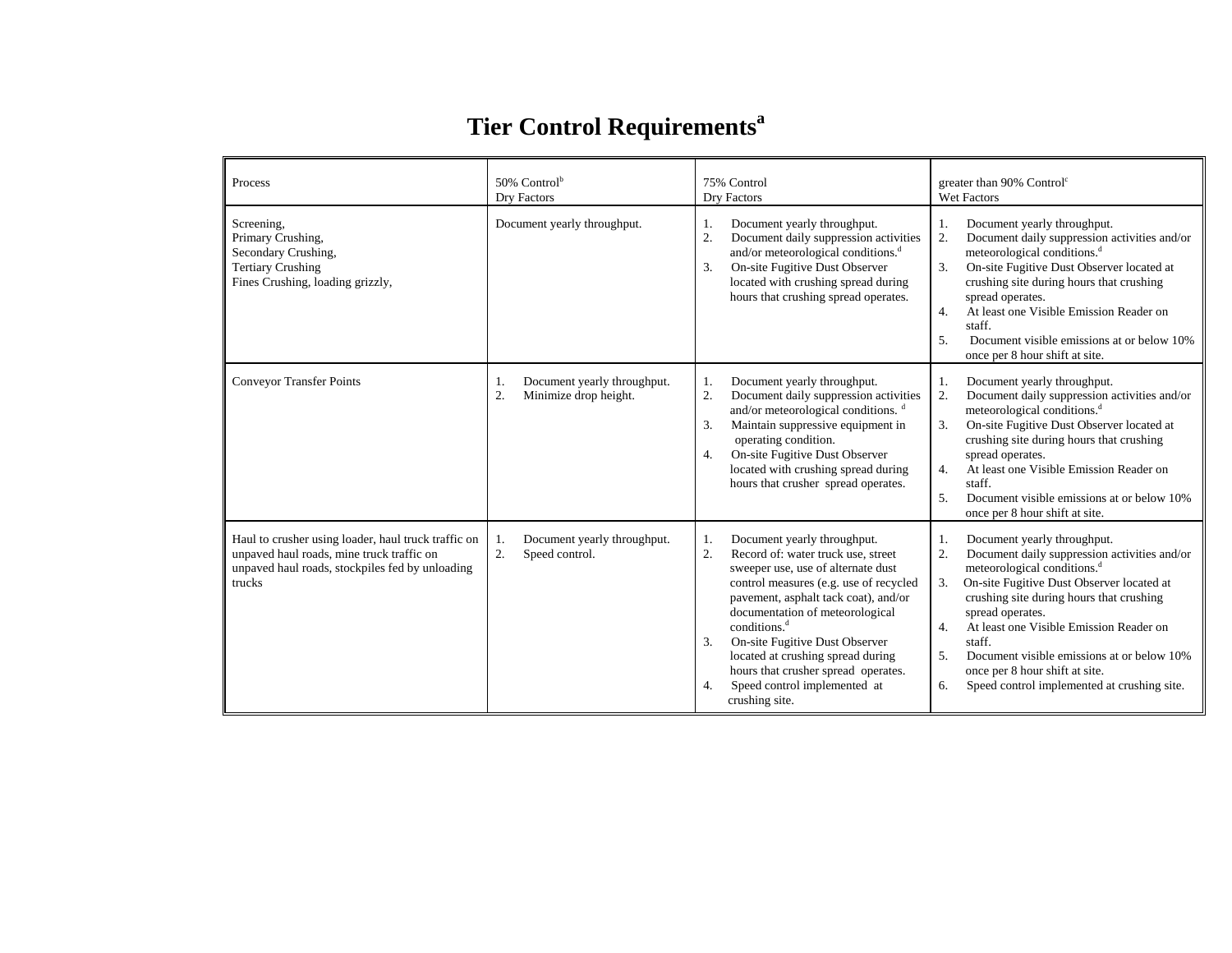#### *Footnotes from Tier Control Requirements Table*:

- a. This table is not applicable for blasting, drilling, fuel use, truck loading by conveyor, truck unloading of fragmented stone, stockpile operations for stockpiles fed by conveyors, stockpile wind erosion, and overburden removal.
- b. DNR recognizes that moisture inherent to climatic conditions prent in Wisconsin would allow for some control beyond the "bone dry" test numbers produced for AP-42. An estimation of 50% control is applied to these wet numbers.
- c. To be eligible for greater than 90% control, the crushing plant must be equipped with spraybars and these spraybars must be used wen needed to maintain dust emissions within allowable limits.
- d. Companies need to Companies need to keep records on-site regarding precipitation to be eligible for the 75% or greater than 90% control tier. Producers should add the following information to their on-site production sheets to address this requirement:

| <b>Type of Suppression</b>   | Water              |                            |
|------------------------------|--------------------|----------------------------|
| (spray bars, climatic, etc.) | Water In Aggregate | (check if applicable) or   |
|                              | Precipitation      | (check if applicable) or   |
|                              | Added water        | (supply quantity per time) |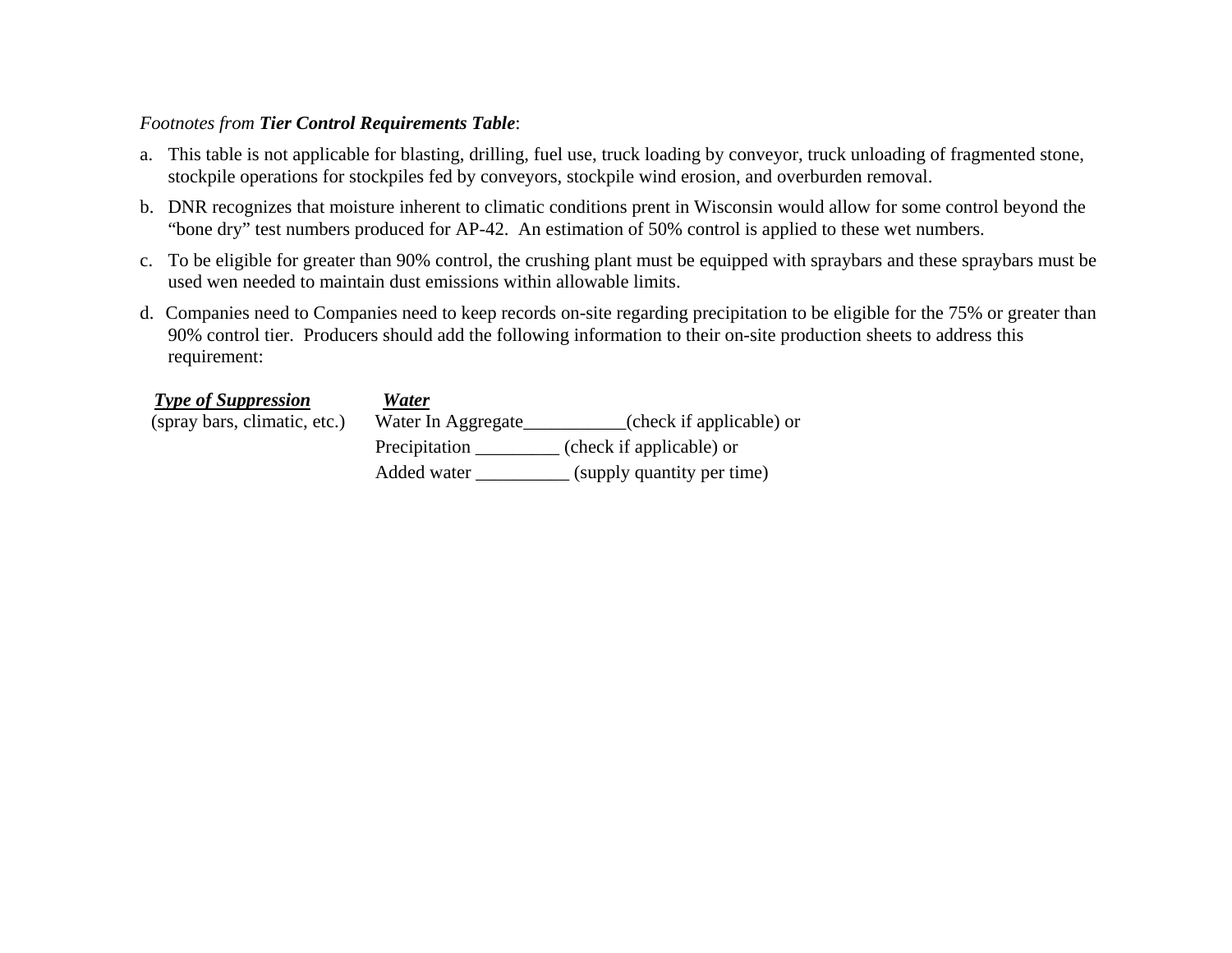**Appendix H Best Management Practices**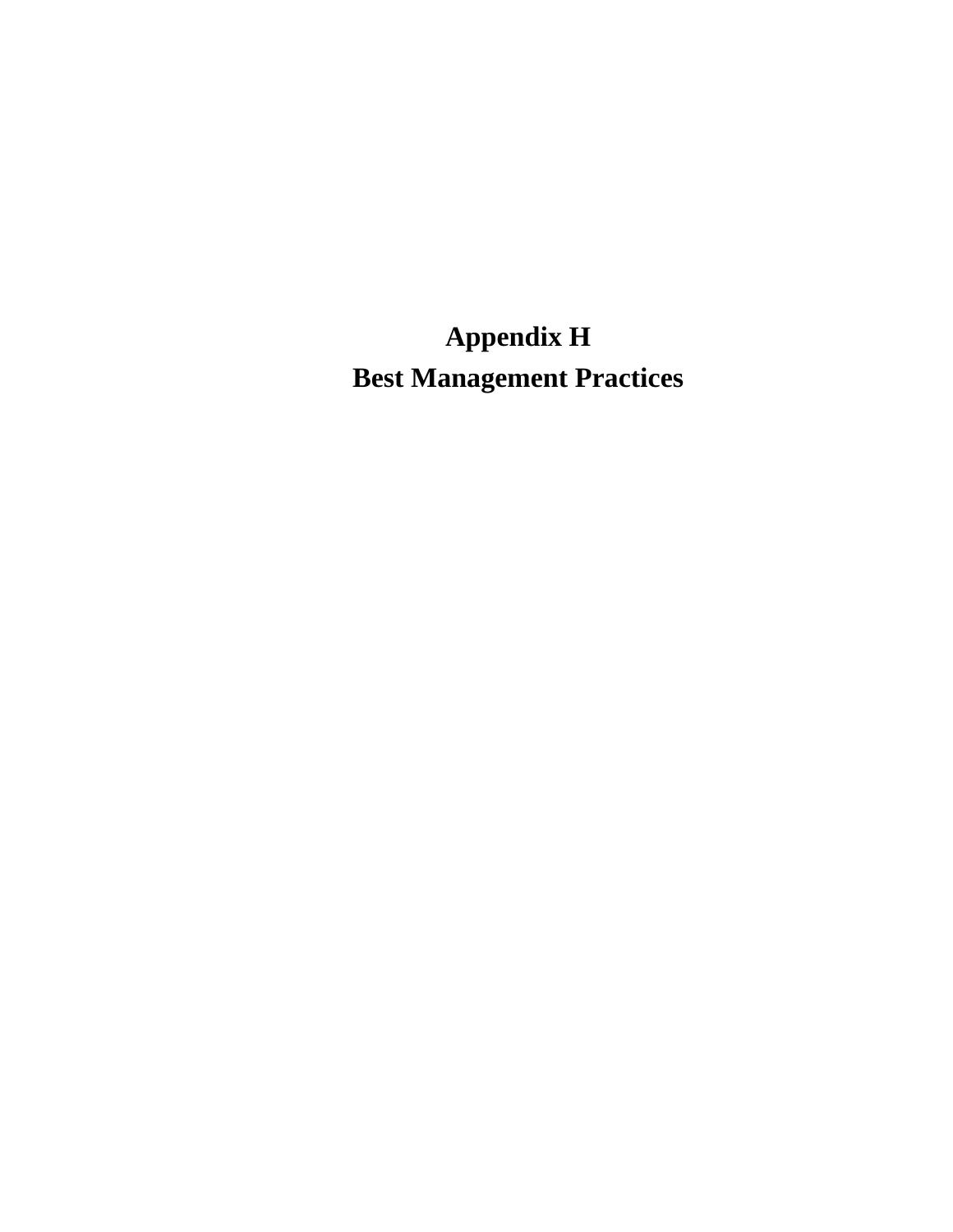### **Best Management Practices**

For purposes of this guidance, Best Management Practices (BMPs) are those activities used to control visible fugitive dust emissions. The following examples of BMPs are believed to be appropriate, however, there may be additional controls that prove to be equally effective. Accordingly, this listing is not all inclusive.

#### **Hauling**

- 1. Haul truck or scraper vehicle speeds posted at 15 mph.
- 2. Fugitive dust emissions from travelled areas controlled on an as-needed basis by applying water, asphalt millings, calcium chloride, or other acceptable control methods.
- 3. Paved travelled areas swept and/or watered as needed.

#### **Crushing Plant Equipment**

- 1. Use of spray bars.
- 2. Use of shrouds or other enclosures.

#### **Stockpiles**

- 1. Water when dust emissions seen or when dust emissions are felt by observer near stockpile.
- 2. Locate stockpiles below grade.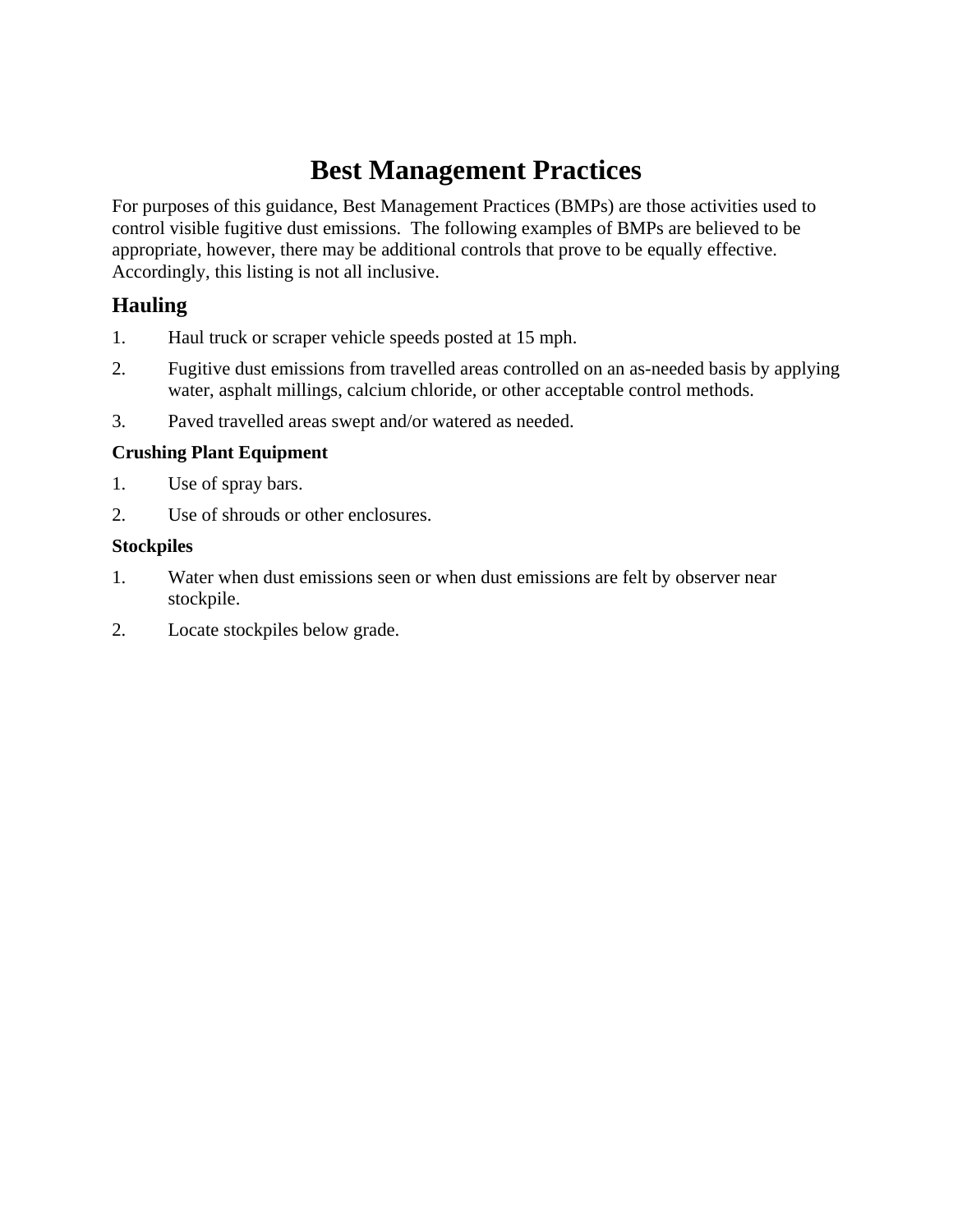# **Appendix I**

# **Voluntary General Operation Permit**

**Certification Form** 

**[Not An Official DNR FORM]**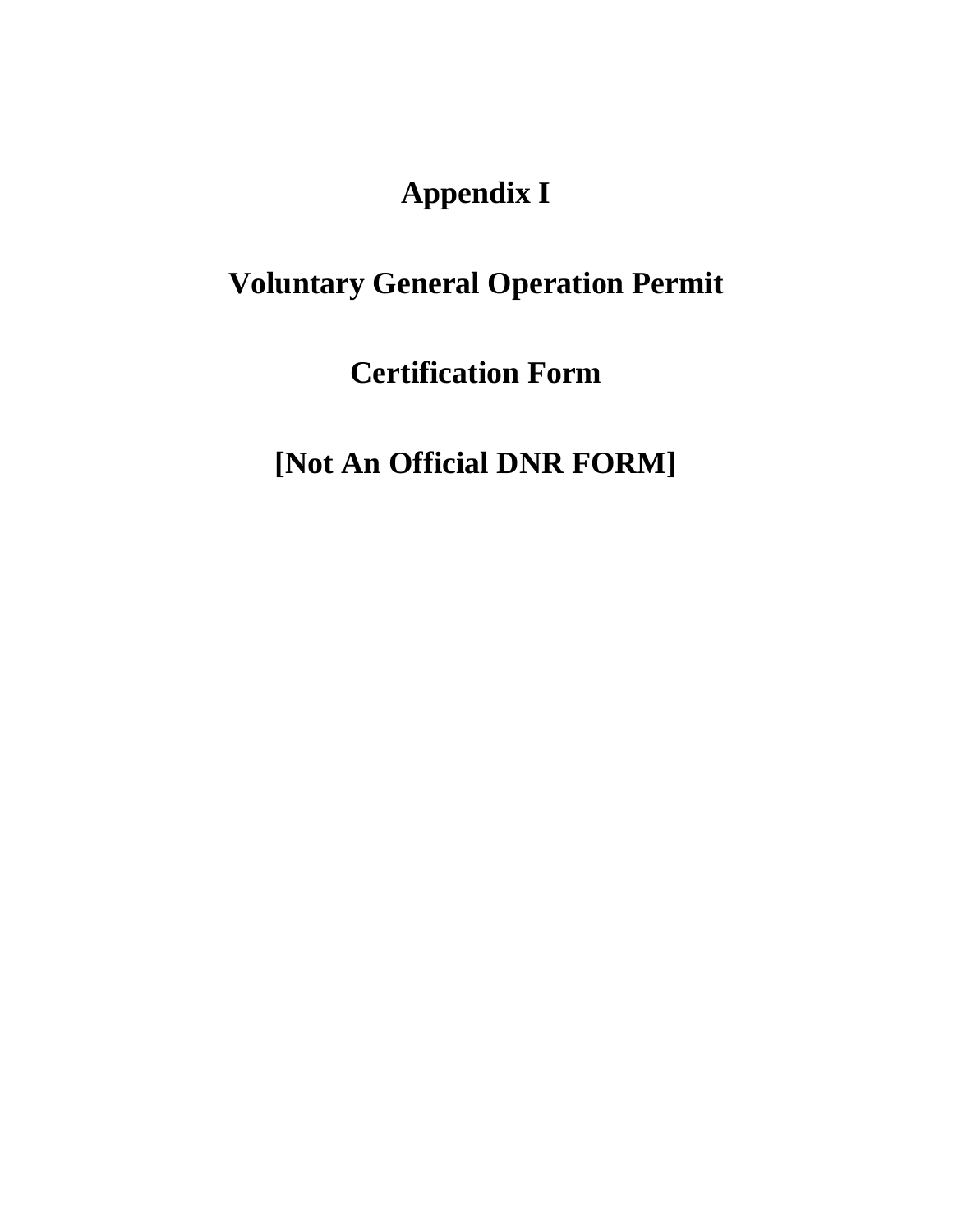# **Appendix J**

# **Typical Crushing Spread**